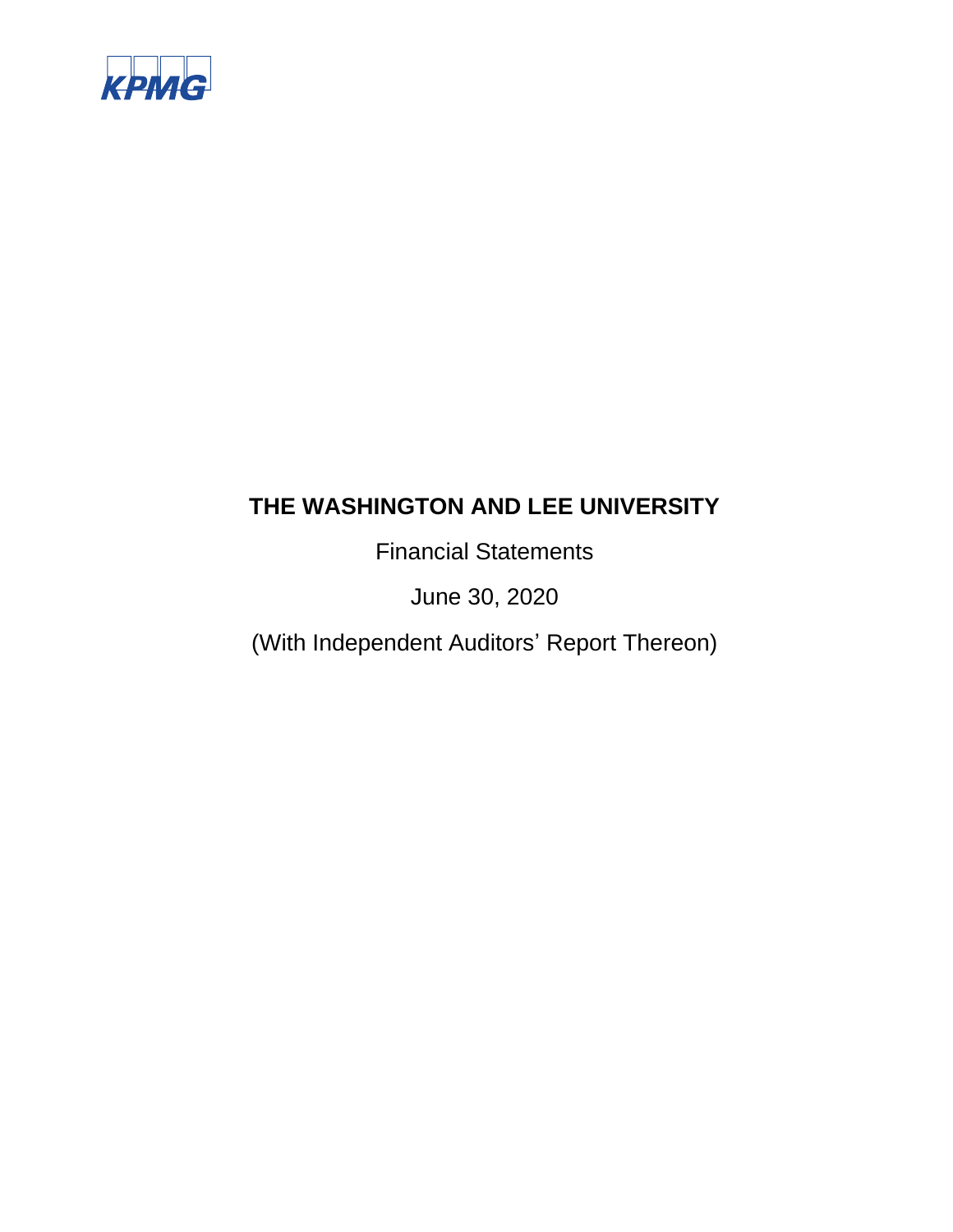June 30, 2020

# **Table of Contents**

|                                                  | Page(s)   |
|--------------------------------------------------|-----------|
| Board of Trustees and Officers (Unaudited)       | 1         |
| Management's Discussion and Analysis (Unaudited) | $2 - 10$  |
| Independent Auditors' Report                     | $11 - 12$ |
| <b>Financial Statements:</b>                     |           |
| <b>Statement of Financial Position</b>           | 13        |
| <b>Statement of Activities</b>                   | 14        |
| <b>Statement of Cash Flows</b>                   | 15        |
| Notes to Financial Statements                    | 16–42     |
|                                                  |           |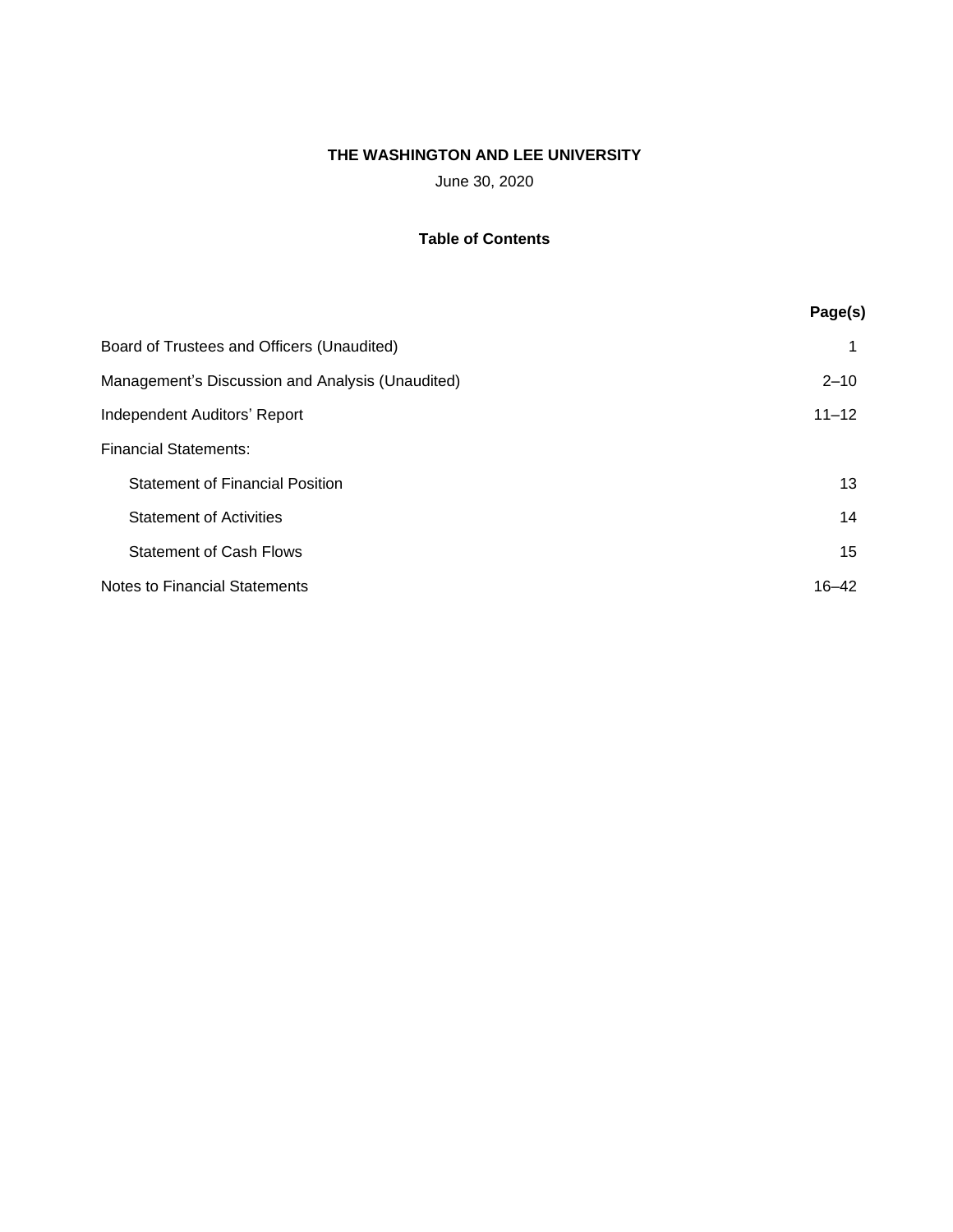# **BOARD OF TRUSTEES**

July 1, 2019 through June 30, 2020

| J. Donald Childress, Rector |                               |
|-----------------------------|-------------------------------|
| Wangdali C. Bacdayan        | Michael R. McAlevey           |
| James L. Baldwin            | <b>B.</b> Craig Owens         |
| Dana J. Bolden              | William B. Payne              |
| Scott B. Boyd               | Laurie A. Rachford            |
| John P. Case, III           | <b>Brodie Gregory Riordan</b> |
| Mary C. Choksi              | John W. Robinson III          |
| J. Lawrence Connolly        | Ellen F. Rogowski             |
| Rogers L. Crain             | Helen H. Sanders              |
| <b>Blair Hixson Davis</b>   | James R. Small                |
| James E. Dunn, Jr.          | Todd L. Sutherland            |
| Christopher C. Dyson        | Rowan G.P. Taylor             |
| Clifford K. Holekamp        | Lizanne Thomas                |
| Clay T. Jackson             | William M. Toles              |
| George D. Johnson III       | Andrea K. Wahlquist           |
| David A. Lehman             | Christopher H. Williams       |
| Joseph W. Luter IV          |                               |

# **PRESIDENT OF THE UNIVERSITY**

William C. Dudley

# SECRETARY TREASURER SECRETARY

James D. Farrar, Jr. Steven G. McAllister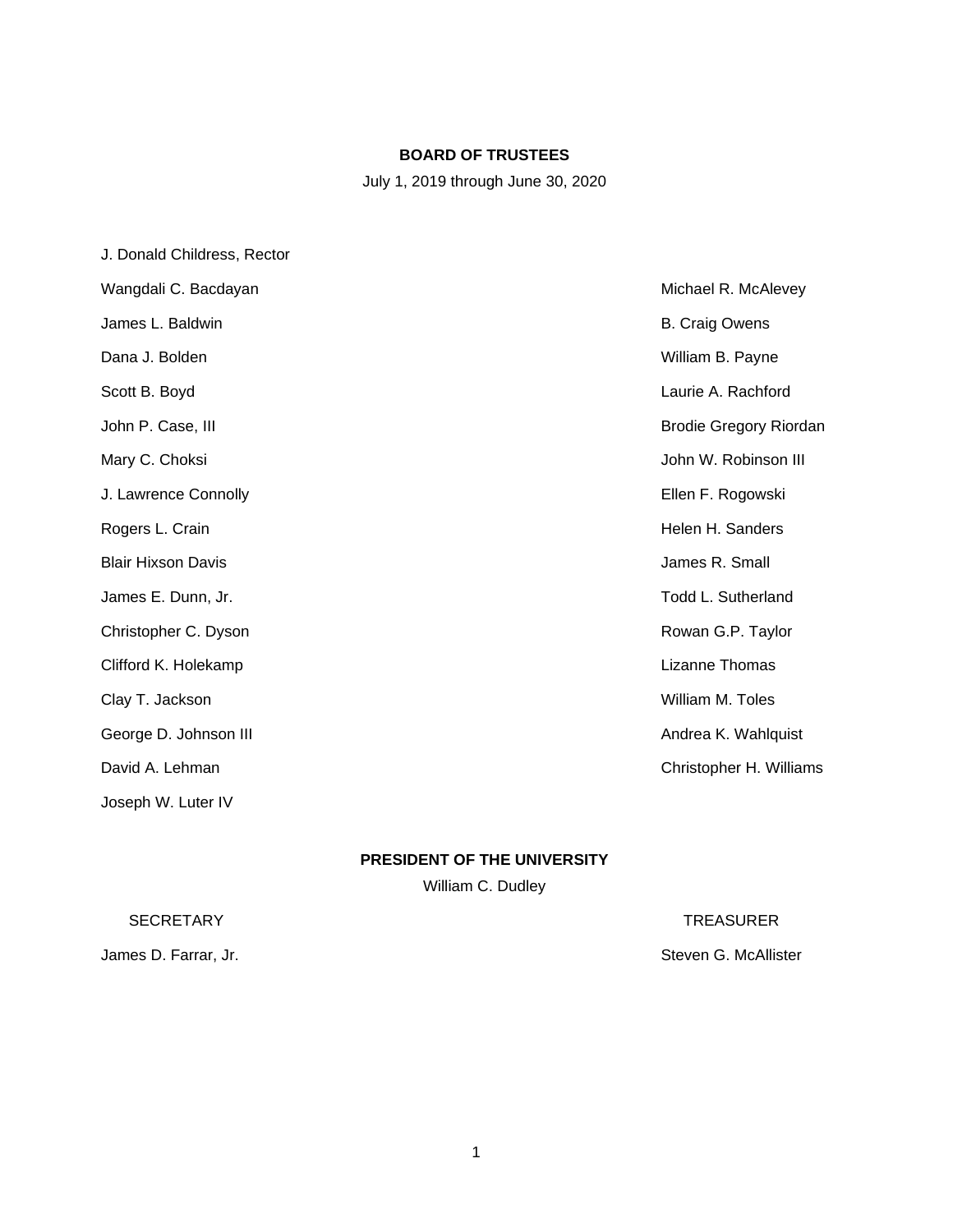Management's Discussion and Analysis (Unaudited)

June 30, 2020

# **Management's Discussion and Analysis**

# **Highlights from 2019-20**

- University grants and scholarships were awarded to 53.7% of the undergraduates with the average institutional grant or scholarship award at \$50,083. In 2010, the corresponding figures were 42.0% of undergraduates with average institutional award of \$36,528.
- Endowment (including Trusts Held by Others) per Student finished the year at \$723,231. At June 30, 2010, this value was \$468,331. In other words, this increase in value of 54% has been captured over the past decade even as the endowment has distributed between 4% and 5% of its value annually.
- The University completed in the summer of 2020, the new Duchossois Athletic and Recreation Center. The project was completed on schedule and within budget. The University has embarked on phase 2 of the Center for Academic Resources and Pedagogical Excellence (CARPE) with completion expected by the fall of 2021. This project is significantly supported through a bequest from the estate of Houston Harte.
- Total endowment assets and funds held in trust by others ended the fiscal year at \$1.630 billion down slightly from its high watermark in June 2019. The endowment managed by the University finished the year at \$1.151 billion while trusts held by others were at \$479 million.
- University received new gifts and pledges of \$46.4 million with \$23.7 million being earmarked for endowments.

#### **Maintaining Focus in the Face of Uncertainty**

The 2019-20 year started like most recent years. The University opened with strong enrollments and while the investment markets were not robust, they were trending positive. Planning and efforts throughout the year continued to focus on the strategic plan and advancing a number of initiatives accompanied by robust gift flow. By the first of

March, the environment was shifting. With the rise of the COVID-19 pandemic, the University was forced to send students home and complete the year through virtual learning. With the move, the University refunded room and board to students but maintained full employment of its employees. Attention shifted toward contingency planning for 2020-21 with the hope that students would be able to return to campus. In May and June, nationally, as issues of racial justice and history emerged, W&L's history and namesakes were questioned leading to the development of a Special Committee of the Board to examine the issues and develop a set of recommendations to guide the University in the years to come. In short, what started as any other normal year turned to be anything but. Nevertheless, the University has continued to maintain a focus on the strategic plan with efforts to build on the four principles: Community, Curriculum, Citizenship and Campus. The University is able to do so because of the financial strength of the institution. We continue to believe that through the strategic plan, the University will be able to reach the absolute best students and provide an environment in which students not only succeed but thrive.

The history of the University is a history lesson in resilience and drive even in the face of the most extraordinary challenges and adverse situations. We stand today with greater resources and greater opportunities than ever before and with a firm belief that the University will advance over the next decade to a place that is both stronger financially and even better at providing students an incredible array of opportunities both in and out of the classroom. This provides context for the environment as you review the financial statements laid out in the audited report and notes.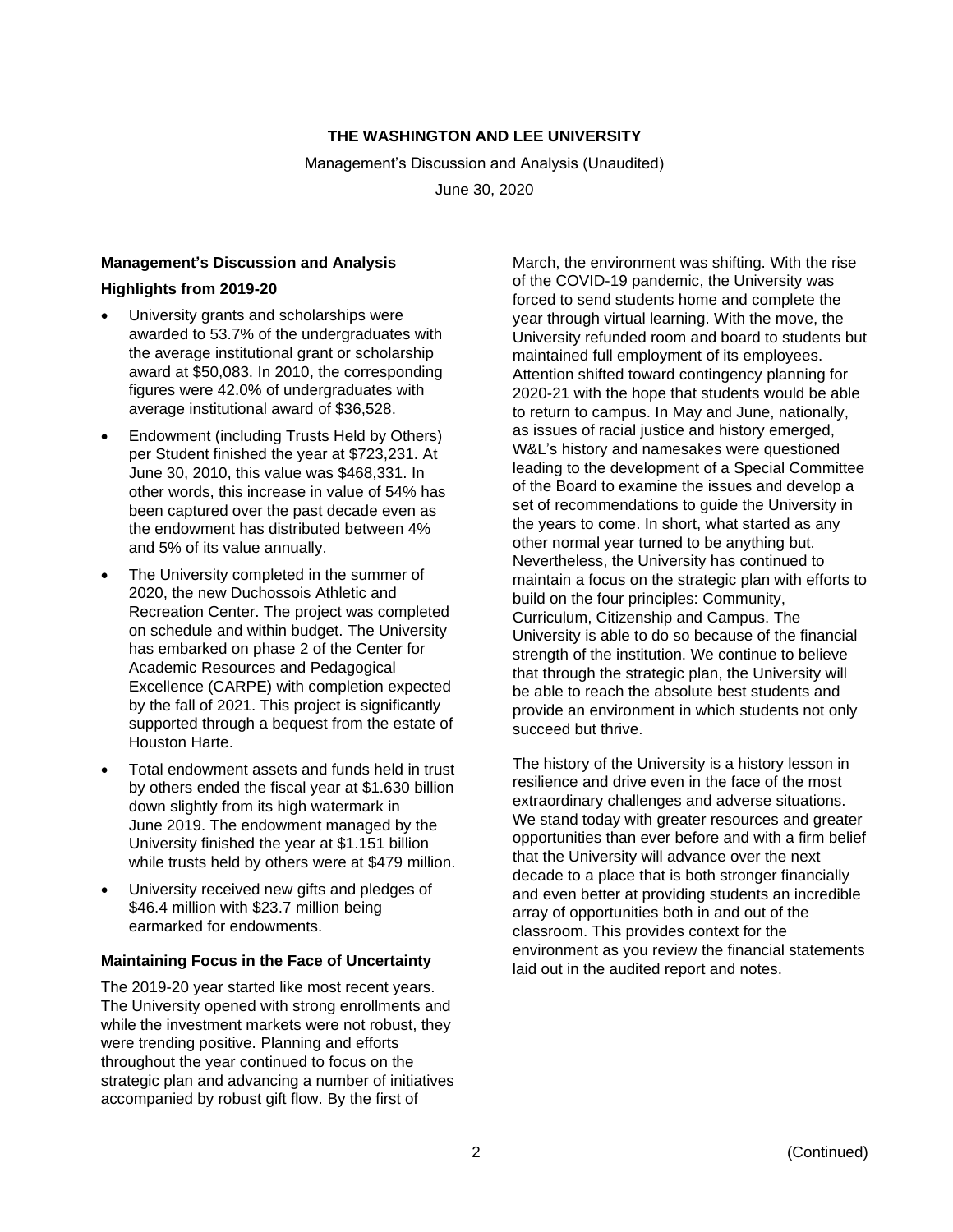Management's Discussion and Analysis (Unaudited)

June 30, 2020

#### **Assets**

Washington and Lee University experienced a 2.8% decrease in total assets over the past year. From \$2.161 billion as of June 30, 2019, the University's assets dropped to \$2.102 billion as of June 30, 2020. This decline was primarily driven by the decline in the value of trusts held by others even though the distributions for operations from this source continued to grow. Even with this decline in the 2019-20 year, assets have increased by \$714 million over the last decade. The major asset categories for the University are presented in Figure 1.



#### **Figure 1**

**Endowment:** Our endowment is comprised of two elements: gifts to the University held in the investment pool and Trusts Held by Others. The University's aggregate endowment declined to \$1.630 billion as of June 30, 2020 from its

high-water mark of \$1.676 billion at June 30, 2019 (See Fig. 2).



#### **Figure 2**

Investment returns for the internally managed endowment were up with a +3.2% return. This positive return coupled with new gifts and additions to the endowment of \$30.0 million more than offset the allocation from endowment for operating support of \$55.3 million. The internally controlled endowment grew from \$1.142 billion at June 30, 2019 to \$1.151 billion as of June 30, 2020, an increase of \$9.4 million. The market value of Trusts Held by Others declined over the year primarily led by the decrease in the value of the stock of The Coca-Cola Company within the Lettie Pate Evans Restricted Fund Trust. The trust experienced a decline in market value of 11.4% over the year. Even with this decline in value, distributions from the Evans Trust as well as the thirty-six other trusts that the University benefits from grew by \$549,000 to \$16.3 million in 2019-20.

Returns on a nominal basis for endowment funds with external managers fell short of the University's long-term expected return (3.2% actual versus 7.2% targeted). Over the longer term, the annual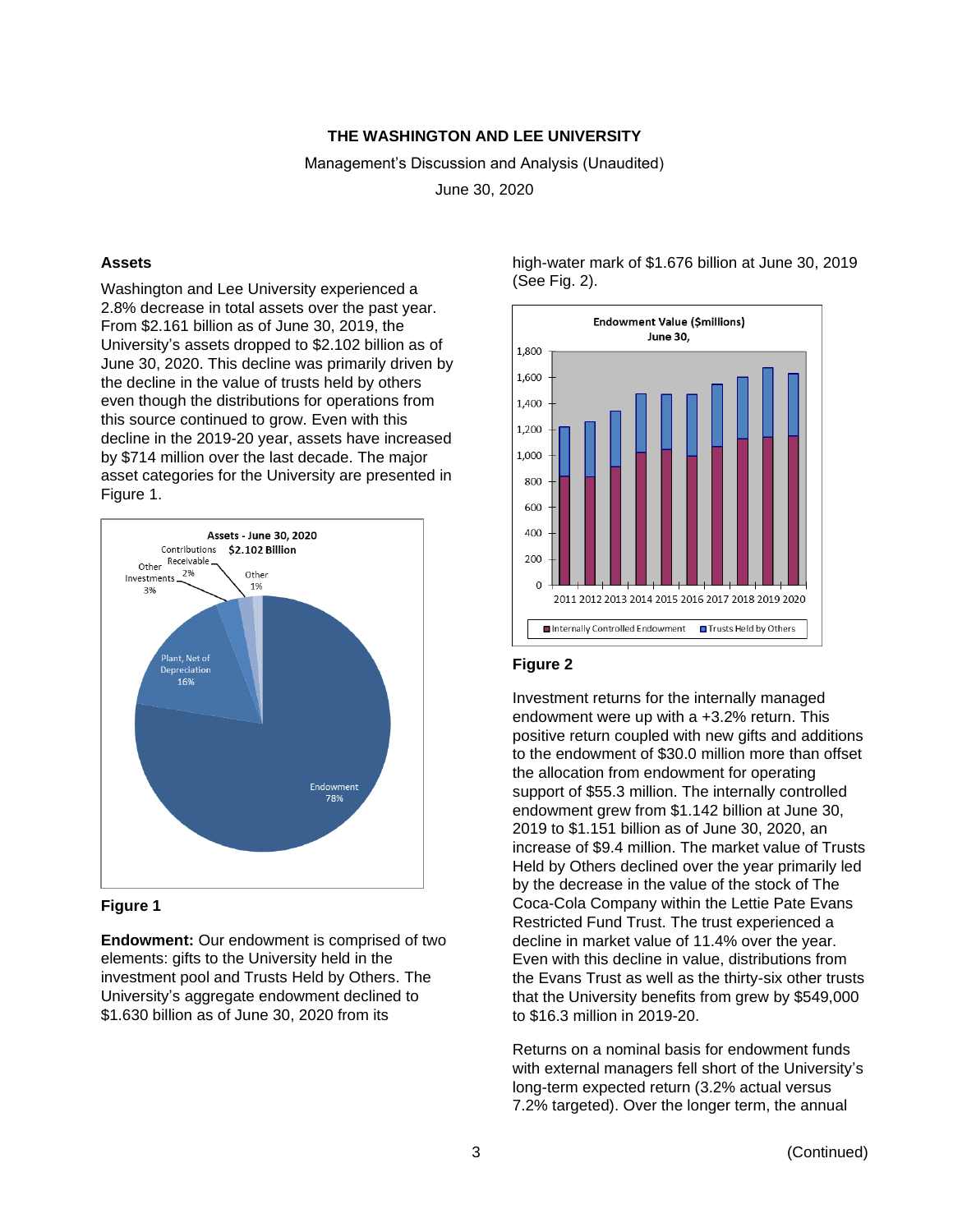Management's Discussion and Analysis (Unaudited)

June 30, 2020

return for the ten-year period ended June 30, 2020 of 7.4% exceeds annualized spending from the endowment as well as the long-term return assumption. While not yet having full peer data to assess these results on a relative basis, the administration is pleased with the performance of the endowment. If one of the goals of endowment management is to achieve strong long-term returns at lesser volatility, then we believe the Board of Trustees' Investment Committee has achieved this objective. Based on the data that we do have, we believe the endowment return in 2019-20 will fall in the top one-third of endowment returns in higher education.

**Physical Facilities***:* The University's physical facilities represent the second largest financial investment. Unlike the endowment, the University's physical plant does not appreciate over time but requires constant upkeep and preservation. At the same time, the investment in facilities is necessary to continue to create stimulating learning and social environments for our students and faculty.

During the 2019-20 year, the University continued construction of the new Duchossois Athletic and Recreation Center with it being completed in the summer of 2020. Significant funding of the Duchossois Athletic and Recreation Center came from fundraising with the balance funded through allocations from operations and debt. Beyond this project, the University has begun the first of the projects of the 2018 strategic plan with Phase 2 of the CARPE project in Leyburn Library.

Beyond CARPE, the current strategic plan includes eleven other major capital projects to be completed over the next decade. These include expansion of the Williams School including the renovation of Huntley Hall, a new Admissions and Financial Aid Center, a Museum for Institutional History, the expansion and renovation of the Science Center complex and a Softball Field Complex among others. Funding for these projects will be through a combination of fundraising, operating allocations

and new debt, with fundraising being the most significant component.

**Contributions Receivable:** Many significant gifts to the University are structured to be paid in over a period of time (typically no more than five years). These commitments become Contributions Receivable from an accounting perspective. As of June 30, 2020, contributions receivable were valued at \$38.7 million. This is down from \$41.7 million at June 30, 2019, reflecting the collection on pledges in recent years. As fundraising for the strategic plan gains momentum, we would anticipate contributions receivables to grow in future years.

**Other Investments:** The last major asset within the University's financial structure is categorized as "Other Investments." These are primarily split interest arrangements by which a donor gives the University a sum of money to invest and manage. The donor receives an income interest from these investments for a specified period of time after which Washington and Lee receives the remainder of the invested funds to support University operations. These other investments totaled \$59.4 million at the end of this most recent fiscal year, up from \$51.5 million at the end of fiscal year 2019. The increase reflects the combination of new additions and investment performance offset by distributions.

#### **Liabilities**

On the other side of the ledger, the University has liabilities totaling \$275.1 million. Three types of liabilities comprise 92% of this total: debt, future annuity payments and postretirement benefits. (See Fig. 3)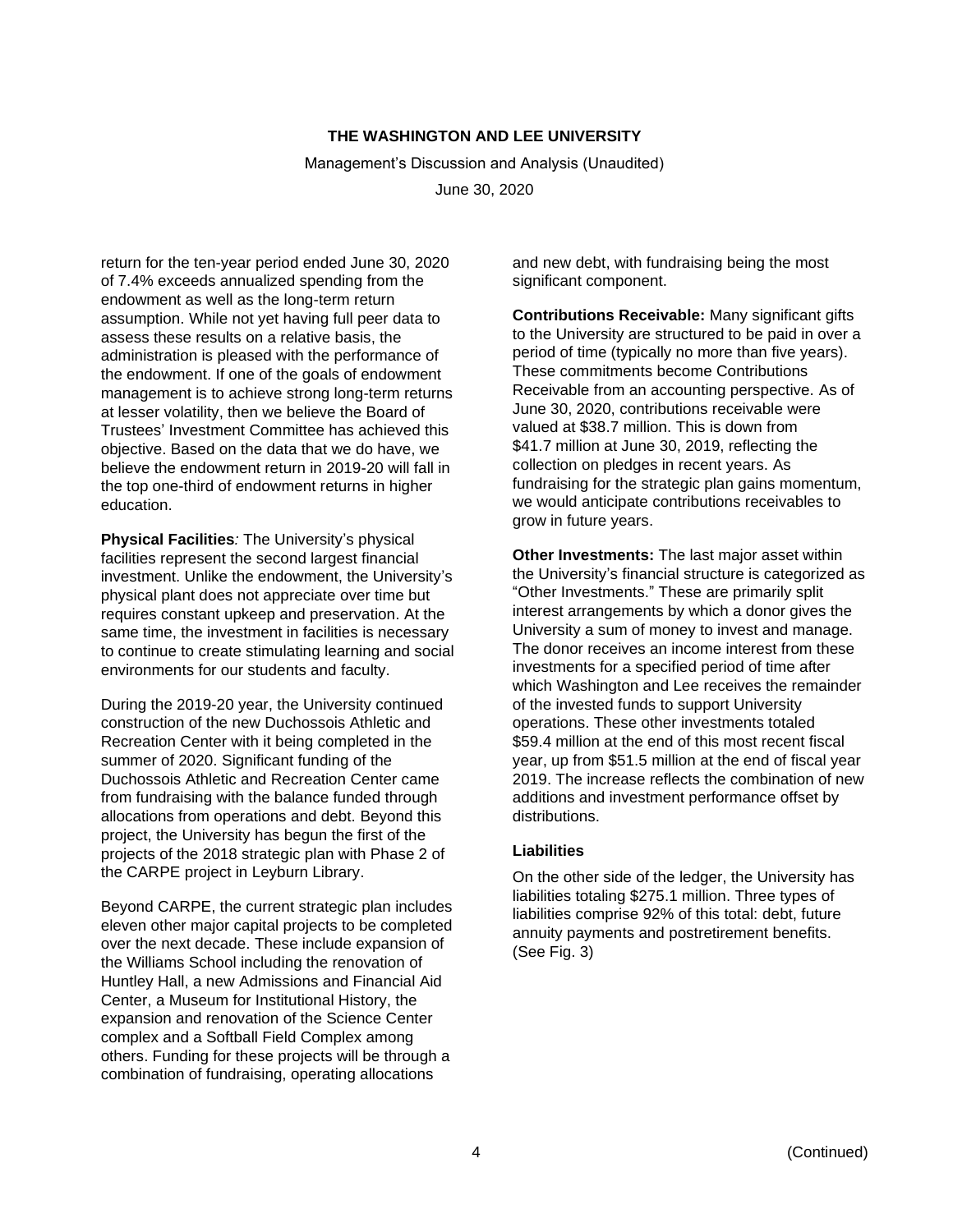Management's Discussion and Analysis (Unaudited)

June 30, 2020





**Debt:** Washington and Lee University's largest liability is long-term debt that has been incurred over the years to support capital building projects. In December 2019, the University issued \$37.7 million of debt. This issuance was for the purpose of advanced refunding the 2013 debt and funding the needed refunding escrow. This issue is taxable as an advanced refunding with an interest rate at 3.38% (the 2013 issue was 4.88%). This advanced refunding allowed the University to alter the principal repayment while generating significant savings in interest expense over the life of the bonds. Debt at the University now stands at \$201.1 million. Over the past year, the University made \$4.28 million of payments toward principal and \$9.07 million in interest payments. Total debt is composed of six different instruments, with five being tax-exempt issues through either the Virginia College Building Authority or the Lexington City Industrial Development Authority. The 2019 issue is the only taxable debt and was issued through the Lexington City Industrial Development Authority. Of the outstanding debt at June 30, 2020, 93% is fixed rate and 7% is variable rate debt. Maturities extend to 2048 with interest rates ranging for fixed rate

debt from 2.25% to 5.75%. It is worth noting that the 1998 and 2001 VCBA Notes, totaling \$84.7 million are noncallable.



# **Figure 4**

As part of the debt issuance process, the University has sought and maintained credit ratings with Moody's Investor Services and S&P. Currently, the University's debt is rated Aa2 and AA by Moody's and S&P, respectively. Both of these ratings include a "Stable" outlook from the agencies. These strong ratings reflect outside agencies' positive evaluations of the University's financial health and its ability to repay its obligations.

As identified, Debt has played a role in our ability to invest in facilities; however, we want to ensure that debt is used responsibly and does not overburden the budget. As such we have had a long-standing debt policy that identifies a prudent range of debt for the University. With total debt service (principal plus interest payments) at 7.7% of operating expenses, the University falls comfortably within the institutional debt service parameter range of 4% to 10% of operations. As we look at future debt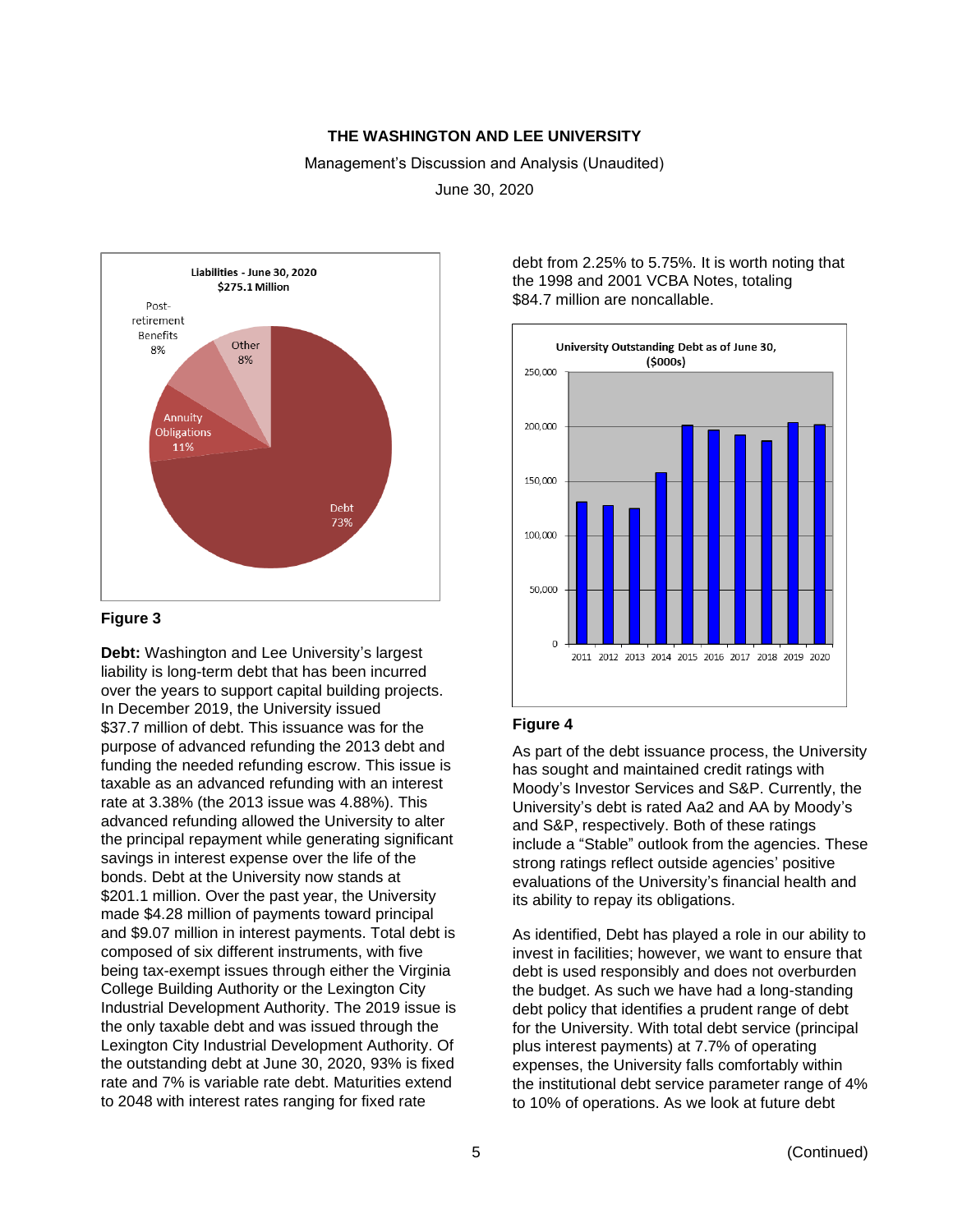Management's Discussion and Analysis (Unaudited)

June 30, 2020

issues, we will continue to remain mindful of the limits created through our debt policy and current ratings from S&P and Moody's.

**Future Annuity Payments:** The split interest instruments mentioned above create a liability based upon expected future payments to the donor. As of June 30, 2020, this liability was recorded at \$29.3 million. It is reasonable to assume that the University would welcome an increasing liability in this area, since it would reflect a growing deferred-giving program, which would lead to greater financial support in the future.

**Postretirement Benefits:** Finally, the University has maintained a postretirement health benefits plan for those employees who serve 10 years or more and retire from the University. This commitment creates an annual expense for the program as well as a future obligation. This obligation, as actuarially calculated, now stands at \$23.2 million, up from \$22.1 million a year ago. This benefit is expensed annually through operations and the plan is not funded. The University altered this plan for employees hired after April 1, 2003, to shift to a defined contribution plan for employees rather than a defined benefit plan. This will lead to an elimination of this obligation over the very long-term.

#### **Net Assets**

In the corporate world, assets minus liabilities reveal the enterprise's equity. Within higher education, this "equity" is referred to as net assets which are further broken down into two components: Without Donor Restrictions and With Donor Restrictions.

**Without Donor Restrictions:** These funds can be expended if necessary, and as such, they carry the greatest level of flexibility for the University to meet its long-term obligations. The build-up of these funds results from operating surpluses, the creation of quasi-endowments from large unrestricted gifts (100 such endowments today), investment returns and the development of reserves over the years.

The University saw this class of net assets decrease modestly by \$4.15 million to \$370.1 million at June 30, 2020.

**With Donor Restrictions:** These funds are comprised of assets that act as endowment or are fully expendable but restricted by a purpose or timeframe for use through a donor and include split interest agreements.

The majority of these assets reside in the University's endowment (1,320 individual endowment accounts) and Trusts Held by Others (37 such instruments). The value of this net asset component decreased by \$52.0 million to \$1.457 billion. This decline can almost be entirely explained by the decline in the value of the Lettie Pate Evans Trust Restricted Fund. Table 1 summarizes the University's Statement of Financial Position.

Summary

#### **Table 1**

| <b>Statement of Financial Position</b><br>June 30, 2020<br>(\$000s) |    |                      |  |  |
|---------------------------------------------------------------------|----|----------------------|--|--|
|                                                                     |    |                      |  |  |
| Assets:                                                             | \$ |                      |  |  |
| Cash and cash equivalents<br>Accounts and notes receivable          |    | 9.946                |  |  |
|                                                                     |    | 14,447               |  |  |
| Contributions receivable, net<br>Inventories                        |    | 38,690<br>1,652      |  |  |
| Investments                                                         |    |                      |  |  |
|                                                                     |    | 1,210,113<br>479,413 |  |  |
| Funds held in trust by others                                       |    | 91                   |  |  |
| Assets restricted to investment in plant                            |    |                      |  |  |
| Land, buildings and equipment, net                                  |    | 347,401              |  |  |
| Total assets                                                        | \$ | 2,101,753            |  |  |
| Liabilities:                                                        |    |                      |  |  |
| Accounts and other payables                                         | \$ | 12,627               |  |  |
| Accrued compensation                                                |    | 5,207                |  |  |
| Student and other deposits                                          |    | 304                  |  |  |
| Deferred revenue                                                    |    | 1.407                |  |  |
| U.S. Government grants refundable                                   |    | 731                  |  |  |
| Annuity obligations                                                 |    | 29,334               |  |  |
| Asset retirement obligations                                        |    | 457                  |  |  |
| Capital lease obligations                                           |    | 774                  |  |  |
| Long-term debt                                                      |    | 201,062              |  |  |
| Postretirement benefit obligations                                  |    | 23,212               |  |  |
| <b>Total liabilities</b>                                            |    | 275,115              |  |  |
| Net assets:                                                         |    |                      |  |  |
| Without donor restrictions                                          |    | 370,068              |  |  |
| With donor restrictions                                             |    | 1,456,569            |  |  |
| Total net assets                                                    |    | 1,826,637            |  |  |
| Total liabilities and net assets                                    | \$ |                      |  |  |
|                                                                     |    | 2,101,752            |  |  |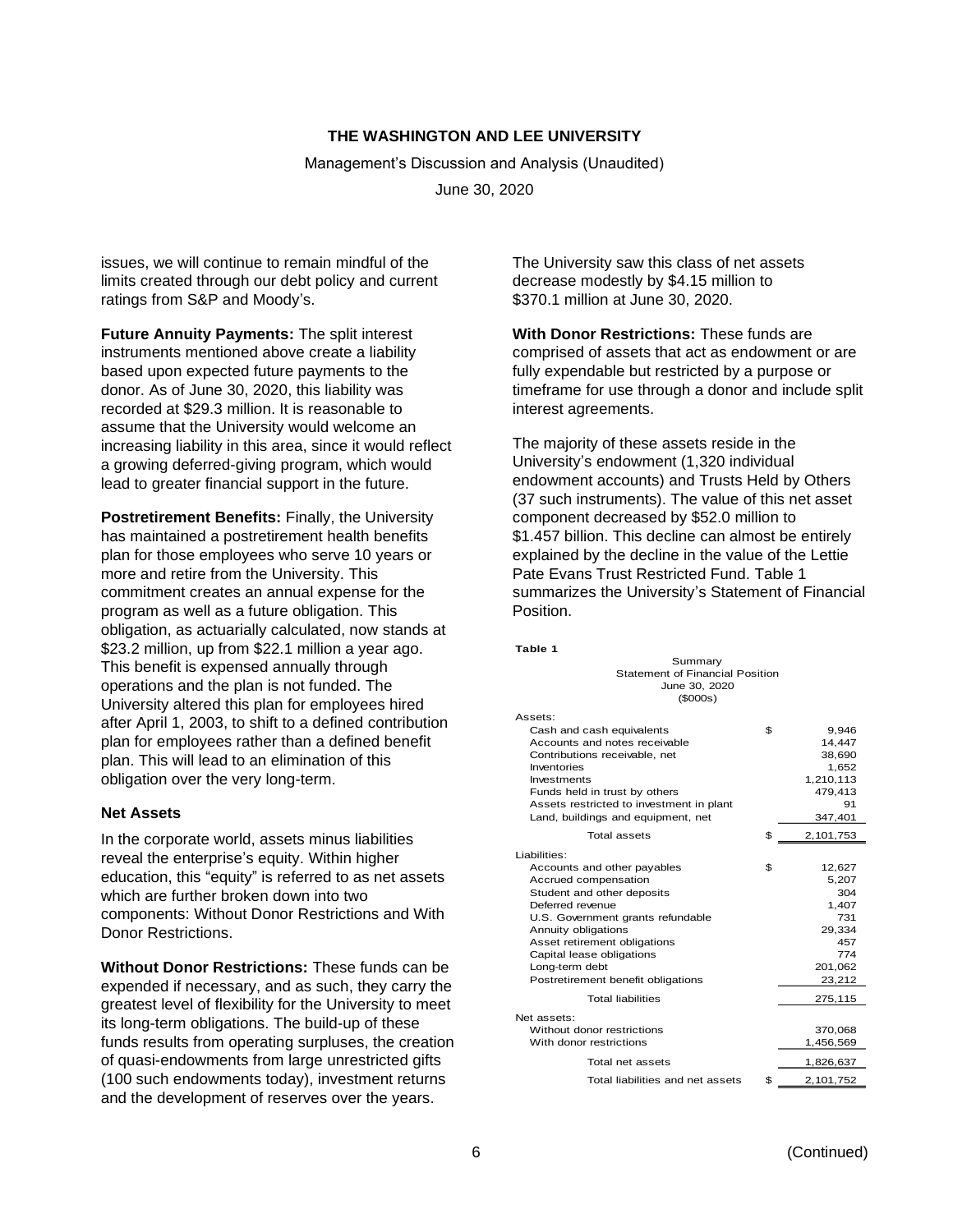Management's Discussion and Analysis (Unaudited)

June 30, 2020

#### **Operating Results**

For Washington and Lee, this strong financial base is critical in helping faculty and staff deliver a high quality education and student experience. While endowment resources make an enormous contribution to the revenue stream of the University, they are not the only revenues available to the University as depicted in Figure 5.



#### **Figure 5**

Tuition remains a vital source of operational support; however, it is important to understand the context around costs, stated tuition and net tuition. In 2019-20, the University incurred a cost on average of \$65,183 per student for educational and student services. The stated tuition and mandatory fees rate was \$54,830 and the average tuition and fees paid by families after financial aid was just \$27,645. Every student received a subsidy toward their education of at least \$10,353, and for over one-half of the population, the subsidy was expanded through financial aid. This is the financial value proposition of a W&L education and has been and will continue to be an area of focus as the University works to expand accessibility to all

qualified applicants without regard to socio-economic status.

In 2019-20, net tuition revenues increased by 1.7% to \$62.9 million. This gain is largely attributable to an increase in overall enrollment at the University for 2019-20 over 2018-19. While financial aid continues to be a significant priority for the University, it is recognized that until there is additional endowment support, the University will need to continue to be need-aware on admission decisions for the last 5 - 10% of the entering class each year. Over the long-term as we aspire to move to need-blind admissions with new endowment support, net tuition revenue growth will slow. Revenues from endowment, however, will grow more rapidly allowing the University to continue to attract the very best students without regard to financial circumstances.

Table 2 outlines the operating results for the year.

#### **Table 2**

| Summary<br><b>Statement of Activities</b><br>June 30, 2020<br>(\$000s) |                 |
|------------------------------------------------------------------------|-----------------|
| Revenues:                                                              |                 |
| Tuition and fees (net of \$53,318 for student                          |                 |
| financial aid)                                                         | \$<br>62,940    |
| Endowment return allocated to operations                               | 55,285          |
| Income from funds held in trust by others                              | 16,311          |
| Contributions and grants                                               | 29,545          |
| Auxiliary enterprises (net of \$3,226 of aid)                          | 15,825          |
| Other                                                                  | 1,194           |
| Total                                                                  | \$<br>181,100   |
| Expenses:                                                              |                 |
| Instructional                                                          | \$<br>80,141    |
| Academic support                                                       | 21,352          |
| <b>Student services</b>                                                | 14,994          |
| Institutional support                                                  | 23,893          |
| Financial aid                                                          | 6,543           |
| Auxiliary enterprises                                                  | 27,498          |
| Total                                                                  | \$<br>174,421   |
| Operating surplus                                                      | \$<br>6,679     |
| Decrease in net assets from nonoperating<br>activities                 | (62, 782)       |
| Change in net assets                                                   | \$<br>(56, 103) |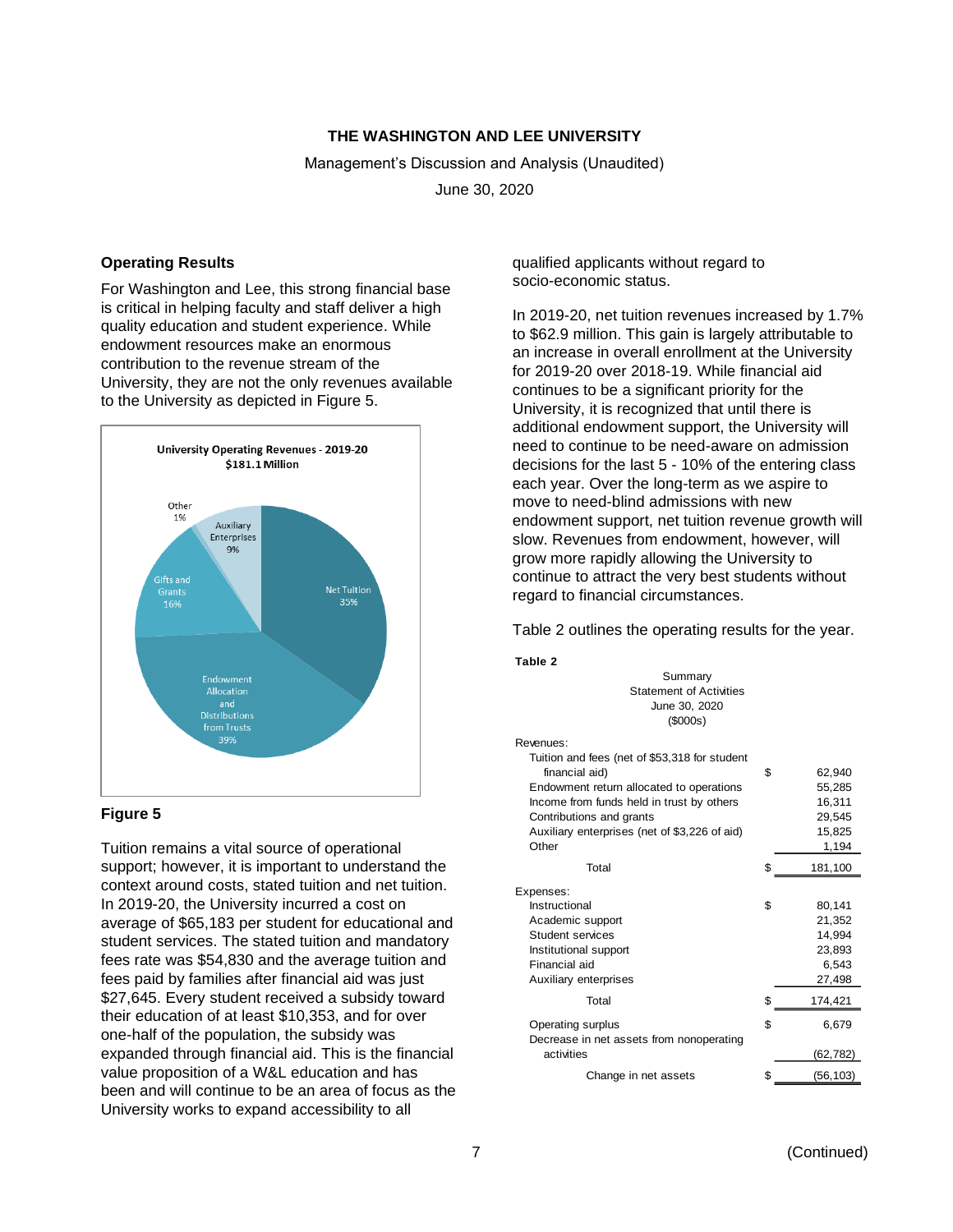#### Management's Discussion and Analysis (Unaudited)

June 30, 2020

In reading the University's operating results, one must look at three pieces to understand the full commitment to Financial Aid at the University. Within revenues, Financial Aid is shown as a reduction of tuition (\$53.32 million); this is also the case with Auxiliary Enterprise revenues which reflect an aid discount of \$3.23 million. Finally, within the Expenses section, there is a line item for Financial Aid that totals \$6.54 million (this amount represents awards that exceed tuition, room and board and is consolidated in the Academic Support line of the official statements). On a combined basis, student financial aid awarded by the University in 2018-19 was \$63.1 million reaching 54% of the undergraduate student population and 90% of law students.

Endowment distributions, whether from the defined payout formula or allocations from Trusts Held by Others, accounted for 39.5% of the operating revenues in 2019-20, at \$71.6 million. This source has grown in importance as a portion of the revenue stream (See Fig. 6). As a result, diligence of management of the underlying assets and considerations of payout allocation models are as important, if not more important, than a decade ago. In 2019-20, the University followed its normal spending formula of increasing unit endowment spending over the prior year by inflation plus one percent. This yielded a payout rate of 4.77%. Law School endowments retained the supplemental increased payout adopted by the Board of Trustees for a fifth year at 6.5%. It is planned that the Law School will be weaned from this supplemental payout by the 2021-22 year.



### **Figure 6**

Current gifts and grants also play a significant role in the University's ability to provide a robust and vibrant educational program. For instance in 2019-20, the Annual Fund yielded a \$10.45 million result, the third highest total in its history. In light of the challenges that Annual Funds across the country have experienced in recent years, the University has made the decision to allow for directed giving as part of the Annual Fund campaign in 2020-21. It is hoped that this change will result in increased giving over the long-term while maintaining strong participation of the alumni in the University's giving programs.

These gifts without restrictions underwrite all aspects of University life. In the aggregate, Washington and Lee received \$29.5 million in expendable contributions and grants in 2019-20 to underwrite operations. If the University had to rely on its endowment to generate the same level of contribution, the University would need an additional \$619 million in endowment funds.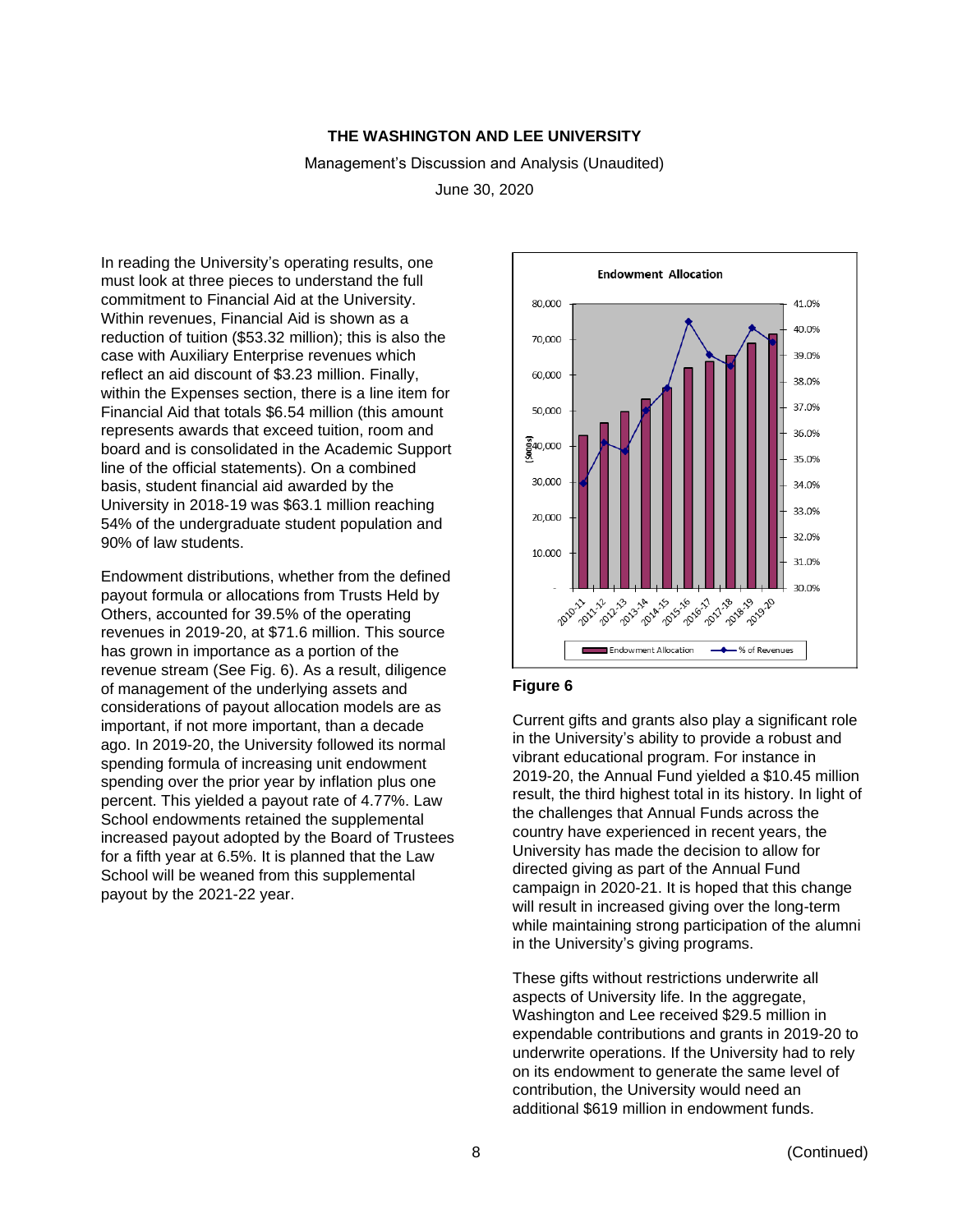#### Management's Discussion and Analysis (Unaudited)

June 30, 2020

We use these resources to fulfill our core mission – education. As demonstrated in Fig. 7, Instruction and Academic Support (libraries, information technology services, etc.) comprise over 58% of total expenses. Fig. 7 also demonstrates that only 13.7% of expenditures go toward administration, including fundraising. As in past years, comparisons of expenses within the Top-25 liberal arts colleges reveal that Washington and Lee consistently spends a higher percentage of its budget for educational expenses than the peer average (59.0% versus 50.8%). The University's aggregate expenses per student, however, fall below the average expense per student of the peers by \$9,500.



### **Figure 7**

It is also worth noting that this operational was recently affirmed by following the methodology outlined by the American Council of Trustees and Alumni report entitled *How Much is Too Much? Controlling Administrative Costs through Effective Oversight*. In that report, the researchers used a methodology of dividing Institutional Support

expenditures by the total of Instruction and Academic Support expenditures. This method led to a ratio as a way to compare schools. For fiscal year 2019 (the most recent with comparative information), Washington and Lee posted a ratio of 0.209. This was the lowest among the Top-25 liberal arts institutions as defined by U.S. News where the mean of the group was 0.316.

Results from Operations reflect an operating surplus of \$6.679 million versus an operating deficit of \$1.098 million in 2019. This surplus resulted from the strength of giving in 2019-20 even though it saw total student revenues decline with the room and board refunds of \$5.2 million provided with the need to shift to virtual learning in March.

As we have examined the construction of the operating budget, one area that we recognize as not yet an industry best practice is the lack of budgeting for depreciation. This results in the operating budget utilizing a modified cash flow approach rather than GAAP reporting as required in the audited financial statements. This budgeting approach excludes a depreciation expense of \$18.44 million but does include principal payments on debt and the annual allocation to capital projects. Additionally, the Board of Trustees approved a change in the University's Reserves Policy in 2014 that has led to an increase in the annual allocation to Capital Reserves, the combination of which should be able to substitute for Depreciation budgeting. This allocation is expected to grow over time providing a long-term best practice solution for construction of the operating budget. Beyond these steps, we also pursue significant fundraising to support specific projects within the capital program as an additional source of funding. We believe that this comprehensive approach to facilities capital management is a reasonable and thoughtful approach and strengthens our position to avoid a significant accumulation of deferred maintenance.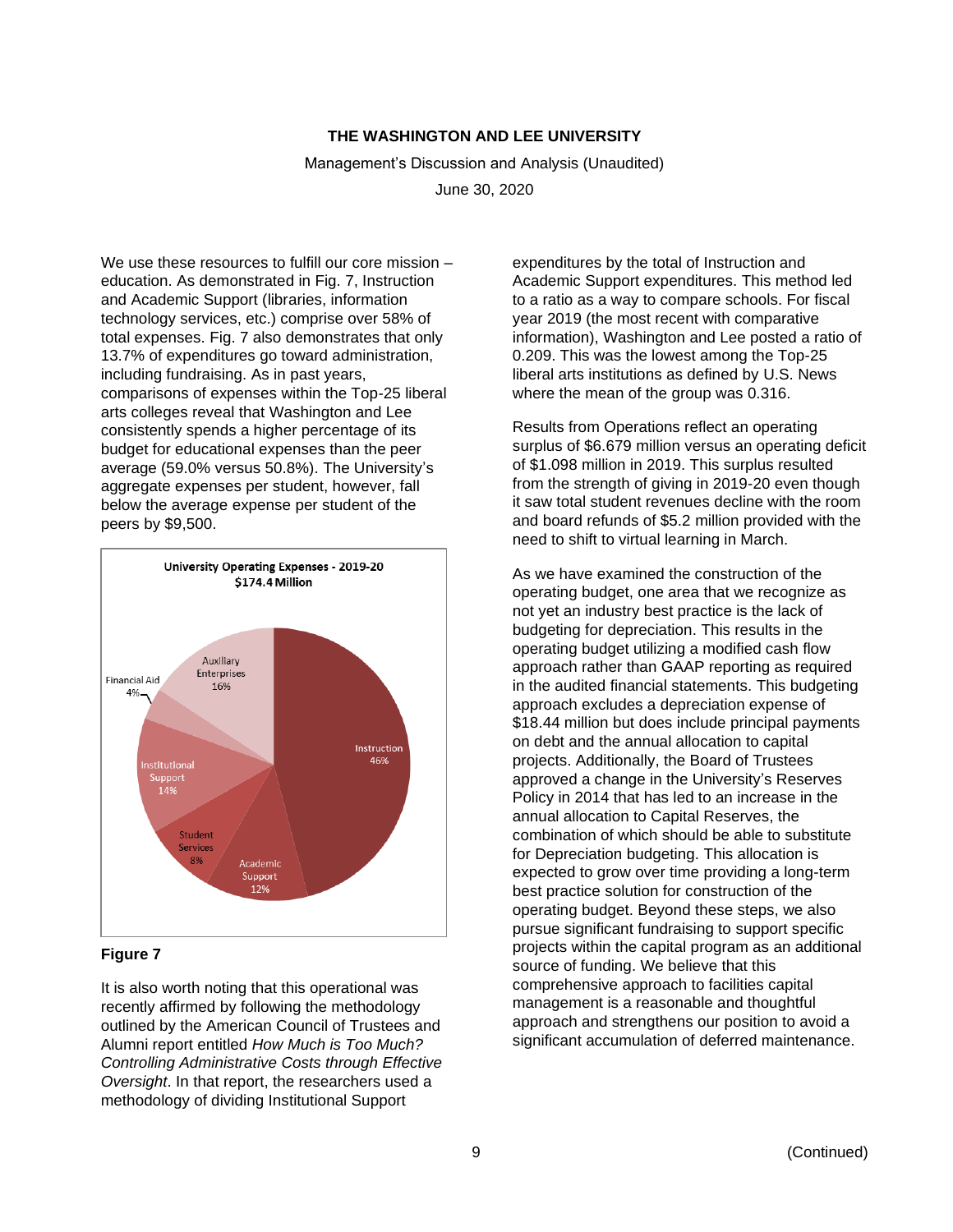Management's Discussion and Analysis (Unaudited)

June 30, 2020

#### **Outlook**

In building the 2020-21 operating budget, the University anticipated that results for the year would yield a significant operating deficit. However, with the rebounds in the investment markets in the second quarter of 2020, the budget picture has gotten brighter. The challenges of being able to have students continue to be on campus and the uncertainty of the environment related to racial justice, institutional history and the institution's namesakes lead to greater uncertainty than normal around the year's financial operating result. In spite of these, the University continues to keep focus on the important objectives of the strategic plan in advancing the institution and its ability to serve its students.

Through focus on the strategic plan we will ensure the continued sustainability of the institution as one of the premier institutions in higher education. We operate while being mindful of what has worked so well over the years: investing meaningfully in the future of our faculty and students. This core objective has led to an institution that understands its role and place in higher education and remains committed to providing long-term value to its students and alumni. The result is reflected in the accompanying financial statements: an endowment per student that places the University in the top-25 of all higher education institutions in America; a financial aid program that has expanded the level of accessibility to deserving students of lesser means; an academic program that strives consistently to find greater opportunities to engage students in both curricular and co-curricular activities; and the continuation in the exploration on ways to ensure that students not only succeed but thrive.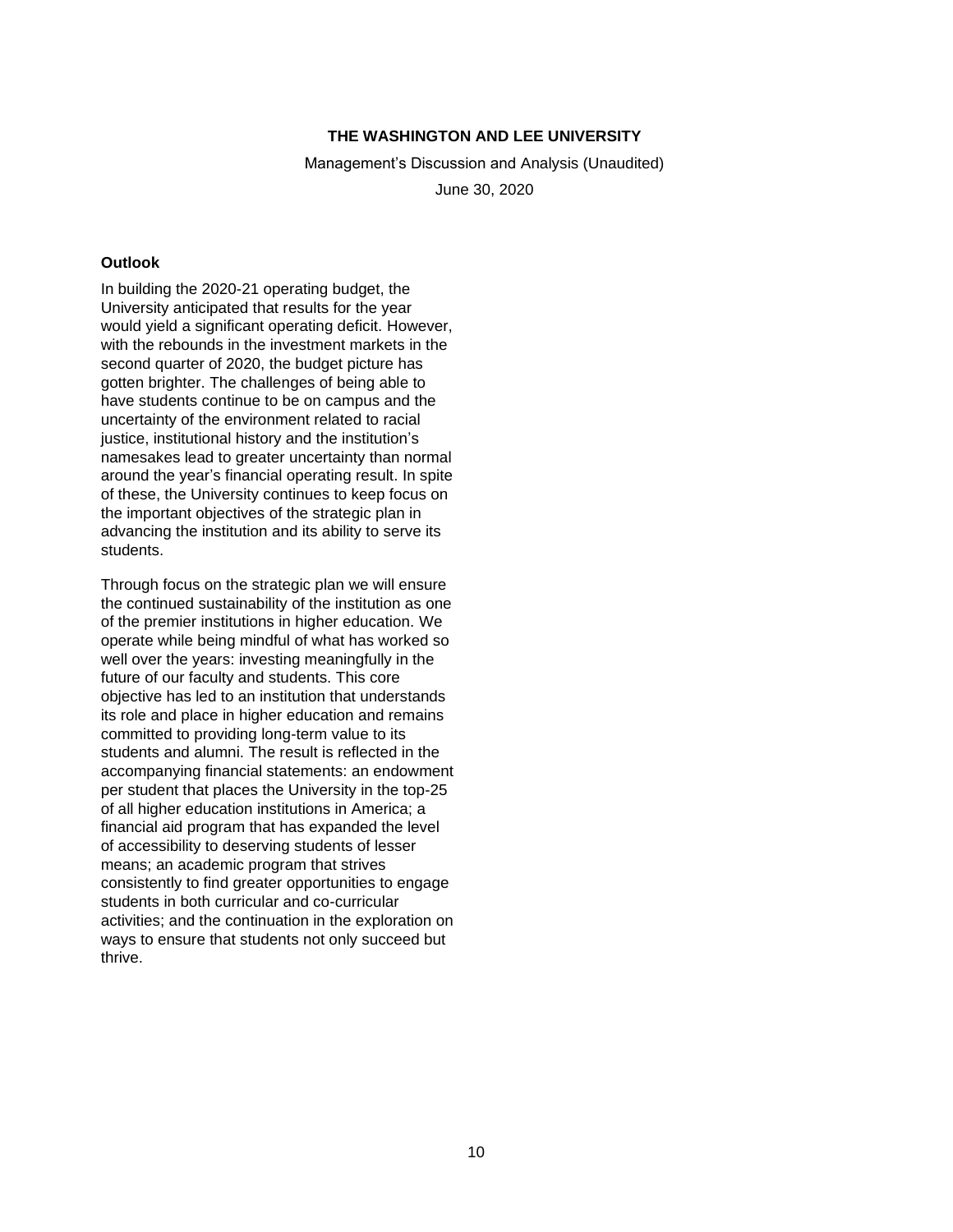

KPMG LLP Suite 2000 1021 East Cary Street Richmond, VA 23219-4023

# **Independent Auditors' Report**

The Board of Trustees The Washington and Lee University:

# **Report on the Financial Statements**

We have audited the accompanying financial statements of The Washington and Lee University (the University), which comprise the statement of financial position as of June 30, 2020, and the related statements of activities and cash flows for the year then ended, and the related notes to the financial statements.

#### *Management's Responsibility for the Financial Statements*

Management is responsible for the preparation and fair presentation of these financial statements in accordance with U.S. generally accepted accounting principles; this includes the design, implementation, and maintenance of internal control relevant to the preparation and fair presentation of financial statements that are free from material misstatement, whether due to fraud or error.

#### *Auditors' Responsibility*

Our responsibility is to express an opinion on these financial statements based on our audit. We conducted our audit in accordance with auditing standards generally accepted in the United States of America. Those standards require that we plan and perform the audit to obtain reasonable assurance about whether the financial statements are free from material misstatement.

An audit involves performing procedures to obtain audit evidence about the amounts and disclosures in the financial statements. The procedures selected depend on the auditors' judgment, including the assessment of the risks of material misstatement of the financial statements, whether due to fraud or error. In making those risk assessments, the auditor considers internal control relevant to the University's preparation and fair presentation of the financial statements in order to design audit procedures that are appropriate in the circumstances, but not for the purpose of expressing an opinion on the effectiveness of the University's internal control. Accordingly, we express no such opinion. An audit also includes evaluating the appropriateness of accounting policies used and the reasonableness of significant accounting estimates made by management, as well as evaluating the overall presentation of the financial statements.

We believe that the audit evidence we have obtained is sufficient and appropriate to provide a basis for our audit opinion.

#### *Opinion*

In our opinion, the financial statements referred to above present fairly, in all material respects, the financial position of The Washington and Lee University as of June 30, 2020, and the changes in its net assets and its cash flows for the year then ended in accordance with U.S. generally accepted accounting principles.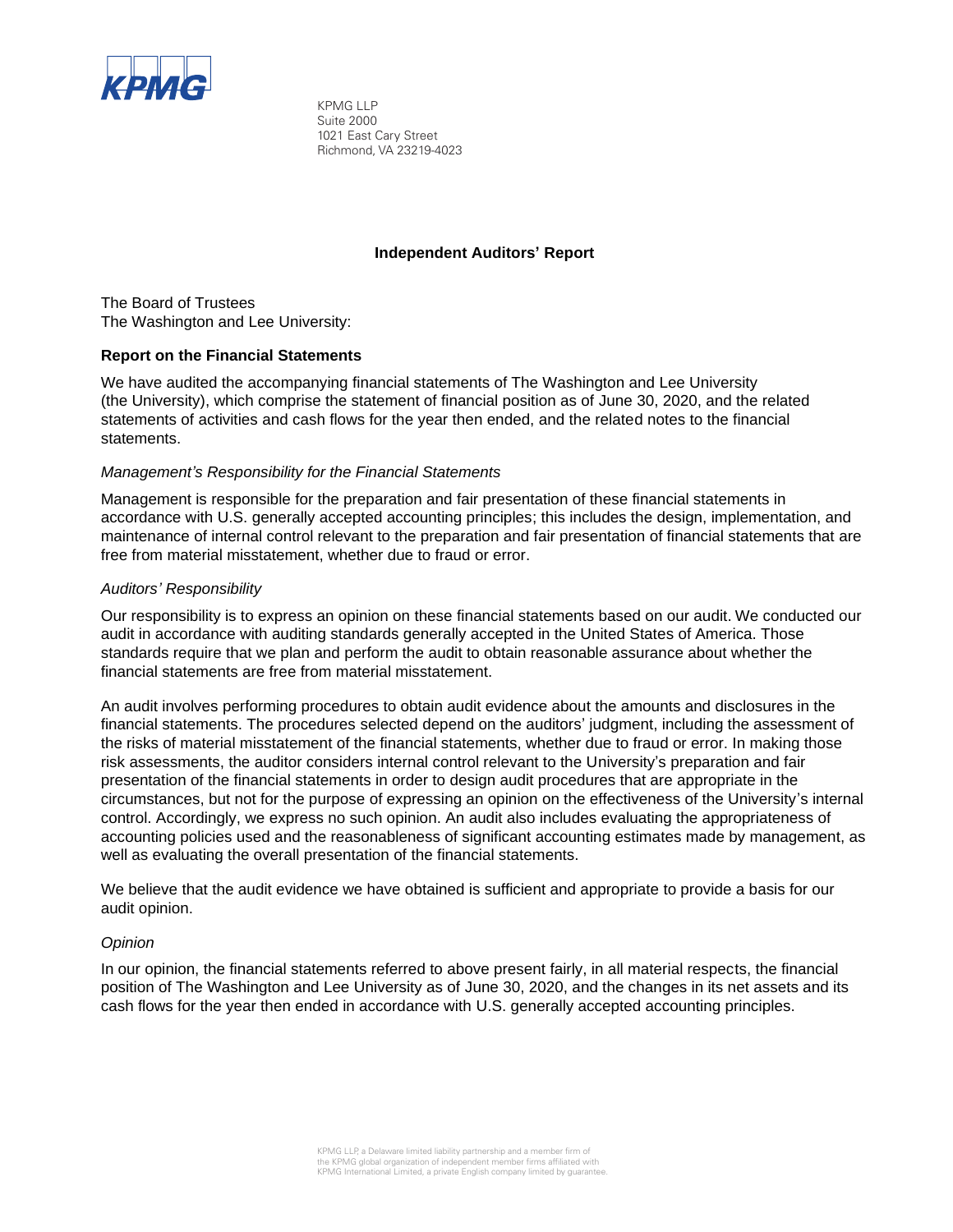

# *Report on Summarized Comparative Information*

We have previously audited the University's 2019 financial statements, and we expressed an unmodified audit opinion on those financial statements in our report dated October 28, 2019. In our opinion, the summarized comparative information presented herein as of and for the year ended June 30, 2019 is consistent, in all material respects, with the audited financial statements from which it has been derived before the adjustments to adopt Accounting Standards Update (ASU) No. 2017-07, *Improving the Presentation of Net Periodic Pension Costs and Net Periodic Postretirement Benefit Costs, an amendment of Topic 715, Compensation – Retirement Benefits*. As part of our audit of the 2020 financial statements, we also audited the adjustments described in Note 2(r) that were applied to adopt ASU 2017-07 retrospectively in the 2019 financial statements. In our opinion, such adjustments are appropriate and have been properly applied.



Richmond, Virginia October 26, 2020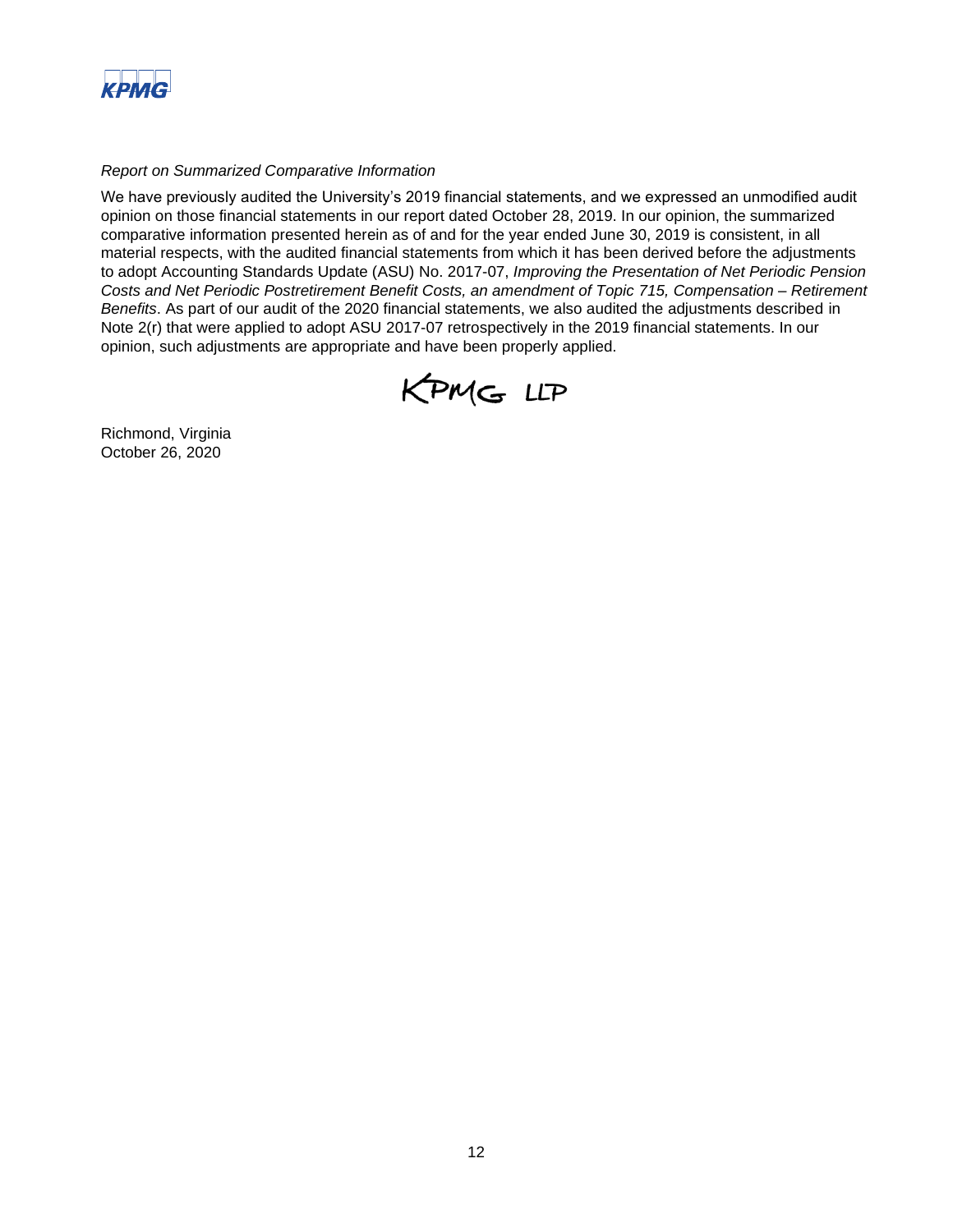Statement of Financial Position

June 30, 2020 (with comparative information as of June 30, 2019)

# (In thousands)

| <b>Assets</b>                                                     | 2020            | 2019      |
|-------------------------------------------------------------------|-----------------|-----------|
| Cash and cash equivalents                                         | \$<br>9,946     | 18,475    |
| Accounts receivable and other assets, net                         | 10,248          | 7,753     |
| Notes receivable, net                                             | 4,198           | 4,185     |
| Contributions receivable, net                                     | 38,690          | 41,657    |
| Inventories                                                       | 1,652           | 1,615     |
| Investments                                                       | 1,210,113       | 1,214,204 |
| Funds held in trust by others                                     | 479,413         | 533,958   |
| Unspent bond proceeds                                             |                 | 5,404     |
| Assets restricted to investment in land, buildings, and equipment | 91              | 546       |
| Land, buildings, and equipment, net                               | 347,401         | 333,638   |
| <b>Total assets</b>                                               | \$<br>2,101,752 | 2,161,435 |
| <b>Liabilities and Net Assets</b>                                 |                 |           |
| Liabilities:                                                      |                 |           |
| Accounts and other payables                                       | \$<br>12,627    | 13,217    |
| Accrued compensation                                              | 5,207           | 4,416     |
| Student and other deposits                                        | 304             | 255       |
| Deferred revenue                                                  | 1,407           | 1,554     |
| U.S. government grants refundable                                 | 731             | 1,179     |
| Split interest agreement obligations                              | 29,334          | 31,508    |
| Asset retirement obligations                                      | 457             | 465       |
| Capital lease obligations                                         | 774             | 255       |
| Long-term debt                                                    | 201,062         | 203,766   |
| Postretirement benefit obligation                                 | 23,212          | 22,080    |
| <b>Total liabilities</b>                                          | 275,115         | 278,695   |
| Commitments and contingencies                                     |                 |           |
| Net assets:                                                       |                 |           |
| Without donor restrictions                                        | 370,068         | 374,213   |
| With donor restrictions                                           | 1,456,569       | 1,508,527 |
| Total net assets                                                  | 1,826,637       | 1,882,740 |
| Total liabilities and net assets                                  | \$<br>2,101,752 | 2,161,435 |

See accompanying notes to consolidated financial statements.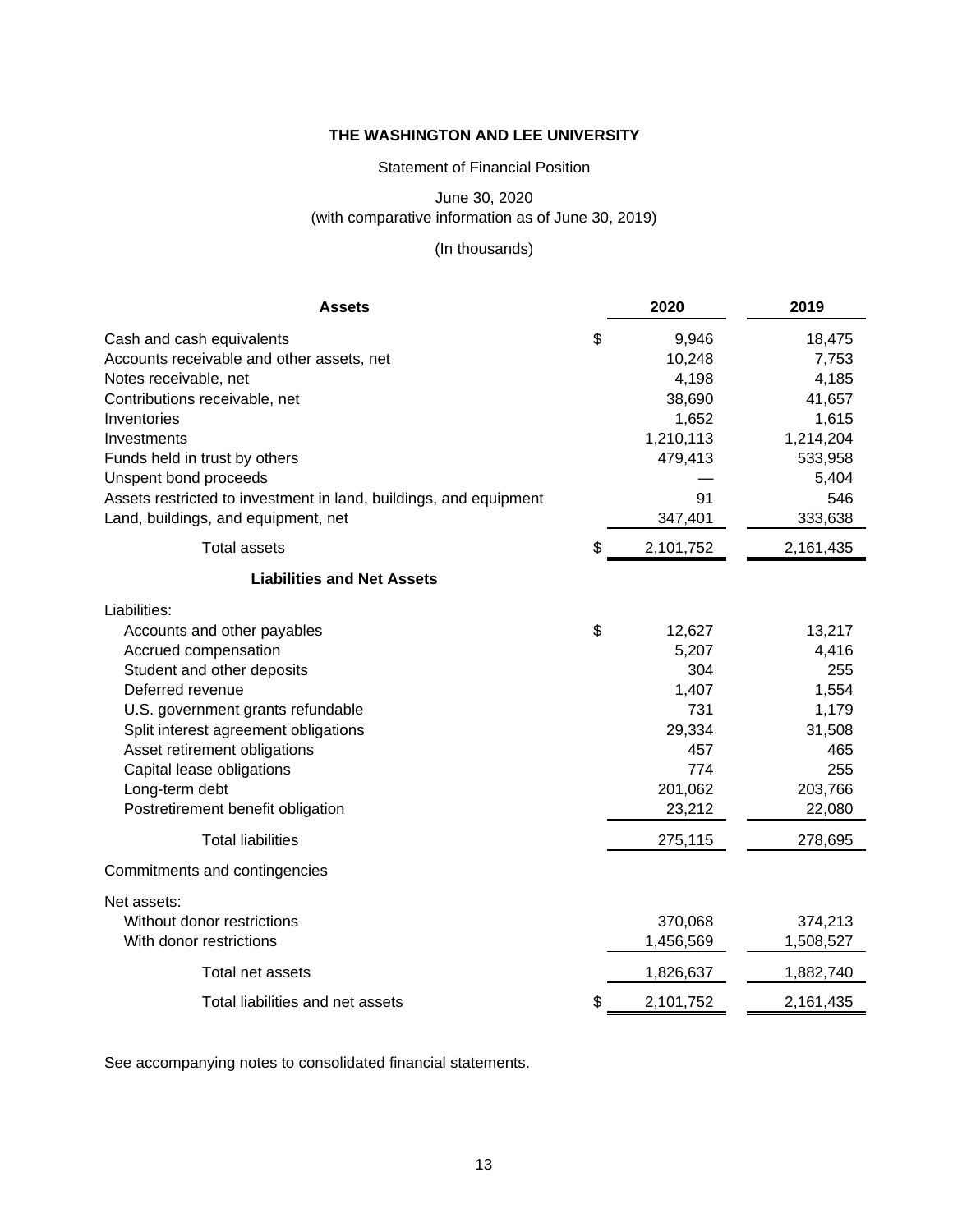#### Statement of Activities

#### Year ended June 30, 2020 (with summarized comparative information for the year ended June 30, 2019)

#### (In thousands)

|                                                           |                                    | 2020         |              |              |
|-----------------------------------------------------------|------------------------------------|--------------|--------------|--------------|
|                                                           | <b>Without donor</b><br>With donor |              |              | 2019         |
|                                                           | restrictions                       | restrictions | <b>Total</b> | <b>Total</b> |
| Operating revenues and gains:                             |                                    |              |              |              |
| Tuition and fees (net of \$53,318 in 2020 and \$50,395    |                                    |              |              |              |
| in 2019 for student financial aid)                        | \$<br>62,940                       |              | 62,940       | 61.876       |
| Endowment return allocated to operations                  | 46,607                             | 8,678        | 55,285       | 53,150       |
| Other investment income                                   | 691                                | 171          | 862          | 1,441        |
| Distributions from funds held in trust by others          | 16,275                             | 36           | 16,311       | 15,762       |
| Contributions                                             | 22,366                             | 5,057        | 27,423       | 16,852       |
| Auxiliary enterprises (net of \$3,226 in 2020 and \$3,443 |                                    |              |              |              |
| in 2019 for student financial aid)                        | 15,825                             |              | 15,825       | 20,912       |
| Governmental and other grants                             |                                    | 2.122        | 2,122        | 981          |
| Other                                                     | 305                                | 27           | 332          | 988          |
| Net assets released from restrictions                     | 14,032                             | (14, 032)    |              |              |
| Total operating revenues and gains                        | 179,041                            | 2,059        | 181,100      | 171,962      |
| Operating expenses:                                       |                                    |              |              |              |
| Instruction                                               | 80,141                             |              | 80,141       | 80,380       |
| Academic support                                          | 27,895                             |              | 27,895       | 25,759       |
| Student services                                          | 14,994                             |              | 14,994       | 15,416       |
|                                                           |                                    |              |              | 22,213       |
| Institutional support                                     | 23,893                             |              | 23,893       | 29,292       |
| Auxiliary enterprises                                     | 27,498                             |              | 27,498       |              |
| Total operating expenses                                  | 174,421                            |              | 174,421      | 173,060      |
| Change in net assets from operating activities            | 4,620                              | 2,059        | 6,679        | (1,098)      |
| Nonoperating activities:                                  |                                    |              |              |              |
| Investment return, net of amount allocated to operations  | (3,714)                            | (20, 125)    | (23, 839)    | 3,352        |
| Change in value of funds held in trust by others          |                                    | (54, 545)    | (54, 545)    | 59,869       |
| Split interest agreements, net                            | (15)                               | 240          | 225          | (2,743)      |
| Contributions                                             |                                    | 19.714       | 19.714       | 11,014       |
| Net assets released for fixed asset acquisitions          | 584                                | (584)        |              |              |
| Postretirement charges other than service cost            |                                    |              |              |              |
| and other actuarial changes                               | (1,656)                            |              | (1,656)      | (2, 498)     |
| Other, net                                                | (3,964)                            | 1,283        | (2,681)      | (50)         |
| Total nonoperating activities                             | (8,765)                            | (54, 017)    | (62, 782)    | 68,944       |
| Change in net assets                                      | (4, 145)                           | (51, 958)    | (56, 103)    | 67,846       |
| Net assets:                                               |                                    |              |              |              |
| Beginning of year                                         | 374,213                            | 1,508,527    | 1,882,740    | 1,814,894    |
| End of year                                               | \$<br>370.068                      | 1.456.569    | 1.826.637    | 1.882.740    |

See accompanying notes to consolidated financial statements.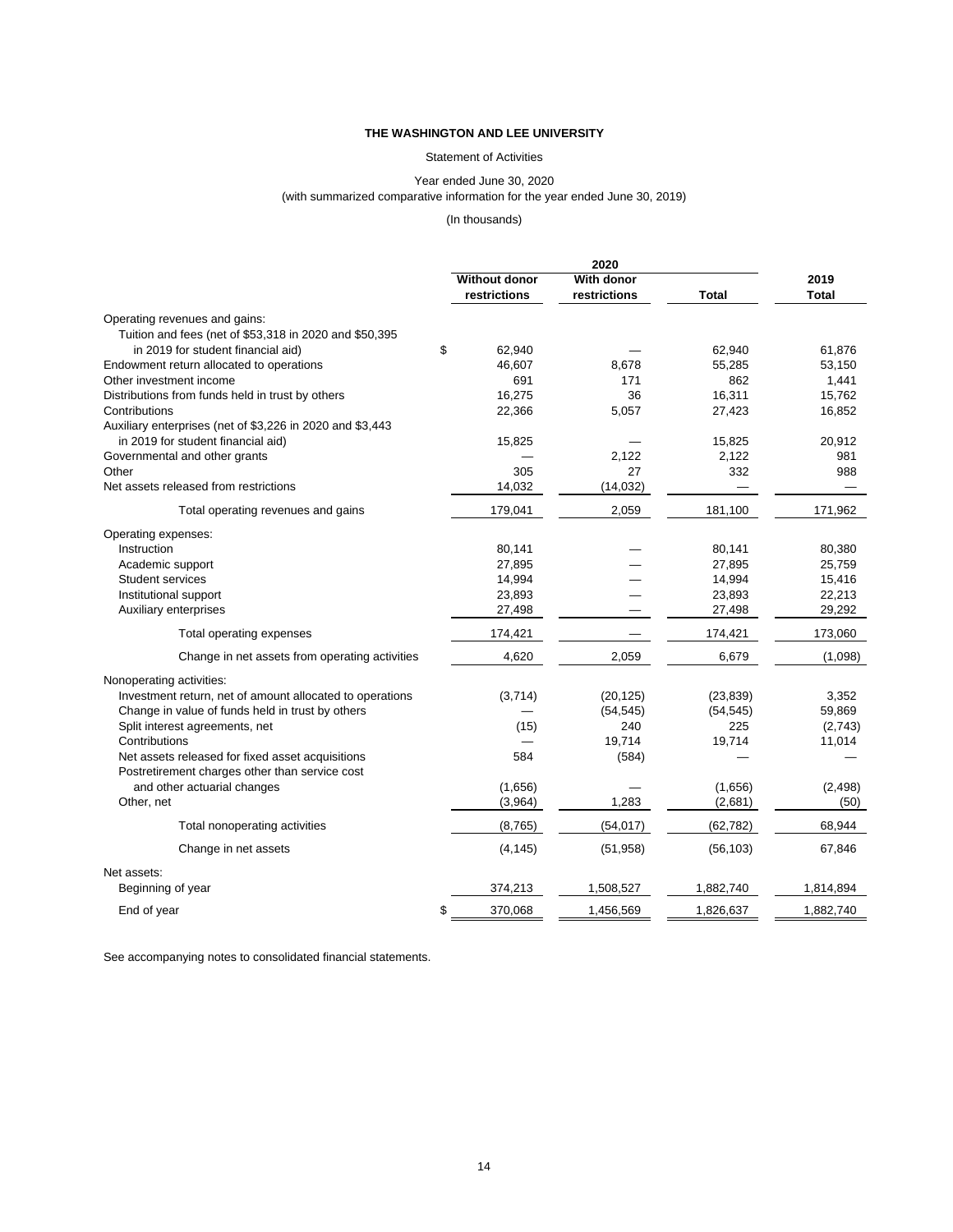Statement of Cash Flows

#### Year ended June 30, 2020 (with comparative information for the year ended June 30, 2019)

#### (In thousands)

|                                                                                        | 2020            | 2019       |
|----------------------------------------------------------------------------------------|-----------------|------------|
| Cash flows from operating activities:                                                  |                 |            |
| Change in net assets                                                                   | \$<br>(56, 103) | 67,846     |
| Adjustments to reconcile change in net assets to net cash and cash equivalents used in |                 |            |
| operating activities:                                                                  |                 |            |
| Net realized and unrealized gains on investments                                       | (27, 197)       | (51, 527)  |
| Depreciation and amortization                                                          | 18,439          | 18,565     |
| Loss on extinguishment of long-term debt                                               | 2,363           |            |
| Loss on disposal of fixed assets                                                       | 320             | 89         |
| Contributions restricted for long-term investment in endowment and plant               | (26, 248)       | (20, 623)  |
| Interest and dividends restricted for long-term investment                             | (626)           | (838)      |
| Changes in assets and liabilities:                                                     |                 |            |
| Accounts receivable and other assets, net                                              | (2,508)         | 625        |
| Contributions receivable, net                                                          | 2,966           | 6,594      |
| Inventories                                                                            | (37)            | 57         |
| Funds held in trust by others                                                          | 54,545          | (59, 860)  |
| Accounts and other payables                                                            | 344             | (274)      |
| Student and other deposits                                                             | 49              | (739)      |
| Deferred revenue                                                                       | (147)           | 76         |
| U.S. government grants refundable                                                      | (448)           | 31         |
| Split interest agreement obligations                                                   | 1,217           | 2,469      |
| Postretirement benefit obligations                                                     | 1,132           | 2,030      |
|                                                                                        |                 |            |
| Net cash and cash equivalents used in operating activities                             | (31, 939)       | (35, 479)  |
| Cash flows from investing activities:                                                  |                 |            |
| Purchases of land, buildings, and equipment, including interest capitalized            | (32, 417)       | (30, 501)  |
| Proceeds from sales of land, buildings, and equipment                                  | 4               | 7          |
| Purchases of investments restricted to land, buildings, and equipment                  | (6,028)         | (28, 168)  |
| Proceeds from sale of investments                                                      | 388,563         | 270,573    |
| Purchases of investments                                                               | (345, 433)      | (208, 728) |
| Net cash and cash equivalents provided by investing activities                         | 4,689           | 3,183      |
| Cash flows from financing activities:                                                  |                 |            |
| Principal payments on capital lease obligations                                        | (196)           | (451)      |
| Interest and dividends restricted for long-term investment                             | 603             | 540        |
| Proceeds from contributions restricted for long-term investment in endowment and plant | 26,223          | 20,685     |
| Payments of debt issuance costs                                                        | (334)           | (443)      |
| Payments on split interest agreements                                                  | (3,298)         | (3,323)    |
| Proceeds from issuance of long-term debt                                               | 37,710          | 51,186     |
| Principal payments on long-term debt                                                   | (41, 987)       | (33,085)   |
| Net cash and cash equivalents provided by financing activities                         | 18,721          | 35,109     |
| Net (decrease) increase in cash and cash equivalents                                   | (8,529)         | 2,813      |
|                                                                                        |                 |            |
| Cash and cash equivalents:<br>Beginning of year                                        | 18,475          | 15,662     |
|                                                                                        |                 |            |
| End of year                                                                            | \$<br>9,946     | 18,475     |
| Supplemental disclosure of cash flow information:                                      |                 |            |
| Cash paid during the year for interest, net of amounts capitalized                     | \$<br>9.068     | 9.563      |

Noncash investing and financing activities, in thousands:

At June 30, 2020 and 2019, \$1,985 and \$2,127, respectively, of fixed asset purchases were included in accounts and other payables. For the years ending June 30, 2020 and 2019, the University incurred capital lease obligations of \$715 and \$0, respectively, for equipment leases.

See accompanying notes to consolidated financial statements.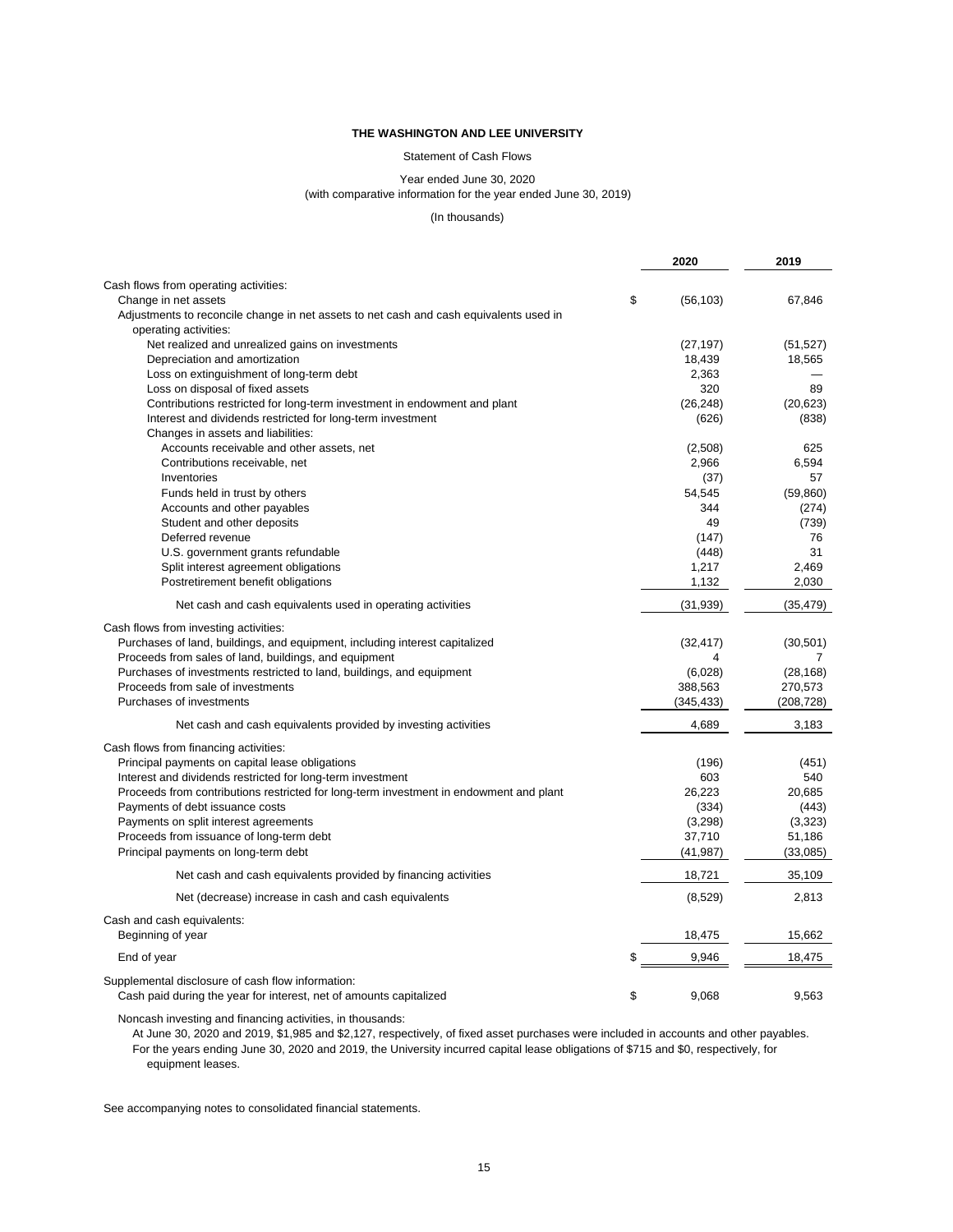Notes to Financial Statements

June 30, 2020

# **(1) Description of Organization**

The Washington and Lee University (the University) is a private, liberal arts university in Lexington, Virginia. Founded in 1749; it is the ninth oldest institution of higher learning in the nation. The University is named after George Washington, as he gave the school its first major endowment, and after General Robert E. Lee, as a result of his strong leadership as president of the University. The University is comprised of the College, the Ernest Williams II School of Commerce, Economics and Politics, and the School of Law. There are approximately 1,800 undergraduate students and approximately 400 law students.

# **(2) Summary of Significant Accounting Policies**

# *(a) Basis of Financial Statement Presentation*

The financial statements of the University have been prepared on the accrual basis of accounting.

# *(b) Use of Estimates*

The preparation of financial statements in conformity with U.S. generally accepted accounting principles (U.S. GAAP) requires management to make estimates and assumptions that affect the reported amounts of assets and liabilities and disclosure of contingent assets and liabilities at the date of the financial statements and the reported amounts of revenues and expenses during the reporting period. Items subject to such estimates and assumptions primarily include the carrying value of alternative investments, certain real estate holdings, post-retirement benefits obligations, estimated useful lives of land and building improvements, buildings and equipment, and valuation of accounts and contributions receivable. Actual results could differ from those estimates.

#### *(c) Classification of Net Assets*

Based on the existence or absence of donor-imposed restrictions, the University's net assets have been grouped into the following two classes:

*Without Donor Restrictions* – Net assets that are not subject to donor-imposed stipulations.

*With Donor Restrictions* – Net assets whose use is limited by donor-imposed stipulations that either expire by passage of time or can be fulfilled and removed by actions of the University pursuant to those stipulations; or limited by donor-imposed stipulations that neither expire by passage of time nor can be fulfilled or otherwise removed by the University.

The University retains an interest in several funds held in trust by others (see note 10) which are classified as with donor restrictions net assets. Annual adjustments to record the University's interest in such trusts at the current market value are also recorded as with donor restrictions in the statement of activities and are, therefore, reflected as with donor restrictions net assets in the statement of financial position.

#### *(d) Summarized Comparative Information*

The statement of activities for the year ended June 30, 2020 is presented with certain summarized comparative information for the year ended June 30, 2019 in total but not by net asset class. Such information does not include sufficient detail to constitute a presentation in conformity with U.S. GAAP. Accordingly, such information should be read in conjunction with the University's financial statements for the year ended June 30, 2019 from which the summarized information was derived.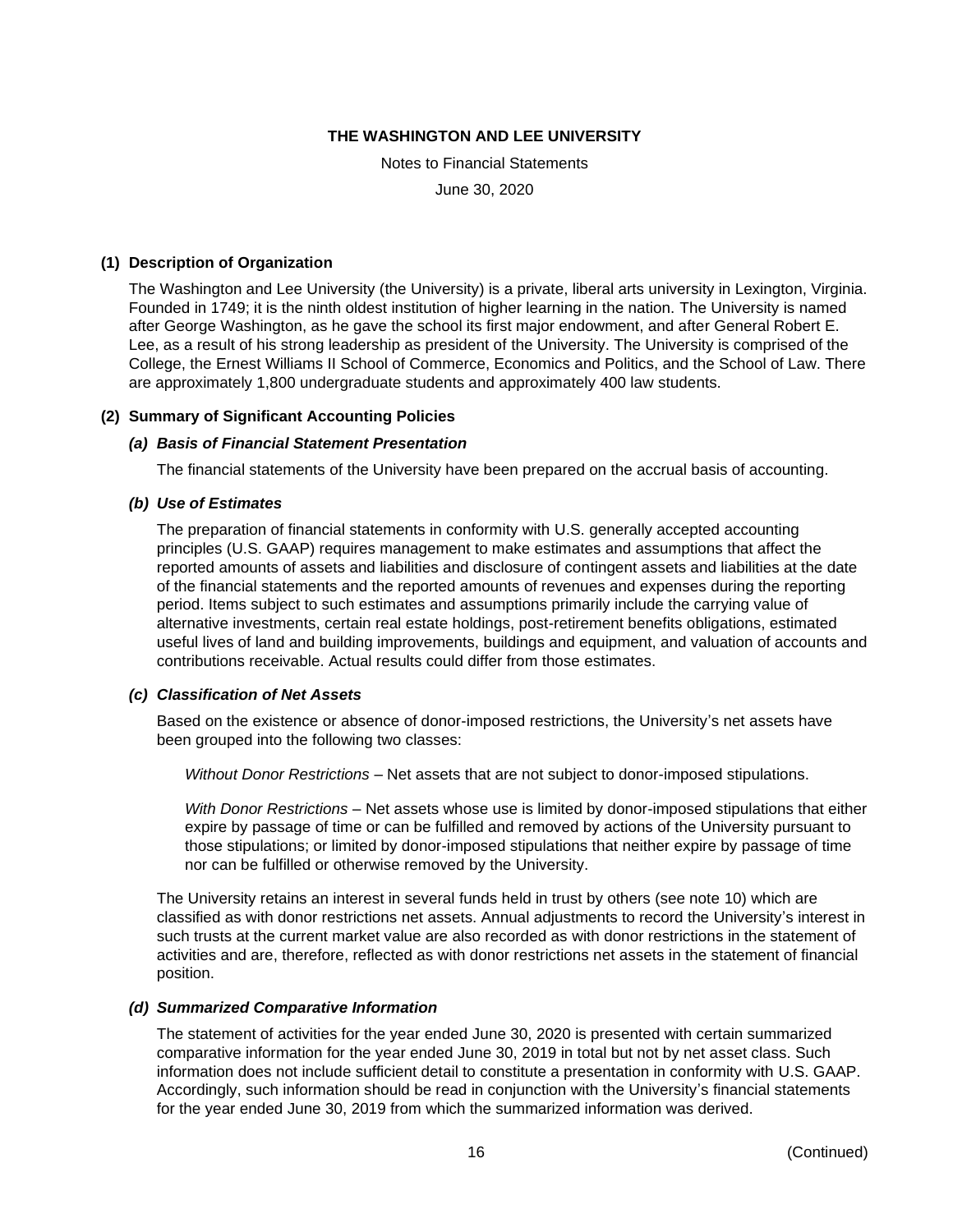Notes to Financial Statements

June 30, 2020

#### *(e) Cash and Cash Equivalents*

The University considers all highly liquid investments with a maturity of three months or less when purchased to be cash equivalents, except those cash equivalents held by investment managers as part of their long-term investment strategy, which are included in investments.

At times during the year, the University maintains cash balances at financial institutions in excess of Federal Deposit Insurance Corporation limits.

#### *(f) Inventories*

Inventories are stated at the lower of cost or net realized value with cost determined on the first-in, first-out basis.

#### *(g) Investments*

Investments are reported at fair value. The fair values of marketable equity and debt securities are determined using quoted market prices at the reporting date multiplied by the quantity held. The fair values of other investments without a readily determinable fair value, such as hedge fund investments, private equity and venture capital, and real assets (natural resource and real estate investments), are estimated based on the investment's net asset value of shares or units held by the University at the reporting date. The various net asset values, which are used as a practical expedient for fair values, are based on valuations provided by external investment managers, which are reviewed by the University for reasonableness. Short-term investments are comprised of short-term fixed income securities valued at fair value determined from public quotations.

Purchases and sales of investments are recorded on the trade date. All investment income is reported in the period earned as revenue with donor restrictions or revenue without donor restrictions depending on donor restrictions or law. The amount of investment income necessary to satisfy the Board of Trustees (the Board) approved spending policy for the endowment fund is included in the endowment returns allocated to operations in the statement of activities. Any excess of income earned over the approved spending amount is retained in the endowment pool.

Except for investments where donors specifically provide otherwise, investments are maintained in a pool. Gifts that are invested in the pool are assigned units of participation in the pool based upon their fair market value on the date of gift and the most recently determined unit market value for the existing units of participation. Subsequent distributions of annual income, based on the spending formula authorized by the Board, of the investment pool are based upon the number of units of participation. Withdrawals are based upon the most recently determined market value of the respective units of participation, which includes both realized and unrealized net gains or losses. The market value of the units of participation is calculated monthly.

Investments are exposed to several risks, such as interest rate, currency, market and credit risks. Due to the level of risk associated with certain investment securities, it is at least reasonably possible that changes in the values of investment securities will occur in the near term and that such changes could materially affect the amounts reported in the University's financial statements.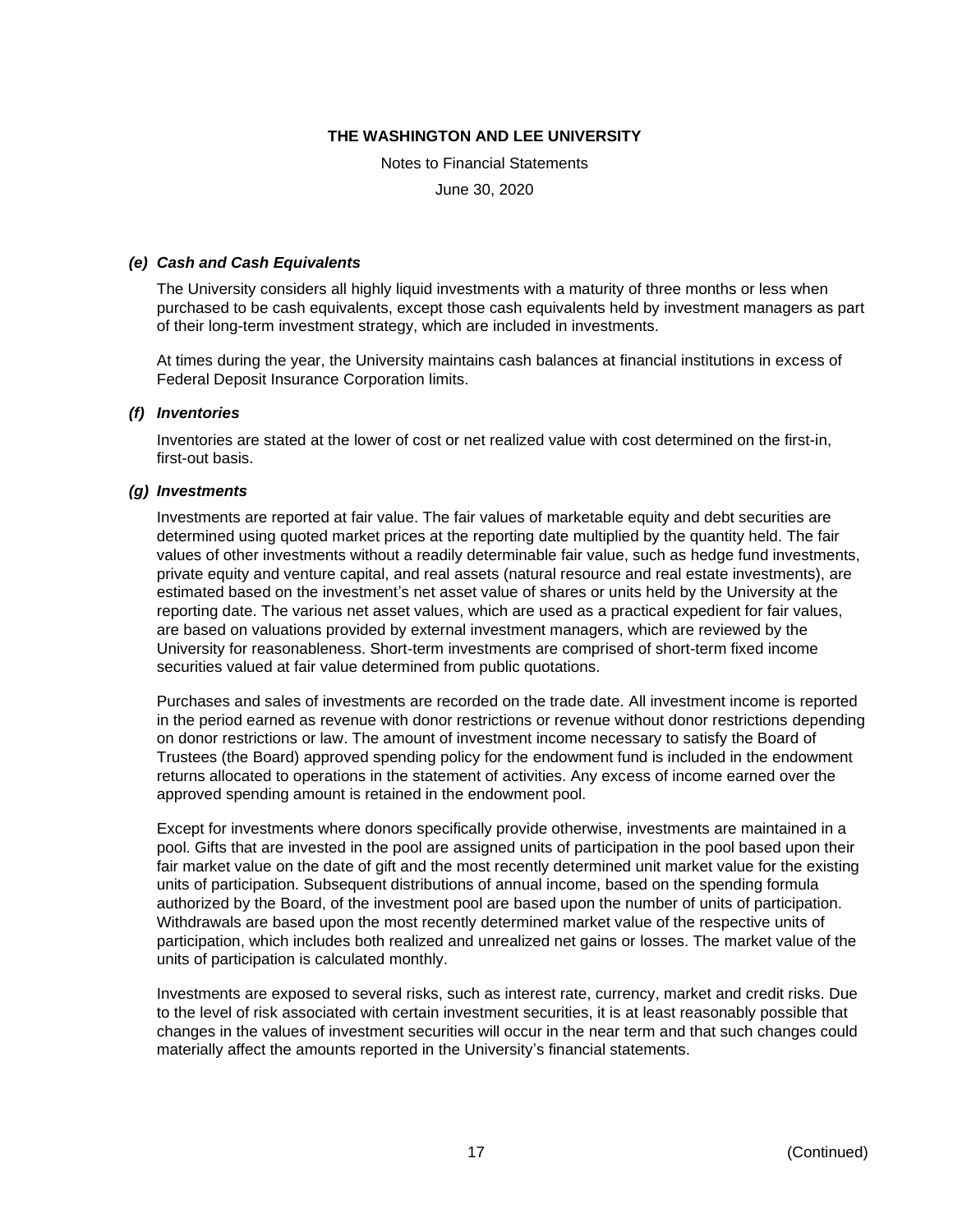Notes to Financial Statements

June 30, 2020

# *(h) Funds Held in Trust by Others*

Funds held in trust by others represent resources neither in the possession nor under the control of the University, but held and administered by outside fiscal agents, with the University deriving income from such funds. Funds held in trust by others are reported at fair value. The fair values of the assets of funds held in trust by others are based upon quoted market prices of the underlying assets held in trust at year end. The fair value of the University's share of the assets is reflected in the statement of financial position and the income (including unrealized appreciation and depreciation) is recorded in the statement of activities.

# *(i) Land, Buildings, and Equipment*

Land, buildings, and equipment, including art properties, are stated at cost at the date of acquisition or fair value at the date of gift, less accumulated depreciation, computed on a straight-line basis over the estimated useful lives of land and building improvements (10–30 years), buildings (30–50 years), and equipment (5–10 years). Equipment held under capital leases is stated at the present value of minimum lease payments and amortized over the shorter of the lease term or estimated useful life of the asset. The University does not recognize depreciation on its art properties because a decrease in economic benefit is not anticipated since the University expects to take the necessary steps to maintain their condition. Interest on borrowings is capitalized from the date of the borrowing until the specified qualifying assets acquired with those borrowings are ready for their intended use or the borrowing is retired, whichever occurs first. Capitalized interest is amortized over the useful life of the qualifying asset.

# *(j) Split Interest Agreement Obligations*

The University is a participating beneficiary in a number of split interest agreements such as charitable remainder trusts and charitable lead trusts. Donors establish and fund a trust with specified distributions to be made to a designated beneficiary or beneficiaries over the trust's term. If applicable, liabilities to beneficiaries associated with these split interest agreements are calculated using the appropriate discount rate at the time they are established. If applicable under U.S. GAAP, liabilities for these split interest agreements are adjusted annually for changes in actuarial assumptions and amortization of the discount to reflect the current market conditions. Upon termination of the trust, the University receives the portion of assets remaining in the trust as specified by the donor.

Charitable remainder trusts, for which the University is not the trustee, are recorded at the fair value of their beneficial interest. The University records revenue for charitable lead trusts, for which the University is the trustee, based on the present value of future cash flows expected to be received by the University. The fair value of the assets held in trust by the University are included in investments and the associated liability, representing the present value of the liability to the donor's estate, is included in split interest agreement obligations in the statement of financial position.

The University also manages gift annuities, which consist of nontrust assets donated to the University in exchange for a fixed payment for a specified period of time. The gift annuities are recognized at fair value when received and included in investments in the statement of financial position. The associated liability is initially calculated at the present value of future cash flows and adjusted in subsequent periods to reflect changes in actuarial assumptions. Liabilities associated with gift annuities are included in split interest agreement obligations in the statement of financial position. The University has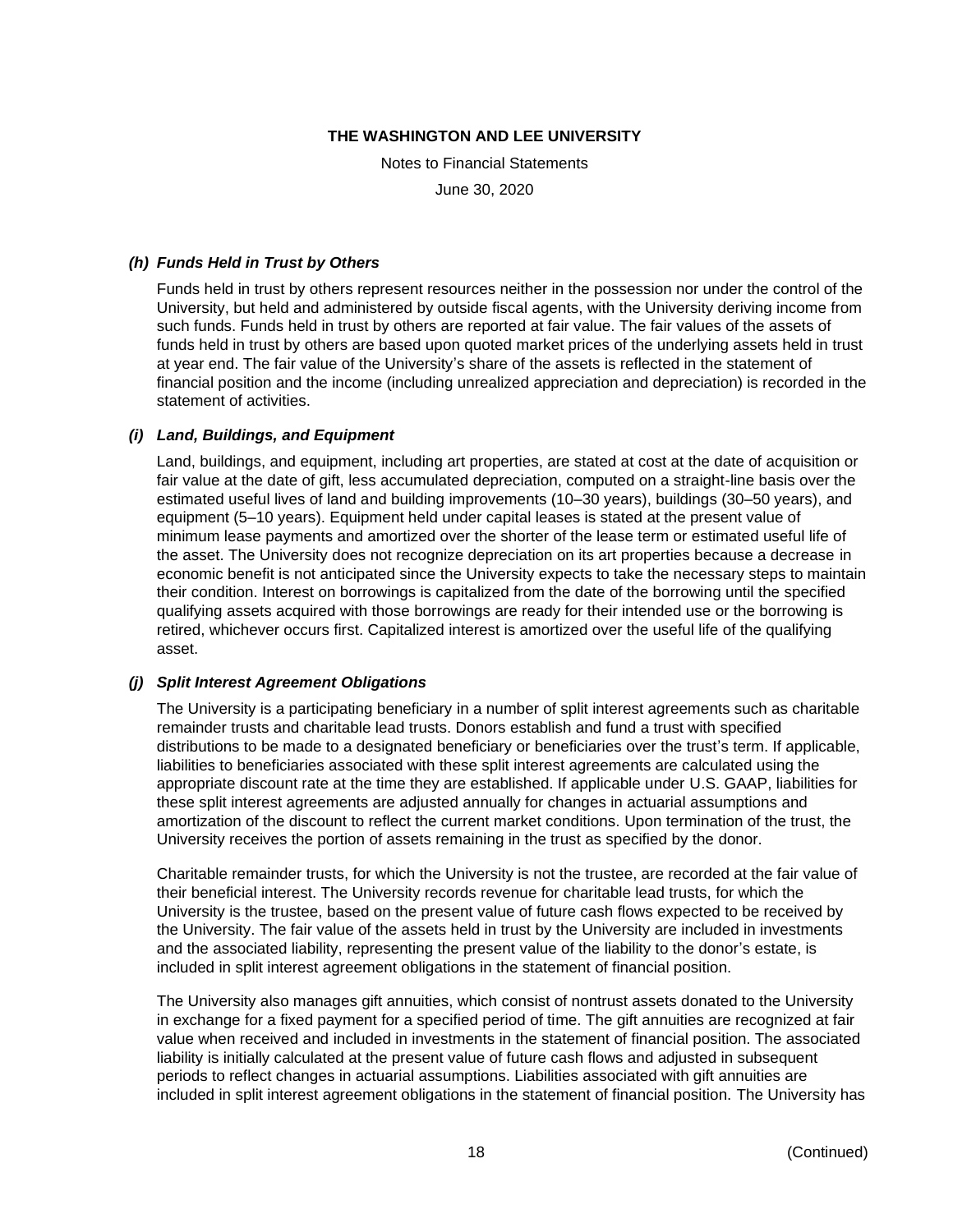Notes to Financial Statements

June 30, 2020

estimated the net realizable value of split interest agreement obligations and has concluded the carrying amounts approximate fair value. The discount rates used in calculation of split interest agreements ranged from 1.2% to 10.6% at June 30, 2020 and 2019, respectively.

Pooled life income funds are donated funds received by the University and are assigned a specific number of units in the pool. The donor is paid the amount of income earned on the donor's assigned units. Pooled life income funds are recorded at fair value and are included in investments in the statement of financial position. The University's interest is recognized as contribution revenue in the period in which the assets are received by the donor. The difference between the fair value of the assets when received and the revenue recognized is recorded as a liability and included in split interest agreement obligations in the statement of financial position.

#### *(k) Tuition and Fees and Auxiliary Revenue*

Revenue from contracts with customers is recognized when control of the promised goods or services is transferred in an amount that reflects the consideration expected to be received in exchange for those goods or services (i.e., the transaction price). Student tuition and fees and auxiliary revenue are recognized as revenue in the statement of activities, net of institutional aid provided to the student, during the fiscal year in which the related academic services are rendered. Student tuition and fees and auxiliary revenue received in advance of services to be rendered are reported as deferred revenue in the statement of financial position. Student financial aid is provided from earnings on restricted funds and certain board-designated endowments, along with gifts and grants dedicated to providing student financial aid. Aid in excess of a student's tuition and fees is reflected as a reduction of Auxiliary Enterprises. Disbursements made directly to students for living or other costs are reported as an expense.

The composition of net student tuition and fee revenue for the years ended June 30, 2020 and 2019 was (in thousands):

|                            | 2020         | 2019      |
|----------------------------|--------------|-----------|
| Undergraduate              | \$<br>96,174 | 91,952    |
| Law                        | 20,000       | 19,287    |
| Other                      | 84           | 1,032     |
| Less student financial aid | (53, 318)    | (50, 395) |
| Total                      | \$<br>62,940 | 61,876    |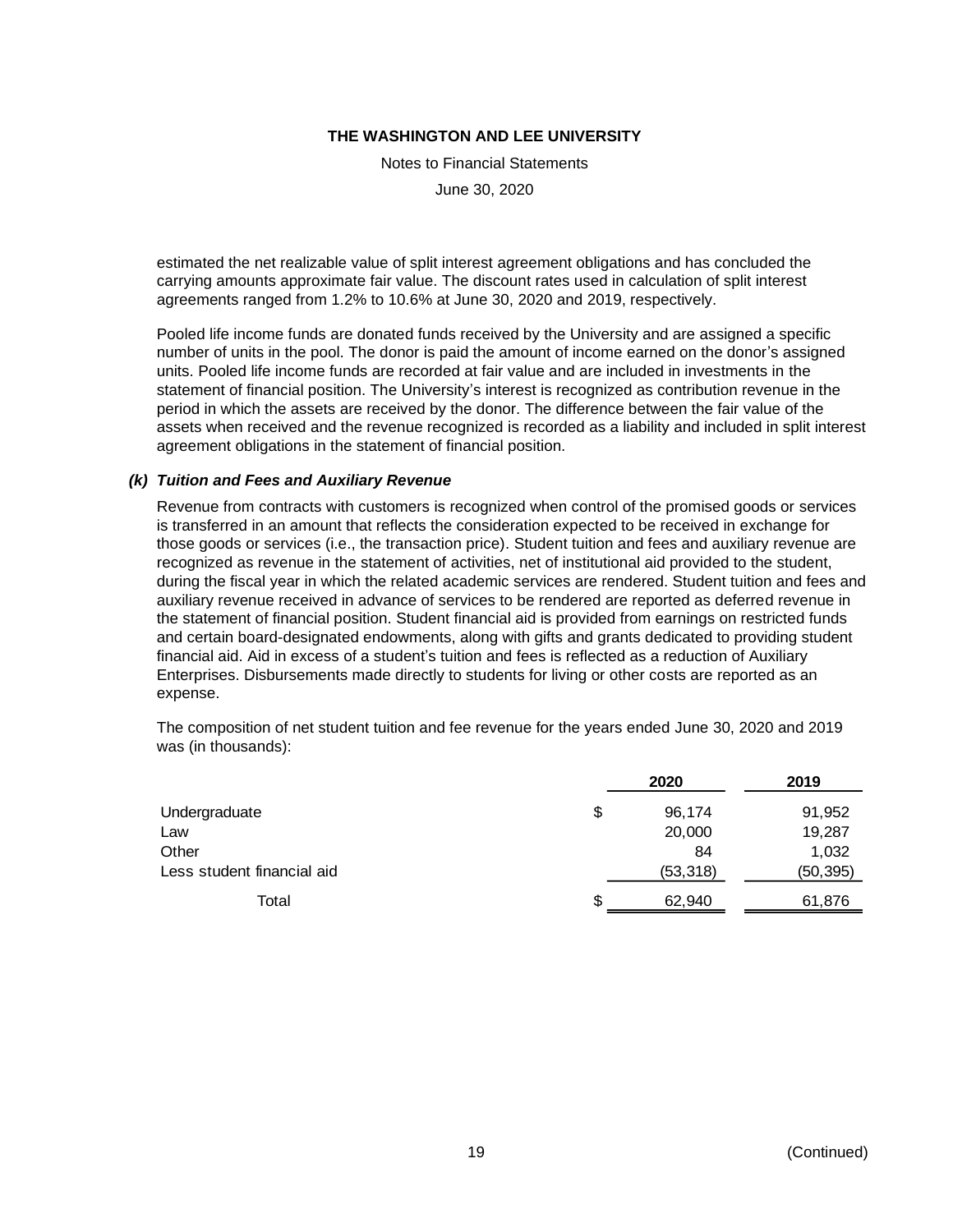Notes to Financial Statements

June 30, 2020

Net auxiliary enterprises revenue consists of the following for the years ended June 30, 2020 and 2019 (in thousands):

|                                                                                                               | 2020            | 2019            |
|---------------------------------------------------------------------------------------------------------------|-----------------|-----------------|
| Residence and dining services, net of student financial aid<br>Retail operations and other auxiliary services | 11.486<br>4.339 | 15.934<br>4.978 |
| Total                                                                                                         | 15.825          | 20.912          |

#### *(l) Recognition and Classification of Gifts*

Contributions of cash and other assets, including unconditional promises to give, are recognized as revenue when the gifts are received by the University. Gifts are reported in the appropriate category of net assets in the statement of activities, except contributions that contain donor-imposed restrictions that are met in the same fiscal year. Gifts whose restrictions are met in the same fiscal year as their receipt are reported as contributions without donor restrictions.

The University records gifts of cash and other assets as restricted support if they are received with donor-imposed restrictions or stipulations that limit their use. When a donor restriction expires, that is, when a stipulated time restriction ends or purpose restriction is accomplished, assets with donor restrictions are reclassified to assets without donor restrictions and reported in the statement of activities as net assets released from restrictions.

The University reports gifts of land, buildings, and equipment as unrestricted support unless explicit donor stipulations specify how the donated assets must be used. Gifts of long-lived assets with explicit restrictions that specify how the assets are to be used and gifts of cash or other assets that must be used to acquire long-lived assets are reported as restricted support.

In the event a donor makes changes to the nature of a restricted gift which affects its classification among the net asset categories, such amounts are reflected as "redesignated funds" in the statement of activities.

Unconditional promises to give that are expected to be collected within one year are recorded on the date of gift at net realizable value, which approximates fair value. The University uses present value techniques to measure the fair value on the date of gift of unconditional promises to give that are expected to be collected in future years. The discount rates used to compute the discounts on those amounts are determined at the time the unconditional pledges are initially recognized and are not revised subsequently. Amortization of the discounts is recorded as additional contribution revenues in accordance with the donor-imposed restrictions on the contributions. Subsequently, an allowance is made for uncollectible contributions based upon management's judgment after analysis of creditworthiness of the donors, past collection experience, and other relevant factors.

Conditional promises to give are not recognized as revenues until such time as the conditions are substantially met.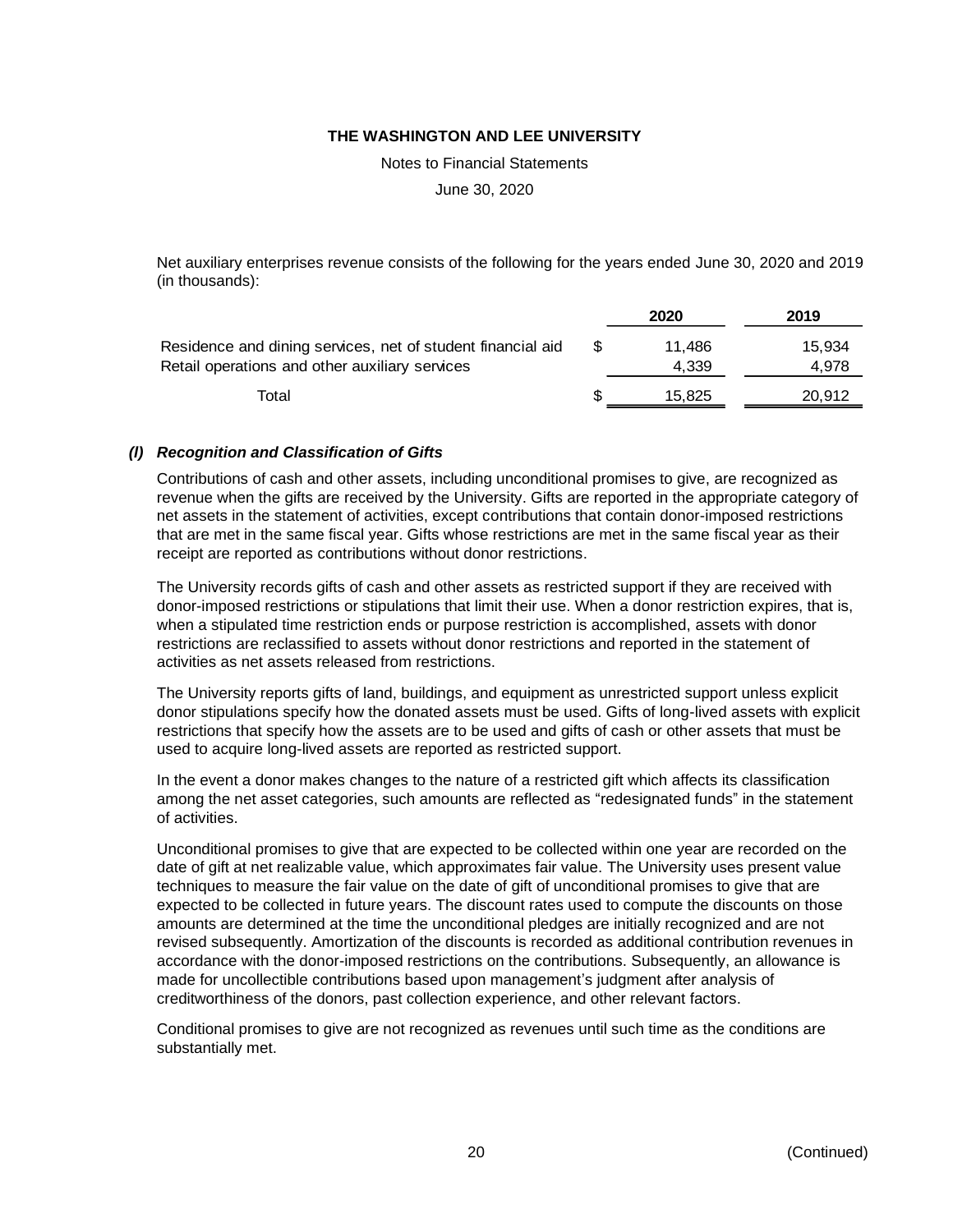Notes to Financial Statements

June 30, 2020

#### *(m) Functional Expenses*

The University has developed and implemented a system of allocating expenses related to more than one function. These expenses are depreciation, interest, and operations and maintenance of plant. Depreciation is allocated by individual fixed assets to the function utilizing that asset. Interest is allocated based on the use of borrowed money in the individual functional category. Allocation of operations and maintenance of plant expenses was determined through a study of departmental uses of the operations and maintenance budget within each functional category.

# *(n) Operations*

The University classifies revenues earned and expenses incurred related to its core missions of teaching, research and scholarship, and investment returns made available for current use as operating revenues or expenses in the statement of activities. All other activities, including contributions restricted by donors or designated for longer term use by the Board, are shown as a component of nonoperating activities.

# *(o) Taxes*

The University has been classified as an organization described under Section 501(c)(3) of the Internal Revenue Code and thus exempt from federal income taxes on activities related to its exempt purpose. The University does not believe that there are any unrecognized tax benefits or costs that should be recorded in the financial statements. Accordingly, no provision for income taxes has been reflected in the financial statements.

#### *(p) Fair Value Measurements*

Certain assets and liabilities are reported at fair value in the financial statements. Fair value is defined as the price that would be received to sell an asset or paid to transfer a liability in an orderly transaction between market participants at the measurement date. The University utilizes valuation techniques that maximize the use of observable inputs and minimize the use of unobservable inputs to the extent possible. The University determines fair value based on assumptions that market participants would use in pricing an asset or liability in the principal or most advantageous market. When considering market participant assumptions in fair value measurements, the following fair value hierarchy distinguishes between observable and unobservable inputs, which are categorized in one of the following levels:

- Level 1 Inputs: Unadjusted quoted prices in active markets for identical assets or liabilities accessible to the reporting entity at the measurement date.
- Level 2 Inputs: Other than quoted prices included in Level 1 inputs that are observable for the asset or liability, either directly or indirectly, for substantially the full term of the asset or liability.
- Level 3 Inputs: Unobservable inputs for the asset or liability used to measure fair value to the extent that observable inputs are not available, thereby allowing for situations in which there is little, if any, market activity for the asset or liability at measurement date.

See note 8 for additional information with respect to fair value measurements.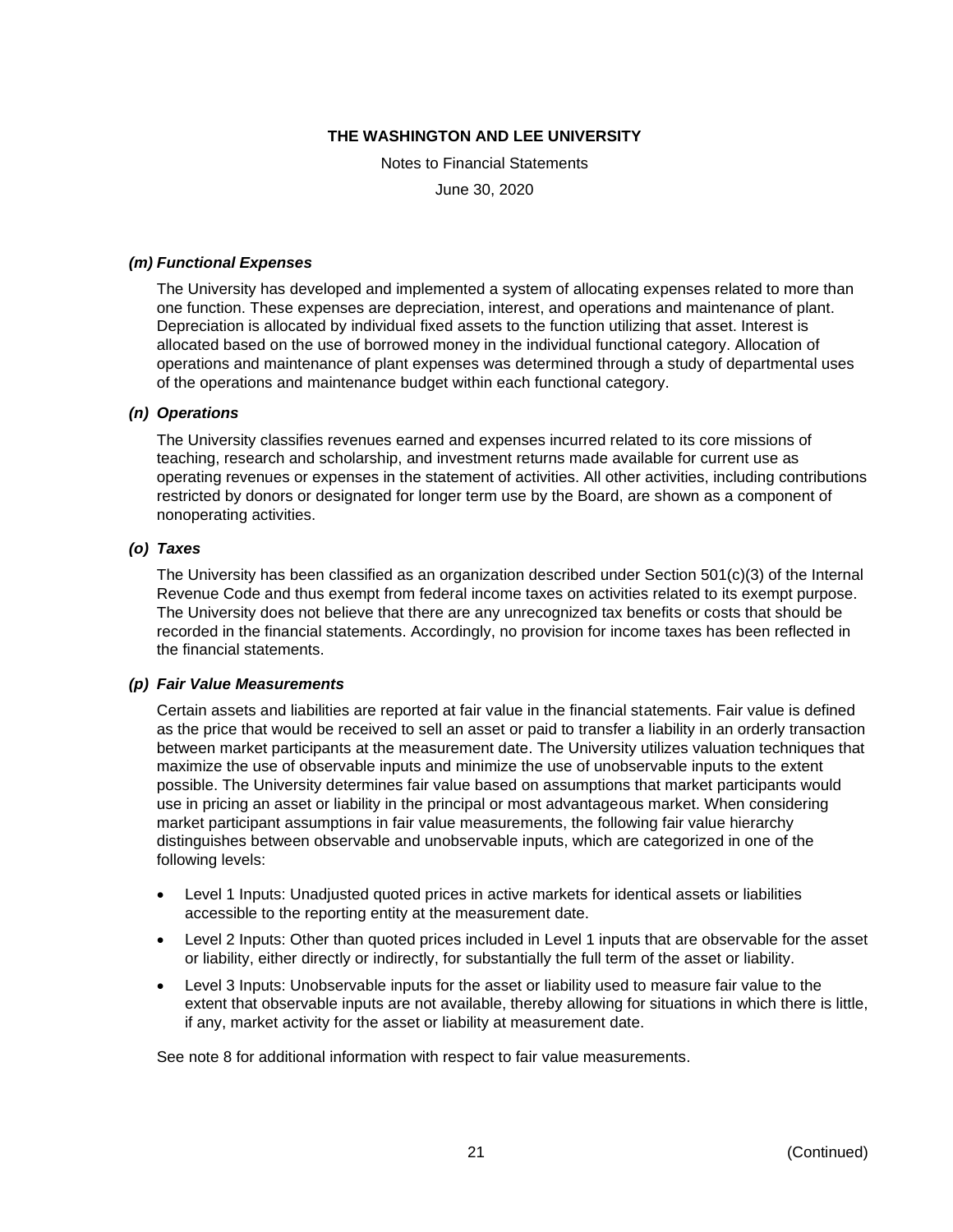Notes to Financial Statements

June 30, 2020

#### *(q) Asset Retirement Obligations*

The University has asset retirement obligations arising from regulatory requirements to perform certain asset retirement activities associated with the cost of removal and disposal of asbestos and fuel tanks. The liability was initially measured at fair value and subsequently is adjusted for accretion expense and changes in the amount or timing of the estimated cash flows. The corresponding asset retirement costs are capitalized as part of the carrying amount of the related long-lived asset and depreciated over the asset's remaining useful life.

# *(r) Recent Accounting Pronouncements*

In February 2016, the FASB issued ASU No. 2016-02, *Leases (Topic 842)*, which will replace most existing lease guidance in U.S. GAAP when it becomes effective for the University in the 2021-2022 fiscal year. The University is currently assessing the impact that ASU 2016-02 will have on its financial statements and disclosures.

In August 2016, the FASB issued ASU No. 2016-15, *Statement of Cash Flows (Topic 230) – Classification of Certain Cash Receipts and Cash Payments*. ASU 2016-15 addresses eight specific cash flow issues. The amendments in ASU 2016-15 apply to all entities, including both business entities and not-for-profit entities that are required to present a statement of cash flows under Topic 230. The amendments in ASU 2016-15 are effective for the University in fiscal year 2021. The University is currently assessing the impact that ASU 2016-15 will have on its financial statements and disclosures.

In November 2016, the FASB issued ASU 2016-18, *Statement of Cash Flows (Topic 230): Restricted Cash*. The amendments in ASU 2016-18 provide guidance on restricted cash presentation in the statement of cash flows. ASU 2016-18 is effective for annual reporting periods beginning after December 15, 2018, and interim periods with annual periods beginning after December 15, 2019. The University has adopted this standard for fiscal year 2020 with no material impacts to the financial statements.

In March 2017, the FASB issued ASU No. 2017-07, *Improving the Presentation of Net Periodic Pension Cost and Net Periodic Postretirement Benefit Cost*, an amendment of Topic 715, *Compensation – Retirement Benefits*. The amendment in ASU 2017-07 requires that an employer disaggregate the service cost component from other components of net periodic benefit cost in the income statement. It requires the service cost component to be presented with other current compensation costs for the related employees in the operating section of the income statement. Other components of net periodic benefit costs are required to be presented in nonoperating activities. The new guidance is to be applied retrospectively for income statement effects and prospectively for balance sheet effects. It does not change the rules over how costs are measured. The University adopted ASU 2017-07 for the fiscal year ended June 30, 2020, which resulted in a reclassification of \$1,233,000 from operating expenses to postretirement charges other than service cost and other actuarial changes within nonoperating activities (see Note 13) for the year ended June 30, 2019.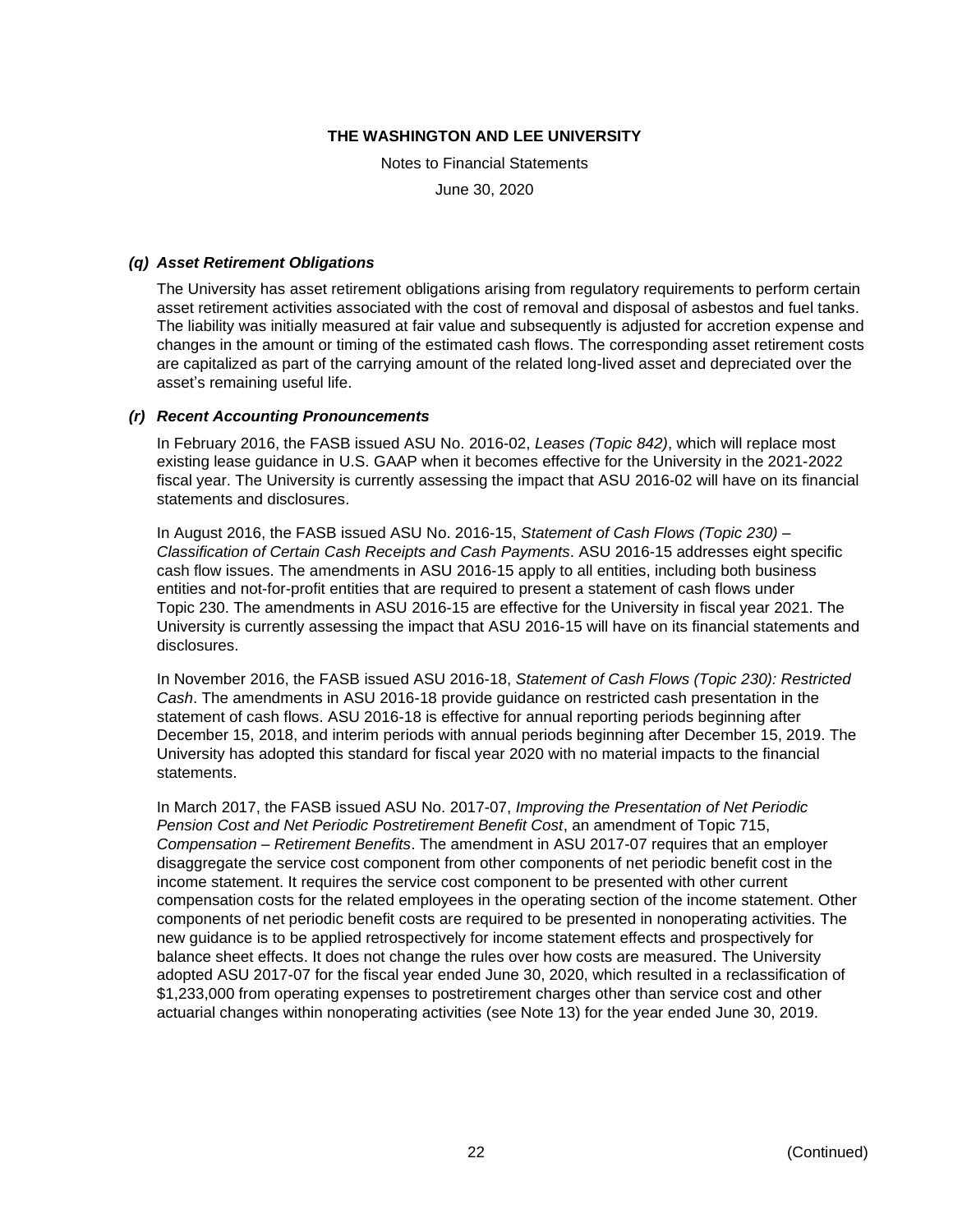Notes to Financial Statements

June 30, 2020

In August 2018, the FASB issued ASU 2018-15, *Accounting for Implementation Costs Incurred in a Cloud Computing Arrangement That Is a Service Contract*. The amendments in ASU 2018-15 require implementations costs of a cloud computing arrangement that is a service contract to follow the internally developed software guidance in accordance with ASC 350-40, *Internal-Use Software*. Capitalized implementation costs related to a hosting arrangement that is a service contract will be amortized over the term of the hosting arrangement, beginning when the module or component of the hosting arrangement is ready for its intended use. The guidance also clarifies the presentation requirements for reporting such costs in the entity's financial statements. Entities may elect to apply this guidance either retrospectively or prospectively to all implementation costs incurred after the date of adoption. The University early adopted this standard for the fiscal year ended June 30, 2020 and has elected to apply this guidance prospectively.

#### *(s) Reclassifications*

Certain prior year balances have been reclassified to conform to current year presentation.

#### **(3) Liquidity and Availability**

As of June 30, 2020, financial assets and liquidity resources available within one year for general expenditure, such as operating expenses, scheduled principal payments on debt, and capitalized construction costs not financed with debt, were as follows at June 20, 2020 and 2019 (in thousands):

|                                |     | 2020   | 2019   |
|--------------------------------|-----|--------|--------|
| Cash and cash equivalents      | \$  | 9.946  | 18,475 |
| Accounts and other receivables |     | 4,463  | 2,175  |
| Contributions receivable       |     | 10,932 | 10,972 |
| Investments                    |     | 4.498  | 7,228  |
| Endowment return allocation    |     | 55,285 | 53,150 |
| Total                          | \$. | 85,124 | 92,000 |

None of the assets above are subject to donor or other restrictions that would make them unavailable for general expenditures within one year of June 30, 2020 and 2019.

In addition, for the 12 months beginning June 30, 2019, the University had assets available from restricted financial assets to meet expected construction costs of \$5,950,000.

The University's cash flows have seasonal variations attributable primarily to the timing of tuition billing and contributions received. As part of the University's liquidity management, the University maintains access to a \$15,000,000 line of credit, all of which is currently available, as disclosed in note 11.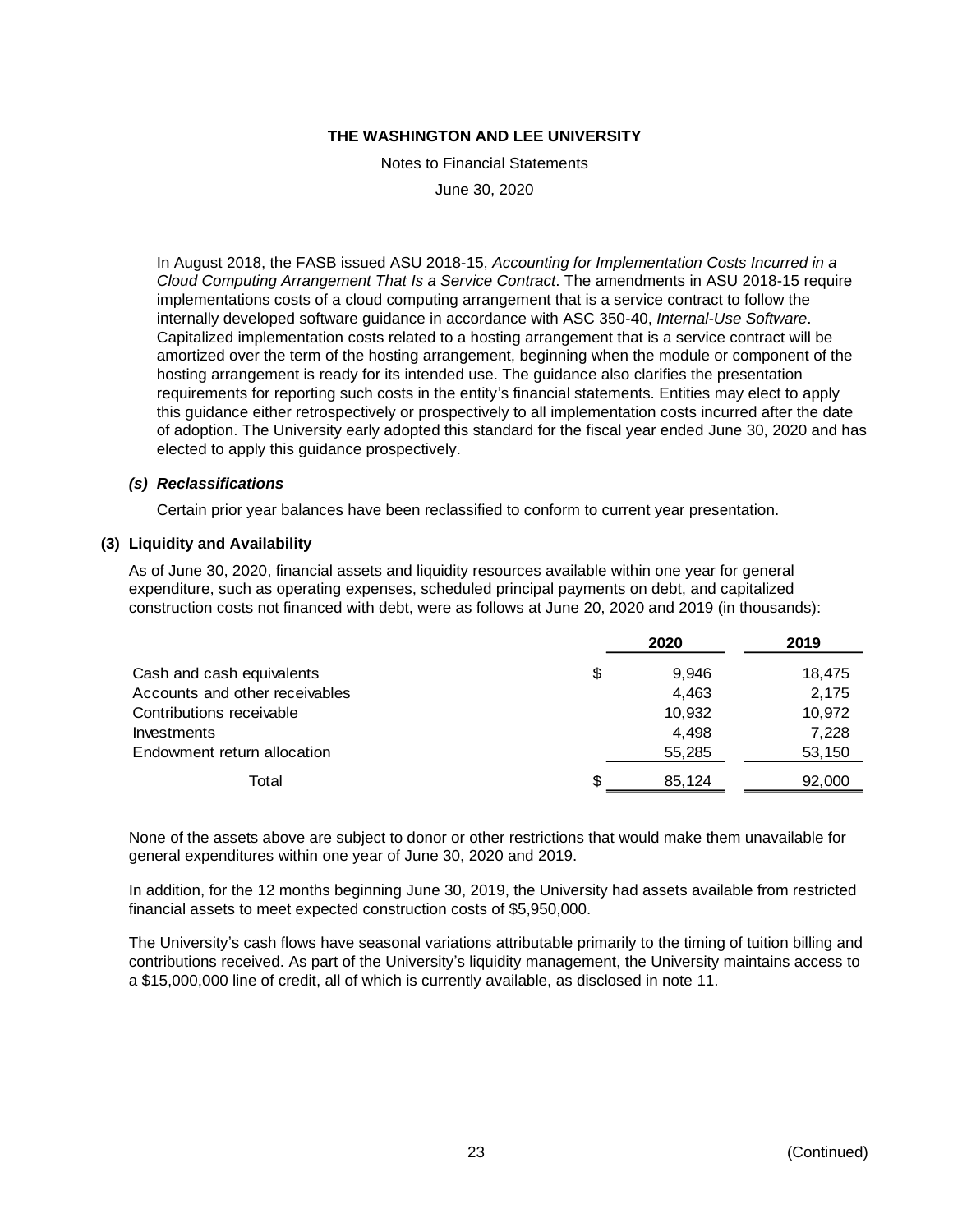Notes to Financial Statements

June 30, 2020

# **(4) Notes Receivable**

Notes receivable are carried at unpaid principal balance, less an allowance for doubtful accounts, and consist of the following at June 30, 2020 and 2019 (in thousands):

|                            | <b>Maturity</b> | Interest rates | 2020        | 2019  |
|----------------------------|-----------------|----------------|-------------|-------|
| Student financial aid:     |                 |                |             |       |
| Federally funded aid, net  |                 |                |             |       |
| of allowance for doubtful  |                 |                |             |       |
| accounts of \$288 and      |                 |                |             |       |
| \$287, respectively        | Up to 10 years  | $3%$ to $5%$   | \$<br>509   | 708   |
| University funded aid, net |                 |                |             |       |
| of allowance for doubtful  |                 |                |             |       |
| accounts of \$677 and      |                 |                |             |       |
| \$678, respectively        | Up to 10 years  | 3% to 8%       | 3,565       | 3,337 |
| Other notes:               |                 |                |             |       |
| Miscellaneous notes        | Various         | Various        | 124         | 140   |
|                            |                 |                | \$<br>4,198 | 4,185 |

# **(5) Contributions Receivable**

Contributions receivable, which are reported net of an allowance for uncollectible amounts and a present value discount, are expected to be collected as follows at June 30, 2020 and 2019 (in thousands):

|                                                  | 2020         | 2019     |
|--------------------------------------------------|--------------|----------|
| Less than one year                               | \$<br>15,198 | 14,945   |
| One year to five years                           | 24,031       | 27,603   |
| Over five years                                  | 588          | 1,032    |
| Total contributions receivable, gross            | 39,817       | 43,580   |
| Less allowance for uncollectible contributions   | (394)        | (424)    |
| Total contributions receivable, net of allowance | 39,423       | 43,156   |
| Discount (rates ranging from 0.18% to 4.89%)     | (733)        | (1, 499) |
| Total                                            | \$<br>38.690 | 41,657   |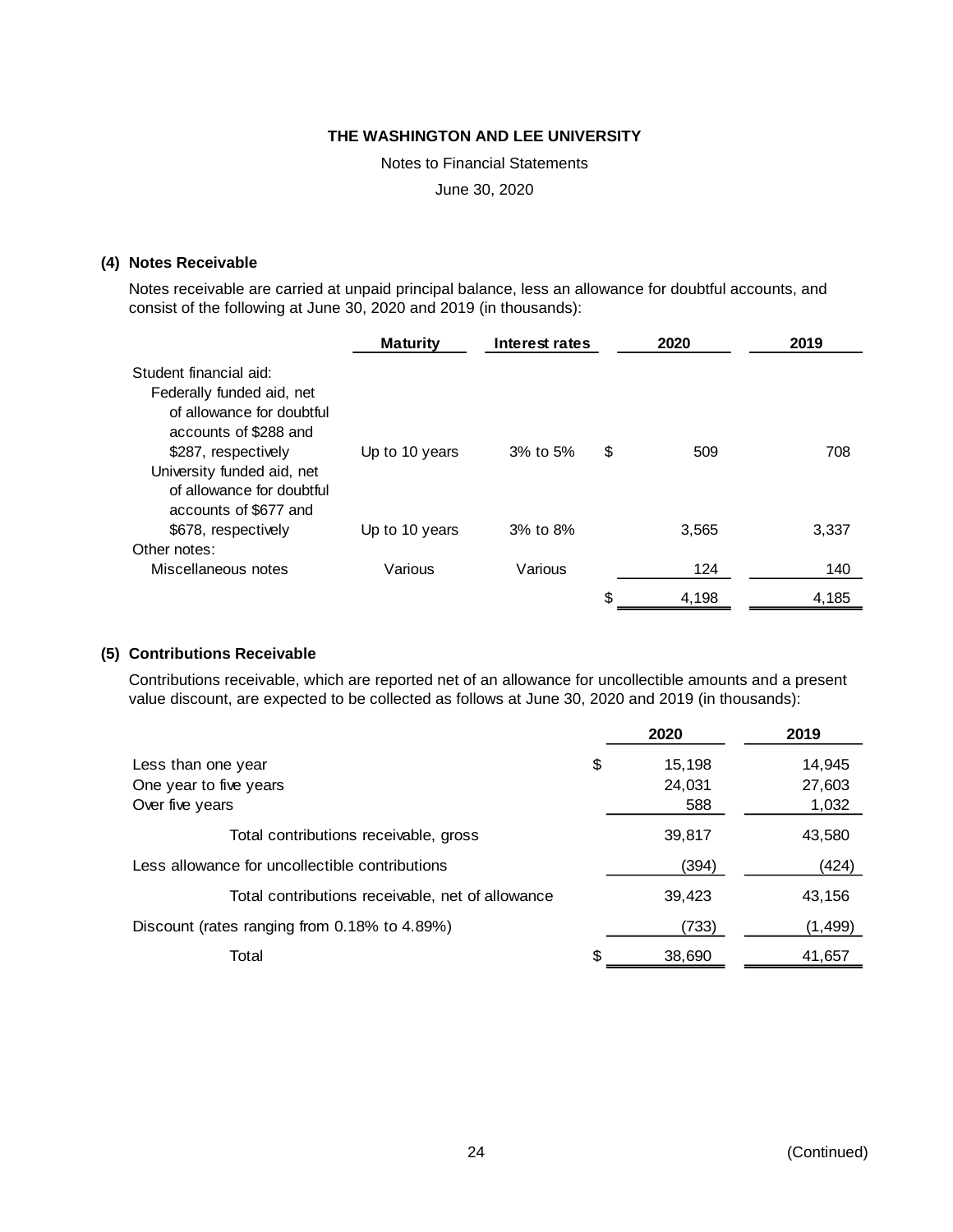Notes to Financial Statements

June 30, 2020

#### **(6) Land, Buildings, and Equipment**

Land, buildings, and equipment, net at June 30, 2020 and 2019 consist of the following (in thousands):

|                                                | 2020          | 2019       |
|------------------------------------------------|---------------|------------|
| Land                                           | \$<br>6,124   | 6,124      |
| Land improvements                              | 23,059        | 22,731     |
| Buildings and improvements                     | 496,366       | 440,733    |
| Equipment                                      | 62,803        | 62,851     |
| Art properties                                 | 5,030         | 4,864      |
|                                                | 593,382       | 537,303    |
| Less accumulated depreciation and amortization | (250,484)     | (237, 657) |
|                                                | 342,898       | 299,646    |
| Construction in progress                       | 4,503         | 33,992     |
| Total                                          | \$<br>347,401 | 333,638    |

# **(7) Investments**

Most of the University's long-term investments are held in an investment pool. Annuity and life income trusts and certain other investments are maintained separately from the investment pool.

The participation in the pool and ownership of the other investments at June 30, 2020 and 2019 for each class of net asset is as follows (in thousands):

|                                     | <b>Without donor</b><br>restrictions | With donor<br>restrictions | Total     |
|-------------------------------------|--------------------------------------|----------------------------|-----------|
| 2020:                               |                                      |                            |           |
| Net assets:                         |                                      |                            |           |
| Investment pool                     | \$<br>261,409                        | 893,494                    | 1,154,903 |
| Annuity and life income             |                                      | 47,943                     | 47,943    |
| Other                               | 7,267                                |                            | 7,267     |
| Investments as of June 30, 2020 $$$ | 268,676                              | 941,437                    | 1,210,113 |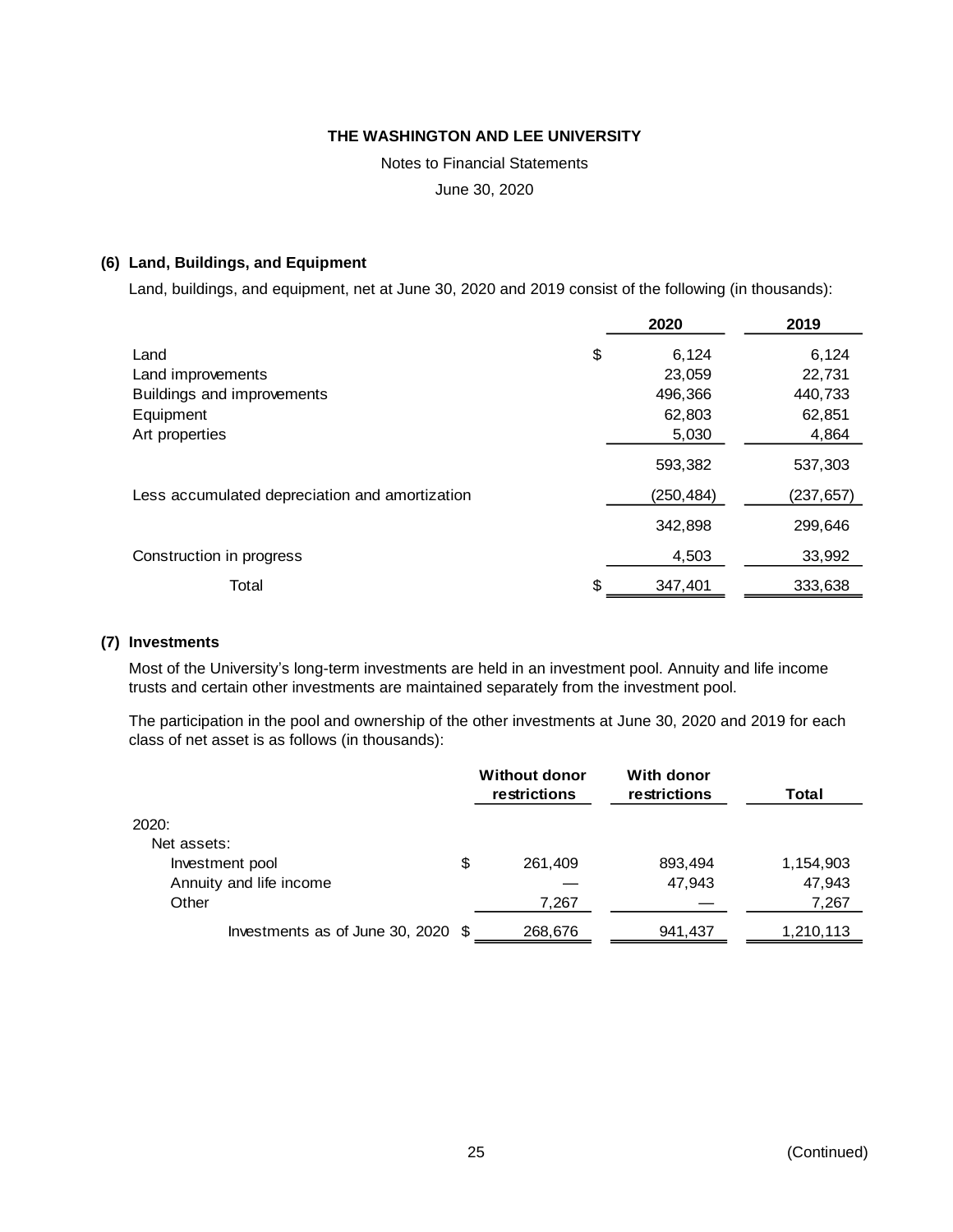### Notes to Financial Statements

June 30, 2020

|                                 |     | <b>Without donor</b><br>restrictions | With donor<br>restrictions | Total     |
|---------------------------------|-----|--------------------------------------|----------------------------|-----------|
| 2019:                           |     |                                      |                            |           |
| Net assets:                     |     |                                      |                            |           |
| Investment pool                 | \$  | 257.066                              | 889,404                    | 1,146,470 |
| Annuity and life income         |     |                                      | 51,537                     | 51,537    |
| Other                           |     | 16,197                               |                            | 16,197    |
| Investments as of June 30, 2019 | \$. | 273,263                              | 940,941                    | 1,214,204 |

Investments are comprised of the following at June 30, 2020 and 2019 (in thousands):

|                                     |    | 2020      | 2019      |
|-------------------------------------|----|-----------|-----------|
| Short-term investments              | \$ | 41,377    | 21,369    |
| Equities                            |    | 116,165   | 130,120   |
| Fixed income                        |    | 40,297    | 51,329    |
| Real assets                         |    | 53,656    | 52,953    |
| Hedge funds                         |    | 2,327     | 2,315     |
| Mortgage loans to faculty and staff |    | 52,656    | 52,448    |
| Multi-Asset Class (see below) *     |    | 774,908   | 790,226   |
| Private equity/venture capital      |    | 128,727   | 113,444   |
| Total                               | S  | 1,210,113 | 1,214,204 |

\* This represents the University's investments in Makena Capital Management, LLC (Makena). Makena's Multi-Asset Class portfolio is diversified across geographies, strategies, and over 130 investment managers.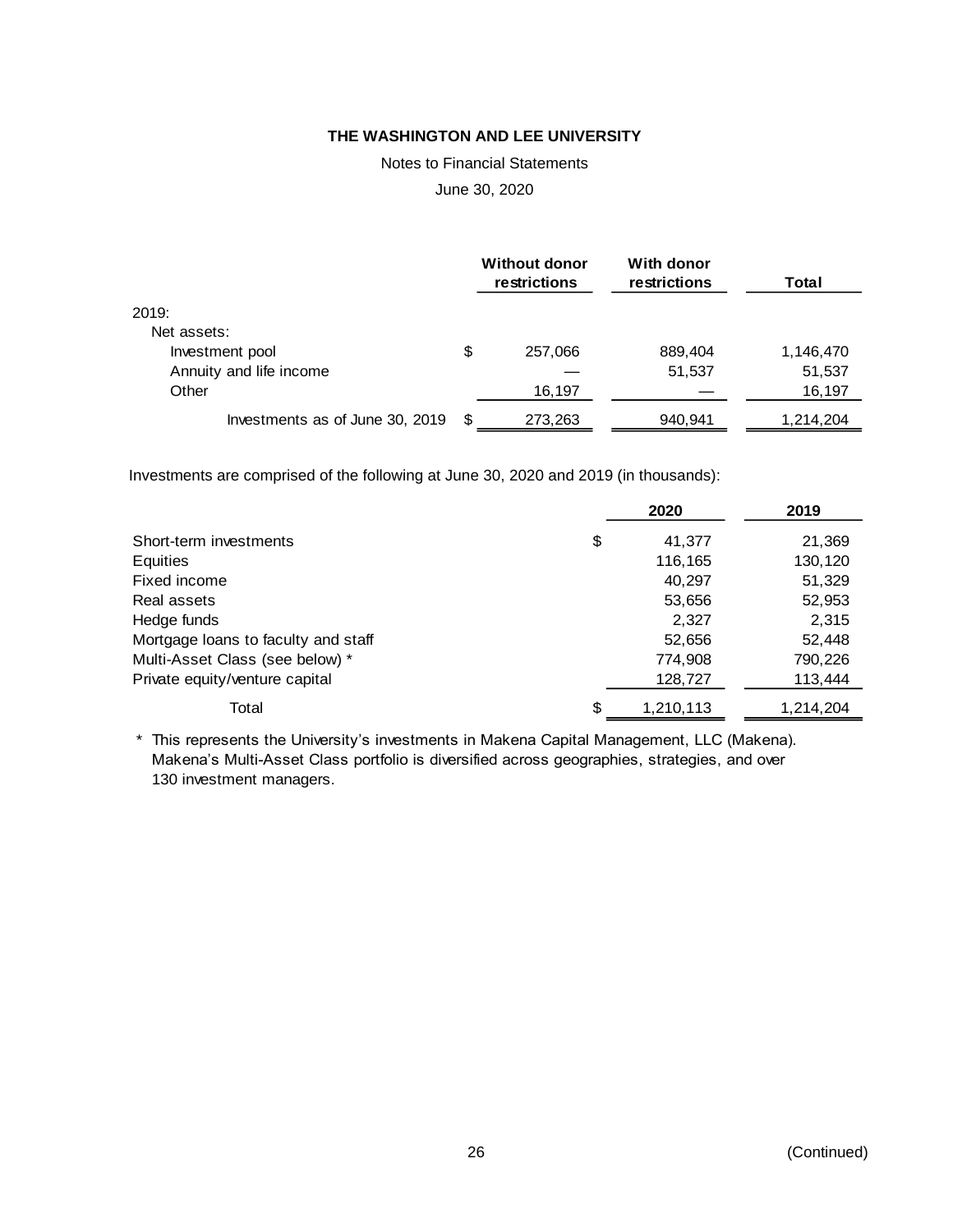Notes to Financial Statements

June 30, 2020

The following tables summarizes the investment return and its classification in the statement of activities (in thousands):

| 2020                                                                                                                  | <b>Without donor</b><br>restrictions | With donor<br>restrictions  | Total                           |
|-----------------------------------------------------------------------------------------------------------------------|--------------------------------------|-----------------------------|---------------------------------|
| Interest and dividend income<br>Net appreciation (depreciation) in fair value<br>of investments, including investment | \$<br>4,209                          | 902                         | 5,111                           |
| expenses of \$7,148                                                                                                   | 39,375                               | (12, 178)                   | 27,197                          |
| Total investment return                                                                                               | 43,584                               | (11, 276)                   | 32,308                          |
| Less:<br>Investment return available under spending<br>policy<br>Other investment returns                             | (46, 607)<br>(691)                   | (8,678)<br>(171)            | (55, 285)<br>(862)              |
| Investment return in excess<br>of amount available under<br>spending policy                                           | \$<br>(3,714)                        | (20, 125)                   | (23, 839)                       |
| 2019                                                                                                                  | <b>Without donor</b><br>restrictions | With donor<br>restrictions  | Total                           |
| Interest and dividend income<br>Net appreciation in fair value of investments,                                        | \$<br>5,812                          | 604                         | 6,416                           |
| including net investment expenses of \$7,063                                                                          | 41,043                               | 10,484                      | 51,527                          |
| Total investment return<br>Less:<br>Investment return available under spending<br>policy<br>Other investment returns  | 46,855<br>(44, 940)<br>(1, 273)      | 11,088<br>(8, 210)<br>(168) | 57,943<br>(53, 150)<br>(1, 441) |
| Investment return in excess                                                                                           |                                      |                             |                                 |

The University maintains a statement of investment policies and objectives, which is approved by the Investment Committee of the Board of Trustees. The policy, which is reviewed no less than every two years, provides guidance on investment objectives, appropriate investment vehicles, asset allocation and spending policy for the endowment investments. In December 2007, the University employed Makena to manage the majority of the University's endowment funds. In so doing, the University has delegated the authority for asset allocation and manager selection to Makena, and in the period since the selection of

spending policy  $$ 642 \t 2,710 \t 3,352$ 

of amount available under

27 (Continued)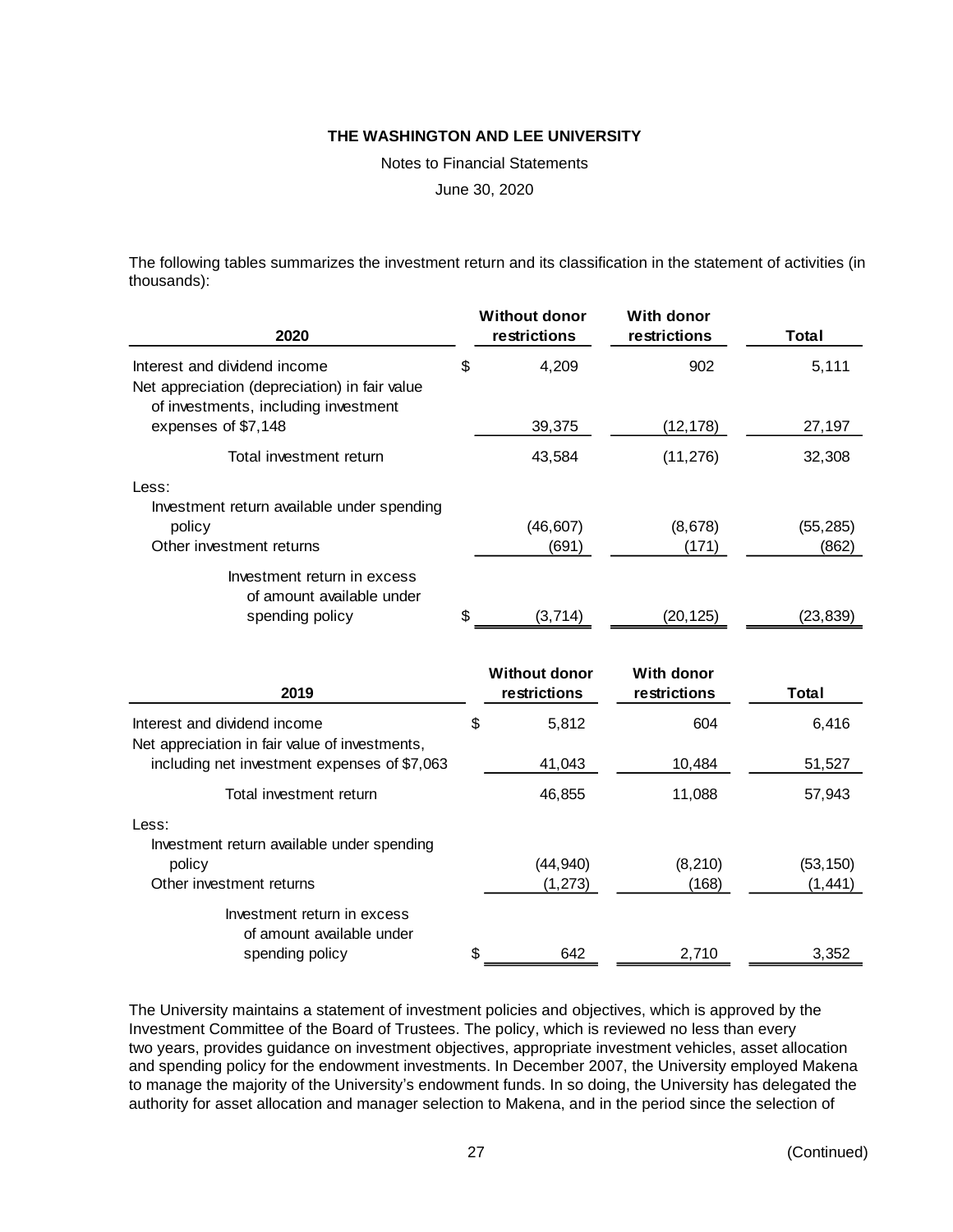Notes to Financial Statements

June 30, 2020

Makena, the University has redeemed holdings from other managers (legacy investments) and placed those funds with Makena. Approximately 82% of the University's endowment funds were held at Makena as of June 30, 2020 and 2019.

Makena utilizes both traditional and nontraditional investment strategies for the implementation of asset allocation. The single investment pooled fund is invested in approximately 130 individual managers across 7 asset classes and over 25 sub-asset class investment strategies. The portfolio is structured across the asset and sub-asset classes to generate performance in excess of relevant benchmarks while realizing substantially lower volatility than equity markets.

The portfolio as of June 30, 2020 and 2019 was allocated across the following asset classes as follows:

|                   | 2020 | 2019 |
|-------------------|------|------|
| Equity            | 37%  | 37 % |
| Real estate       | 9    | 11   |
| Private equity    | 28   | 22   |
| Natural resources | 6    | 7    |
| Absolute return   | 4    | 11   |
| Fixed income      | 14   | 10   |
| Cash              | 2    | 2    |

The University has within its investments, those investments held by the University as trustee that provide payout to named beneficiaries but will ultimately be passed to the University. These funds are held at BNYMellon and are invested primarily across a range of equity indexed products and fixed income indexed products in a more traditional investment approach. The majority of the funds are held in mutual fund products.

The following table summarizes the University's investments reported using net asset value per share, or its equivalent, as a practical expedient to estimate fair value as of June 30, 2020, as well as liquidity and funding commitments for those investments (in thousands):

|                                | <b>Redemption</b> |                                |                                          |                                       |  |  |
|--------------------------------|-------------------|--------------------------------|------------------------------------------|---------------------------------------|--|--|
|                                | Fair<br>value     | <b>Unfunded</b><br>commitments | frequency<br>(if currently<br>available) | <b>Redemption</b><br>notice<br>period |  |  |
| Equities                       | \$<br>17.594      |                                | $\star$                                  | $\star$                               |  |  |
| Real assets                    | 49,692            | 37,118                         | $\star$                                  | $\star$                               |  |  |
| <b>Multi-Asset Class</b>       | 774,908           |                                | Annual                                   | year                                  |  |  |
| Private equity/venture capital | 128,727           | 102,872                        | $\star$                                  | $\star$                               |  |  |

\* These are primarily limited partnerships where distributions are made to investors through the liquidation of the underlying assets. It is expected to take 1–5 years to fully distribute these assets.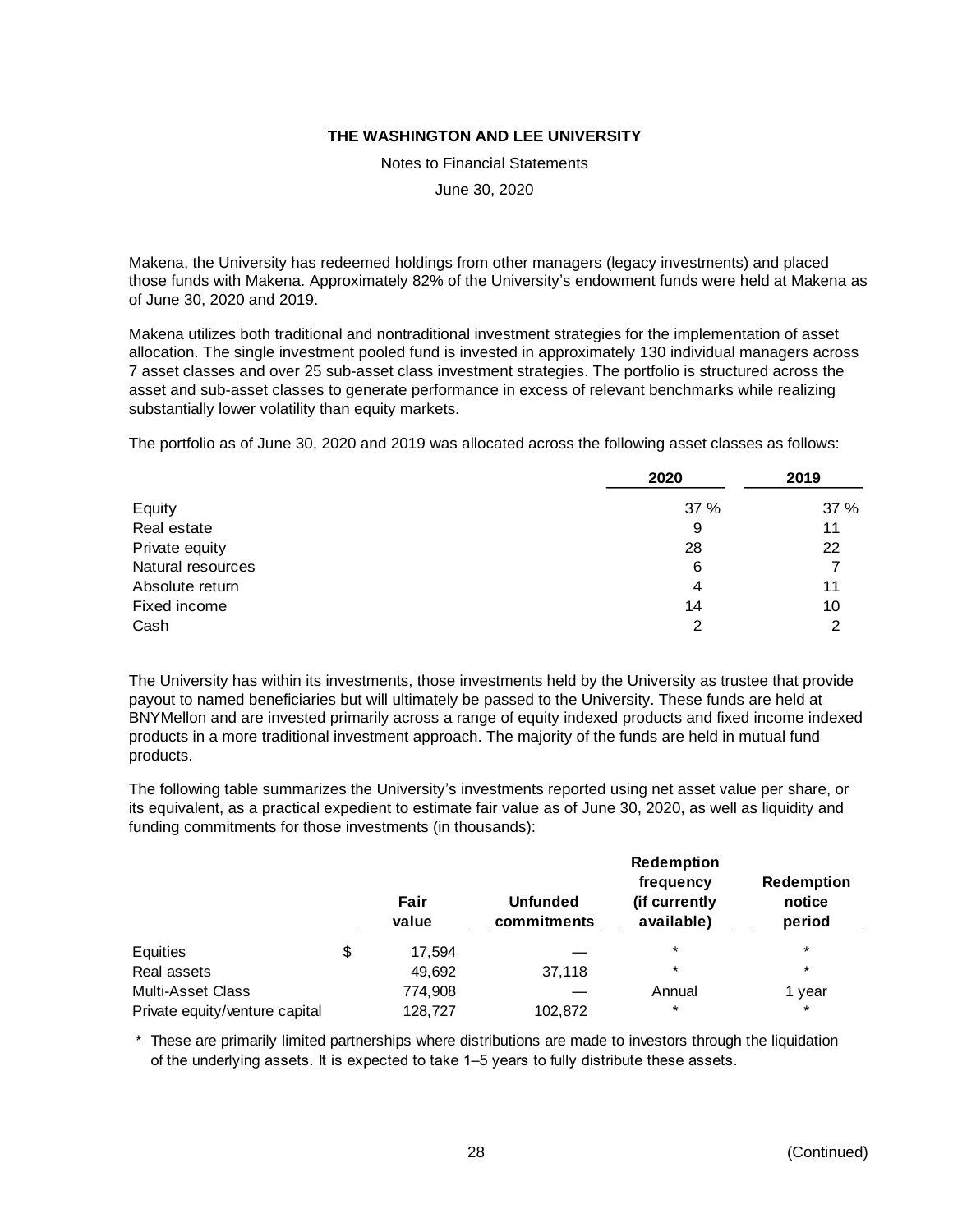Notes to Financial Statements

June 30, 2020

#### **(8) Fair Value Measurements**

#### *(a) Fair Value of Financial Instruments*

The following methods and assumptions were used to estimate the fair value of each class of the University's financial instruments.

• **Investments and funds held in trust by others:** The fair values of marketable equity and debt securities are determined using quoted market prices at the reporting date multiplied by the quantity held. The carrying amount of mortgage loans to employees is determined to approximate fair value. The discount rate approximates rates currently offered by local lending institutions for loans of similar terms with comparable credit risk. Short-term investments are comprised of short-term fixed income securities valued at fair value determined from public quotations.

Although the fair values of the assets of funds held in trust by others are based upon quoted prices at year-end, funds held in trust by others are categorized as Level 3 assets in the fair value hierarchy due to the University's lack of control over the trusts.

The methods described above may produce a fair value calculation that may not be indicative of net realizable value or reflective of future fair values. Furthermore, while the University believes its valuation methods are appropriate and consistent with other market participants, the use of different methodologies or assumptions to determine the fair value of certain financial instruments could result in a different fair value measurement at the reporting date.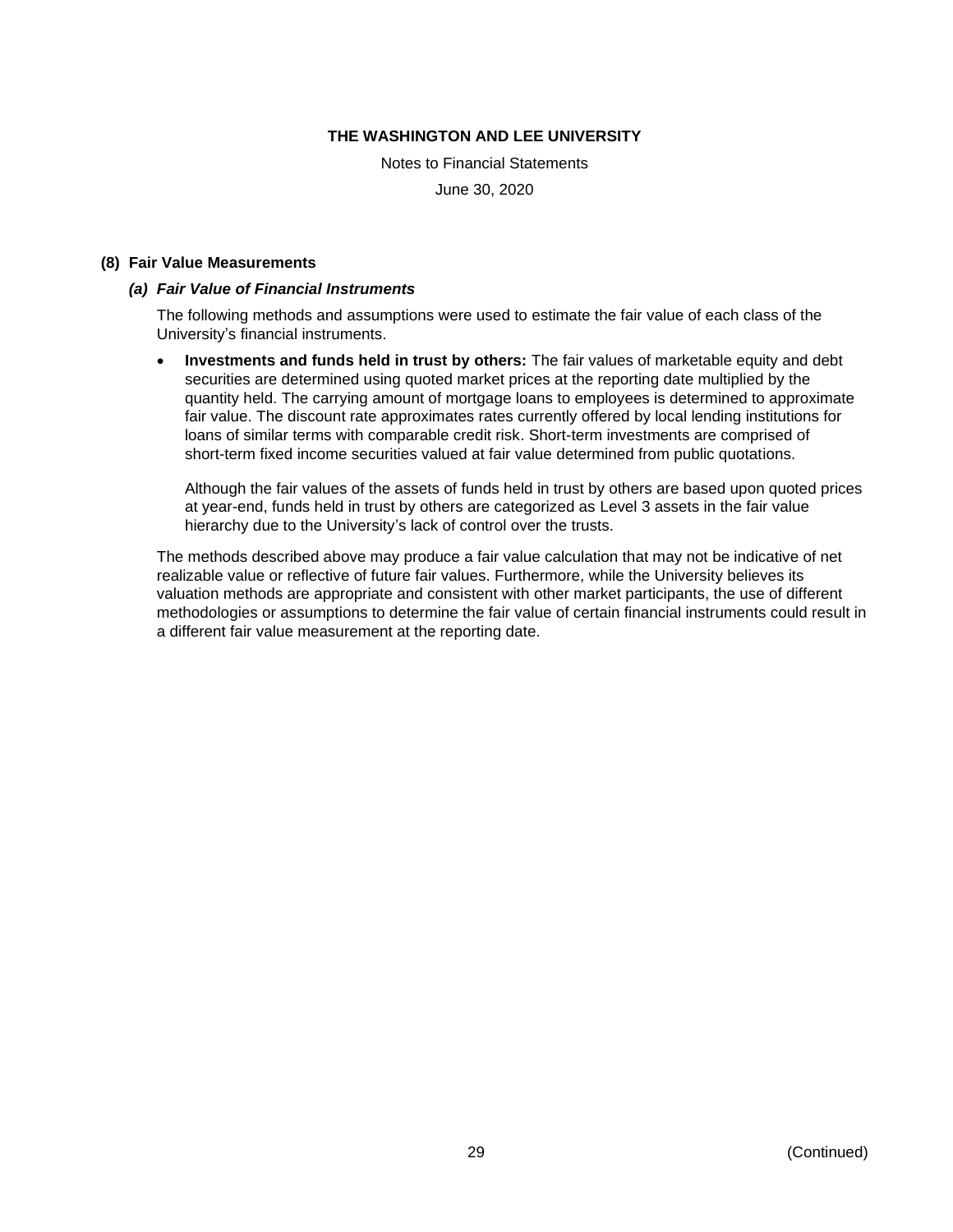Notes to Financial Statements

June 30, 2020

### *(b) Fair Value Hierarchy*

The following table presents assets and liabilities that are measured at fair value on a recurring basis at June 30, 2020 (in thousands):

|                                | <b>June 30,</b> | Fair value measurements at reporting<br>date using |         |         |                  |  |
|--------------------------------|-----------------|----------------------------------------------------|---------|---------|------------------|--|
|                                | 2020            | Level 1                                            | Level 2 | Level 3 | NAV <sup>1</sup> |  |
| Assets:                        |                 |                                                    |         |         |                  |  |
| Investments:                   |                 |                                                    |         |         |                  |  |
| Short-term investments         | \$<br>41,377    | 40,050                                             | 1,327   |         |                  |  |
| Equities                       | 116,165         | 98,571                                             |         |         | 17,594           |  |
| Fixed income                   | 40,297          | 34,442                                             | 5,535   | 320     |                  |  |
| Real assets                    | 53,656          | 986                                                | 2,978   |         | 49,692           |  |
| Hedge funds                    | 2,327           | 2,327                                              |         |         |                  |  |
| Mortgage loans to staff and    |                 |                                                    |         |         |                  |  |
| fraternities                   | 52,656          |                                                    | 52,656  |         |                  |  |
| Multi-Asset Class              | 774.908         |                                                    |         |         | 774,908          |  |
| Private equity/venture capital | 128,727         |                                                    |         |         | 128,727          |  |
| Total investments              | 1,210,113       | 176,376                                            | 62,496  | 320     | 970,921          |  |
| Funds held in trust by others  | 479,413         |                                                    |         | 479,413 |                  |  |
| Total assets                   | 1,689,526<br>S  | 176,376                                            | 62,496  | 479,733 | 970,921          |  |

<sup>1</sup> Certain investments that are measured at fair value using net asset value per share (or its equivalent) as a practical expedient have not been categorized in the fair value hierarchy. The fair value amounts presented in this table are intended to permit reconciliation of the fair value hierarchy to the amounts presented in the statement of financial position.

There were no significant transfers between investment levels for the year ended June 30, 2020.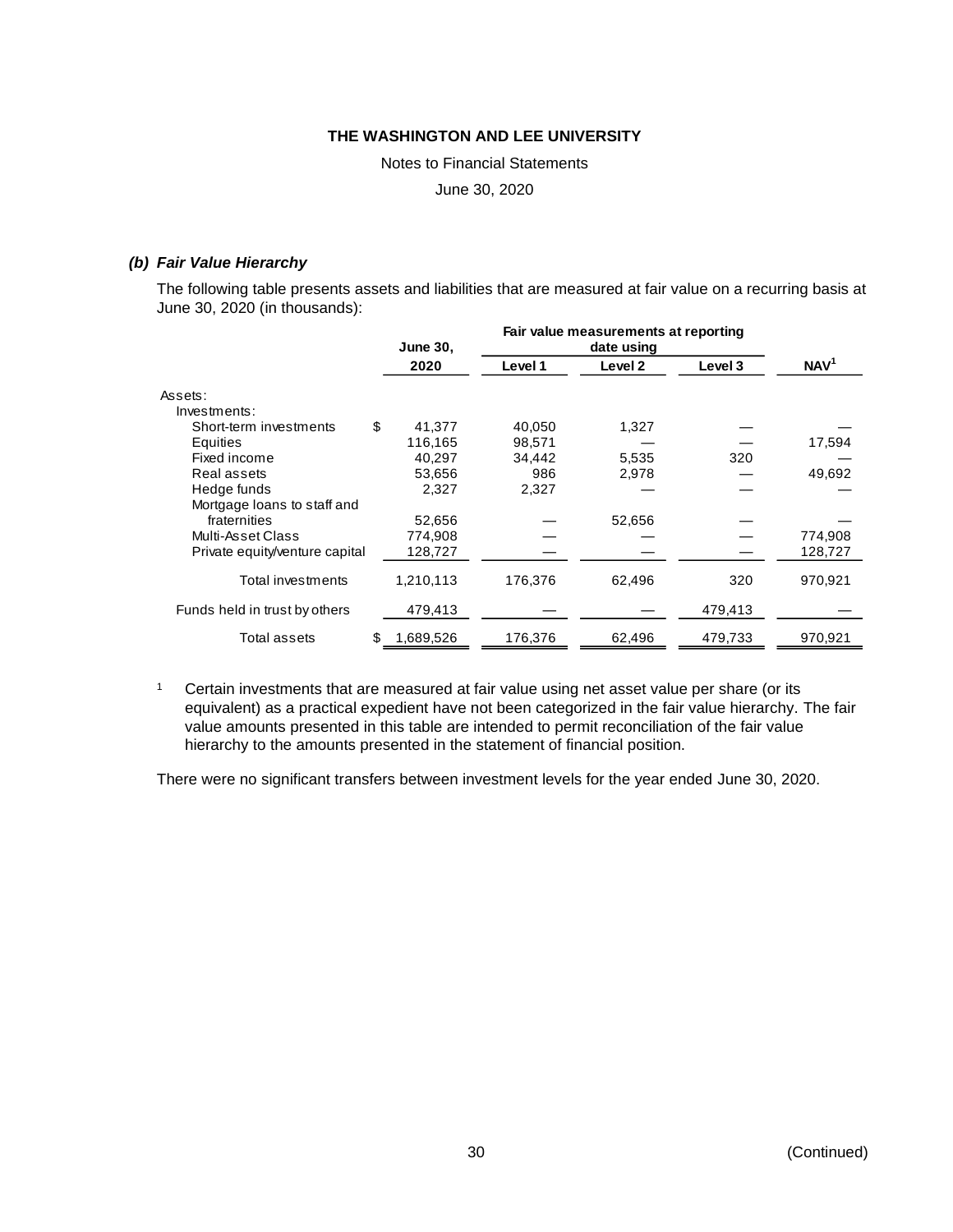Notes to Financial Statements

June 30, 2020

The following table presents assets and liabilities that are measured at fair value on a recurring basis at June 30, 2019 (in thousands):

|                                | <b>June 30,</b> |         |         |         |                  |
|--------------------------------|-----------------|---------|---------|---------|------------------|
|                                | 2019            | Level 1 | Level 2 | Level 3 | NAV <sup>1</sup> |
| Assets:                        |                 |         |         |         |                  |
| Investments:                   |                 |         |         |         |                  |
| Short-term investments         | \$<br>21,369    | 17,313  | 4,056   |         |                  |
| Equities                       | 130,120         | 110,235 |         |         | 19,885           |
| Fixed income                   | 51,329          | 38,002  | 12,958  | 369     |                  |
| Real assets                    | 52,953          | 956     | 3,442   |         | 48,555           |
| Hedge funds                    | 2,315           | 2,315   |         |         |                  |
| Mortgage loans to staff and    |                 |         |         |         |                  |
| fraternities                   | 52.448          |         | 52,448  |         |                  |
| Multi-Asset Class              | 790.226         |         |         |         | 790,226          |
| Private equity/venture capital | 113,444         |         |         |         | 113,444          |
| Total investments              | 1,214,204       | 168,821 | 72,904  | 369     | 972,110          |
| Funds held in trust by others  | 533,958         |         |         | 533,958 |                  |
| Total assets                   | 1,748,162       | 168,821 | 72,904  | 534,327 | 972,110          |

<sup>1</sup> Certain investments that are measured at fair value using net asset value per share (or its equivalent) as a practical expedient have not been categorized in the fair value hierarchy. The fair value amounts presented in this table are intended to permit reconciliation of the fair value hierarchy to the amounts presented in the statement of financial position.

There were no significant transfers between investment levels for the year ended June 30, 2019.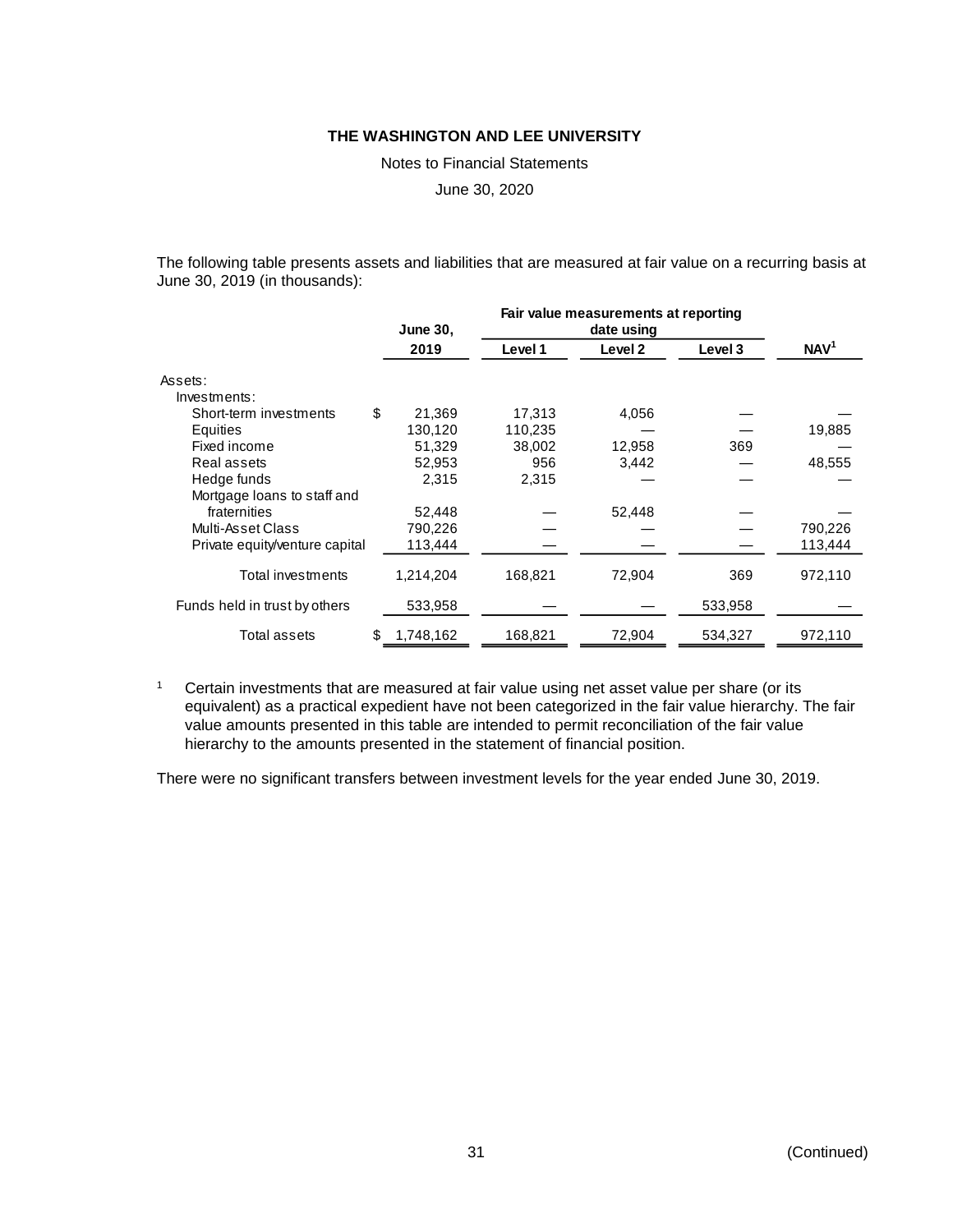Notes to Financial Statements

June 30, 2020

The following table presents the University's activity for assets measured at fair value on a recurring basis using significant unobservable inputs (Level 3) for the years ended June 30, 2020 and 2019 (in thousands):

|                                    | <b>Investments</b> | <b>Funds held in</b><br>trust by others | Total     |
|------------------------------------|--------------------|-----------------------------------------|-----------|
| Ending balance at June 30, 2018    | \$<br>369          | 474,098                                 | 474,467   |
| Net realized and unrealized gains  |                    | 76,538                                  | 76,538    |
| Net maturities                     |                    | (882)                                   | (882)     |
| Contributions                      |                    |                                         |           |
| <b>Distributions</b>               |                    | (15, 796)                               | (15,796)  |
| Ending balance at June 30, 2019    | 369                | 533,958                                 | 534,327   |
| Net realized and unrealized losses |                    | (38, 109)                               | (38, 109) |
| Net maturities                     | (51)               |                                         | (51)      |
| Contributions                      | 2                  |                                         |           |
| <b>Distributions</b>               |                    | (16, 436)                               | (16, 436) |
| Ending balance at June 30, 2020    | \$<br>320          | 479.413                                 | 479.733   |

#### **(9) Endowment**

Endowment is a term used commonly to refer to the resources that have been restricted by donors or designated by the Board of Trustees that will be invested to provide future revenue to support the University's activities. As of June 30, 2020, the University holds 1,423 endowment funds, of which 1,314 are true endowments (restricted by the donor), six are term endowments (restricted by the donor and the principal may be spent) and 103 are quasi-endowments (designated by the Board).

#### *(a) Interpretation of Relevant Law*

Based on the interpretation of Virginia's legislation, which incorporates the provisions of the Uniform Prudent Management of Institutional Funds Act (the Act or UPMIFA), by the Board of Trustees of the University, and absent explicit donor stipulations to the contrary, the University classifies the original value of gifts donated to the permanent endowment, as well as accumulations to the permanent endowment made at the direction of the donor, as net assets with donor restrictions.

In accordance with the Act, the University considers the following factors in making a determination to appropriate or accumulate donor-restricted endowment funds: the duration and preservation of the fund; the purposes of the University and the donor-restricted endowment fund; general economic conditions; the possible effect of inflation or deflation; the expected total return from income and the appreciation of investments; other resources of the University; and the investment policies of the University.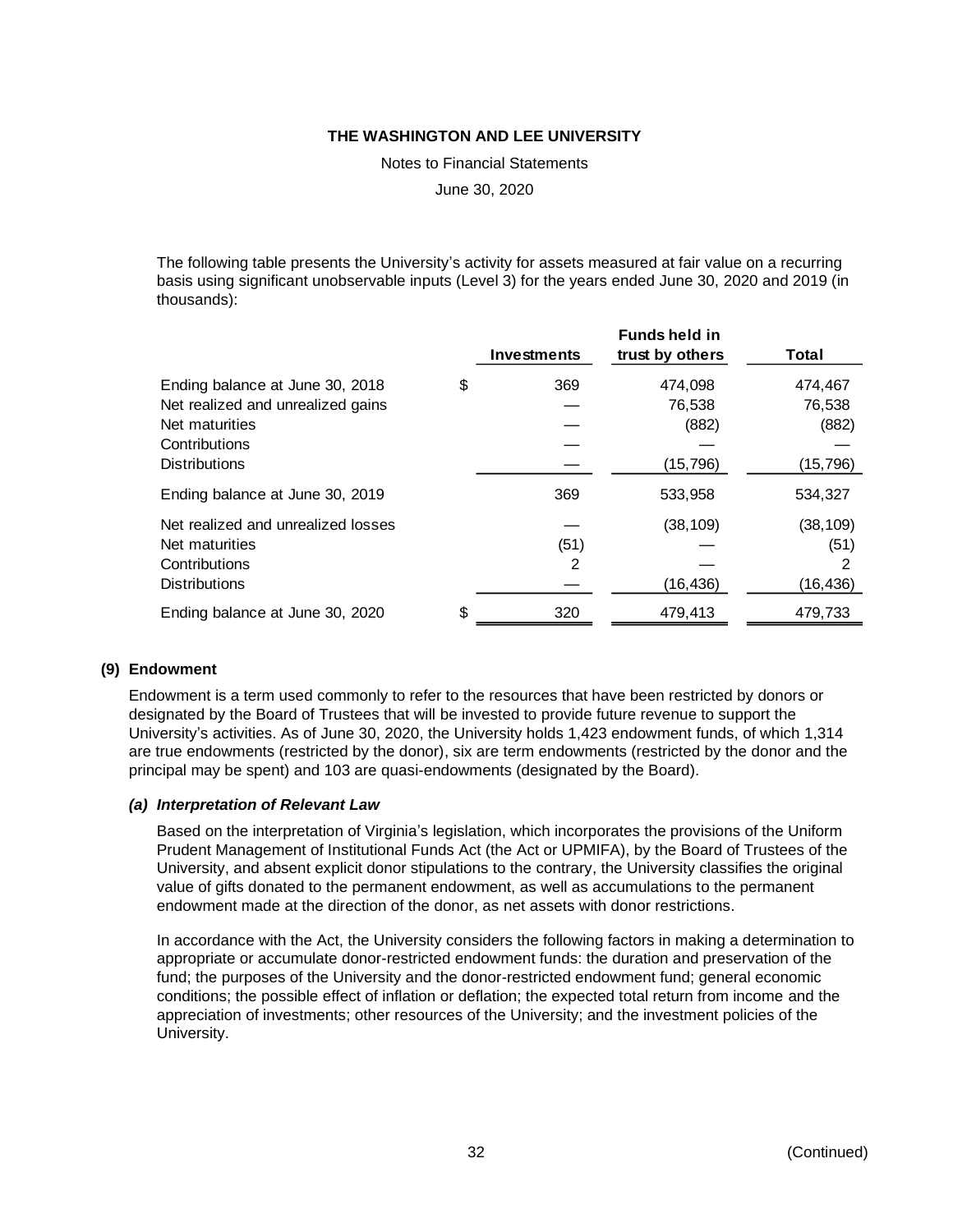Notes to Financial Statements

June 30, 2020

Endowment net assets consist of the following at June 30, 2020 (in thousands):

|                                  |    | <b>Without donor</b><br>restrictions | With donor<br><b>restrictions</b> | Total     |
|----------------------------------|----|--------------------------------------|-----------------------------------|-----------|
| Donor-restricted endowment funds | \$ |                                      | 889.923                           | 889,923   |
| Board-designated endowment funds |    | 260,827                              |                                   | 260,827   |
| Total endowed net assets         | S  | 260,827                              | 889,923                           | 1,150,750 |

Endowment net assets consist of the following at June 30, 2019 (in thousands):

|                                  | <b>Without donor</b><br>restrictions | With donor<br>restrictions | Total     |
|----------------------------------|--------------------------------------|----------------------------|-----------|
| Donor-restricted endowment funds |                                      | 885,808                    | 885,808   |
| Board-designated endowment funds | 256,542                              |                            | 256,542   |
| Total endowed net assets         | 256,542                              | 885,808                    | 1,142,350 |

Changes in endowment net assets for the years ended June 30, 2020 and 2019 are as follows (in thousands):

|                                     | <b>Without donor</b><br>restrictions | With donor<br>restrictions | Total     |
|-------------------------------------|--------------------------------------|----------------------------|-----------|
| Endowment net assets, June 30, 2018 | \$<br>257,831                        | 871,185                    | 1,129,016 |
| Investment return:                  |                                      |                            |           |
| Investment income                   | 887                                  | 2,602                      | 3,489     |
| Net appreciation                    | 8,759                                | 37,595                     | 46,354    |
| Contributions and pledge payments   | 315                                  | 16,326                     | 16,641    |
| Appropriation for expenditure       | (11, 250)                            | (41, 900)                  | (53, 150) |
| Endowment net assets, June 30, 2019 | 256,542                              | 885,808                    | 1,142,350 |
| Investment return:                  |                                      |                            |           |
| Investment income                   | 171                                  | 212                        | 383       |
| Net appreciation                    | 8,315                                | 24,957                     | 33,272    |
| Contributions and pledge payments   | 7,343                                | 22,687                     | 30,030    |
| Appropriation for expenditure       | (11,544)                             | (43, 741)                  | (55, 285) |
| Endowment net assets, June 30, 2020 | \$<br>260,827                        | 889,923                    | 1,150,750 |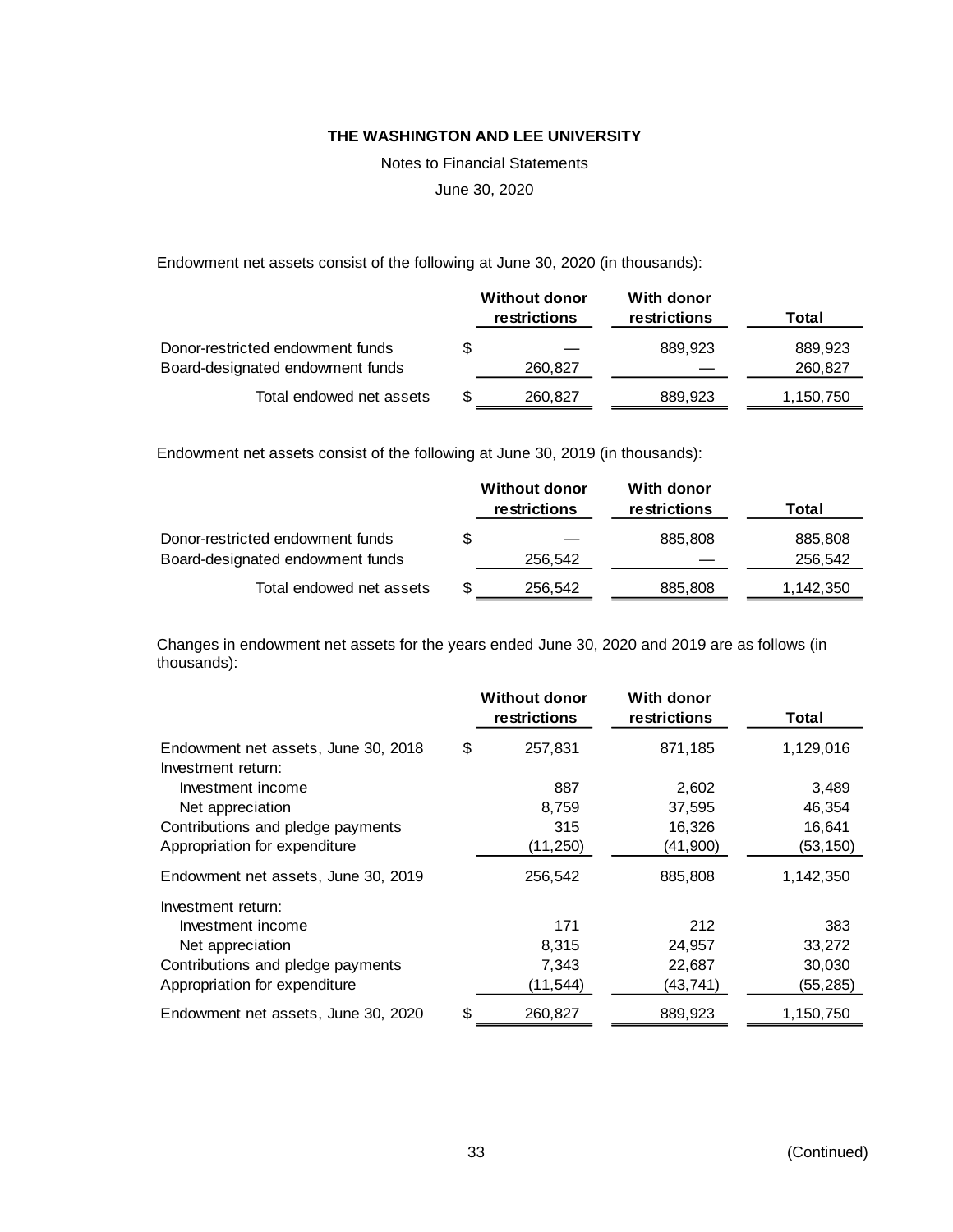Notes to Financial Statements

June 30, 2020

#### *(b) Funds with Deficiencies*

From time to time, the fair value of assets associated with an individual donor-restricted endowment fund may fall below the original value of the fund. Deficiencies of this nature that are reported in net assets with donor restrictions were \$349,000 and \$64,000 as of June 30, 2020 and 2019, respectively.

#### *(c) Return Objectives and Risk Parameters*

The University has adopted investment and spending policies for endowment assets that attempt to provide a predictable stream of funding to programs supported by its endowment while seeking to maintain the purchasing power of the endowment assets.

#### *(d) Strategies Employed for Achieving Objectives*

To satisfy its long-term rate-of-return objectives, the University relies on a total return strategy in which investment returns are achieved through both capital appreciation (realized and unrealized) and current yield (interest and dividends). The University targets a diversified asset allocation that places emphasis on investments in equities, bonds and absolute return strategies to achieve its long-term return objectives within prudent risk constraints.

#### *(e) Spending Policy and How the Investment Objectives Relate to Spending Policy*

The Board-approved spending formula for the endowment provides for spending the lesser of the prior year allocation incremented by a Consumer Price Index-based inflator, 6% of the three-year average of fair values at June 30, or a 5% ceiling related to the June 30 fair value. This model is often referred to as a constant growth spending formula. The calculated spending rate was 4.77% and 4.68% for the years ended June 30, 2020 and 2019, respectively.

#### **(10) Funds Held in Trust by Others**

The majority of the funds held in trust by others comes from Letitia P. Evans' bequest of 15% of the annual net income of the Lettie Pate Evans Foundation, Inc. Restricted Fund. At June 30, 2020 and 2019, the fair value of the University's interest was reported by the trustees as \$435,953,000 and \$491,658,000, respectively. During the years ended June 30, 2020 and 2019, the University received distributions of \$15,361,000 and \$14,999,000, respectively, from the Lettie Pate Evans Foundation, Inc. Restricted Fund.

At June 30, 2020 and 2019, the University maintained an interest in 35 other trusts with fair values of the University's interest, as reported by the trustees of approximately \$43,460,000 and \$42,300,000, respectively, and received distributions for the years ended June 30, 2020 and 2019 of \$950,000 and \$763,000, respectively.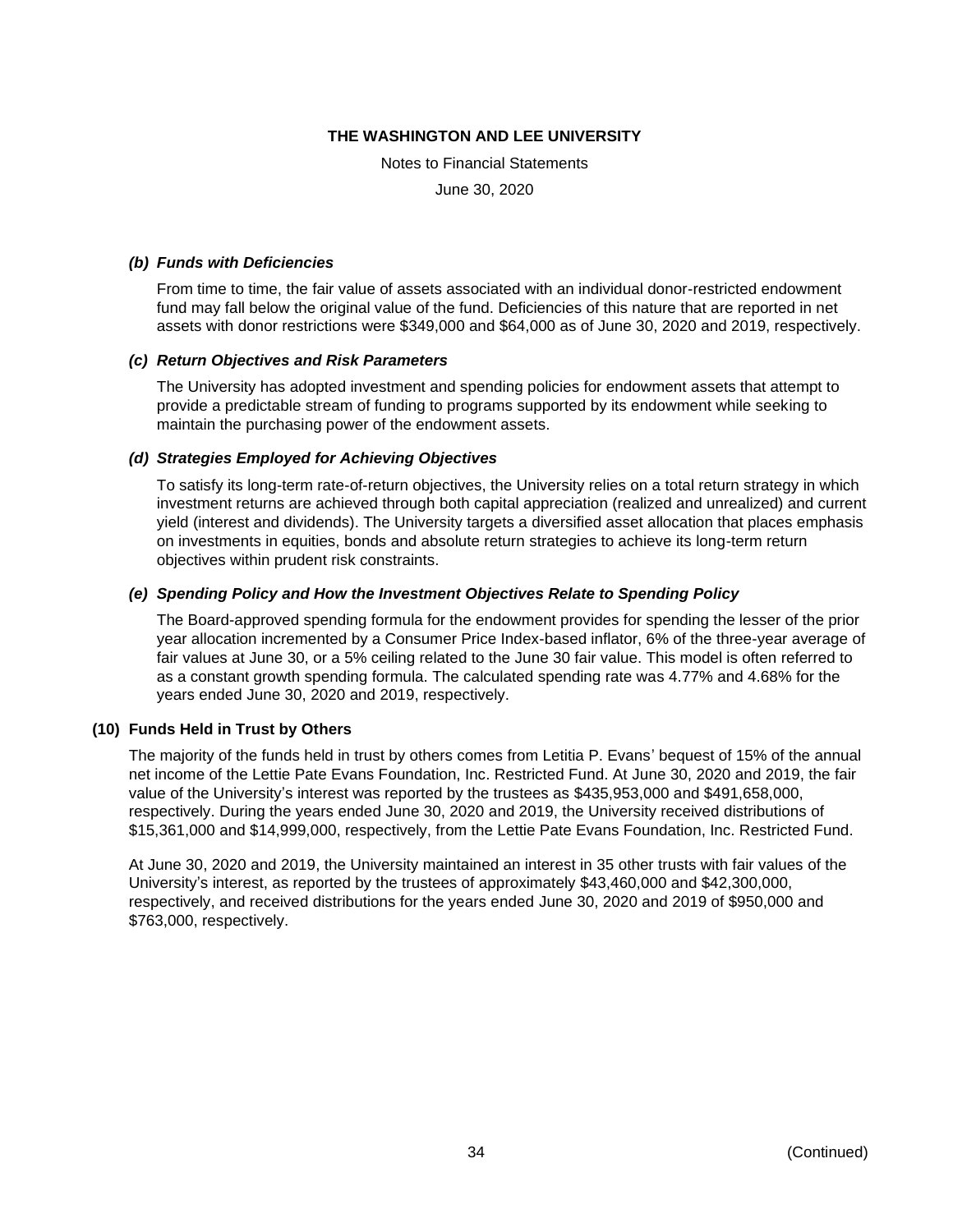Notes to Financial Statements

June 30, 2020

#### **(11) Long-Term Debt**

Long-term debt consists of the following obligations at June 30, 2020 and 2019 (in thousands):

|                                                                                                                                                                           | <b>Final maturity</b> | Interest rates       | 2020         | 2019    |
|---------------------------------------------------------------------------------------------------------------------------------------------------------------------------|-----------------------|----------------------|--------------|---------|
| Virginia College Building Authority (VCBA):<br>1998 Note, includes unamortized<br>premium of \$584 and \$663,<br>and unamortized debt issuance cost                       |                       |                      |              |         |
| of \$185 and \$203, respectively (A)<br>2001 Note, includes unamortized<br>premium of \$1,306 and \$1,406,<br>and unamortized debt issuance cost                          | January 2031          | $5.03\% - 5.05\%$ \$ | 52,604       | 52,665  |
| of \$134 and \$144, respectively (B)<br>2015A Note, includes unamortized<br>premium of \$4,017 and \$4,179<br>and unamortized debt issuance cost                          | January 2034          | 5.00%-5.75%          | 28,507       | 32,078  |
| of \$255 and \$266, respectively (C)<br>Industrial Development Authority of the<br>City of Lexington:<br>2013 Note, includes unamortized<br>premium of \$0 and \$279, and | January 2040          | $2.25\% - 5.00\%$    | 32,777       | 33,729  |
| unamortized debt issuance cost<br>of \$0 and \$240, respectively (D)<br>2018A Note, includes unamortized<br>premium of \$4,949 and \$5,125 and                            | January 2043          | 4.88%                |              | 34,999  |
| issuance cost of \$316 and \$328 (E)<br>2018B Note, includes unamortized                                                                                                  | June 2048             | 5.00%                | 34,778       | 35,287  |
| issuance cost of \$98 and \$102 (F)<br>2019 Note, includes unamortized                                                                                                    | <b>June 2043</b>      | Variable             | 15,012       | 15,008  |
| issuance cost of \$326(G)                                                                                                                                                 | January 2043          | 3.38 %               | 37,384       |         |
|                                                                                                                                                                           |                       |                      | S<br>201,062 | 203,766 |

- (A) Semi-annual interest payments on this note began July 1, 1998 with annual principal payments commencing on January 1, 2022 and continuing until maturity in January 1, 2031.
- (B) Semi-annual interest payments began January 1, 2002 with annual principal payments commencing January 1, 2016 and continuing until maturity in January 2034.
- (C) Semi-annual interest payments began July 1, 2015 with annual principal payments commencing January 1, 2017 and continuing until maturity in January 2040.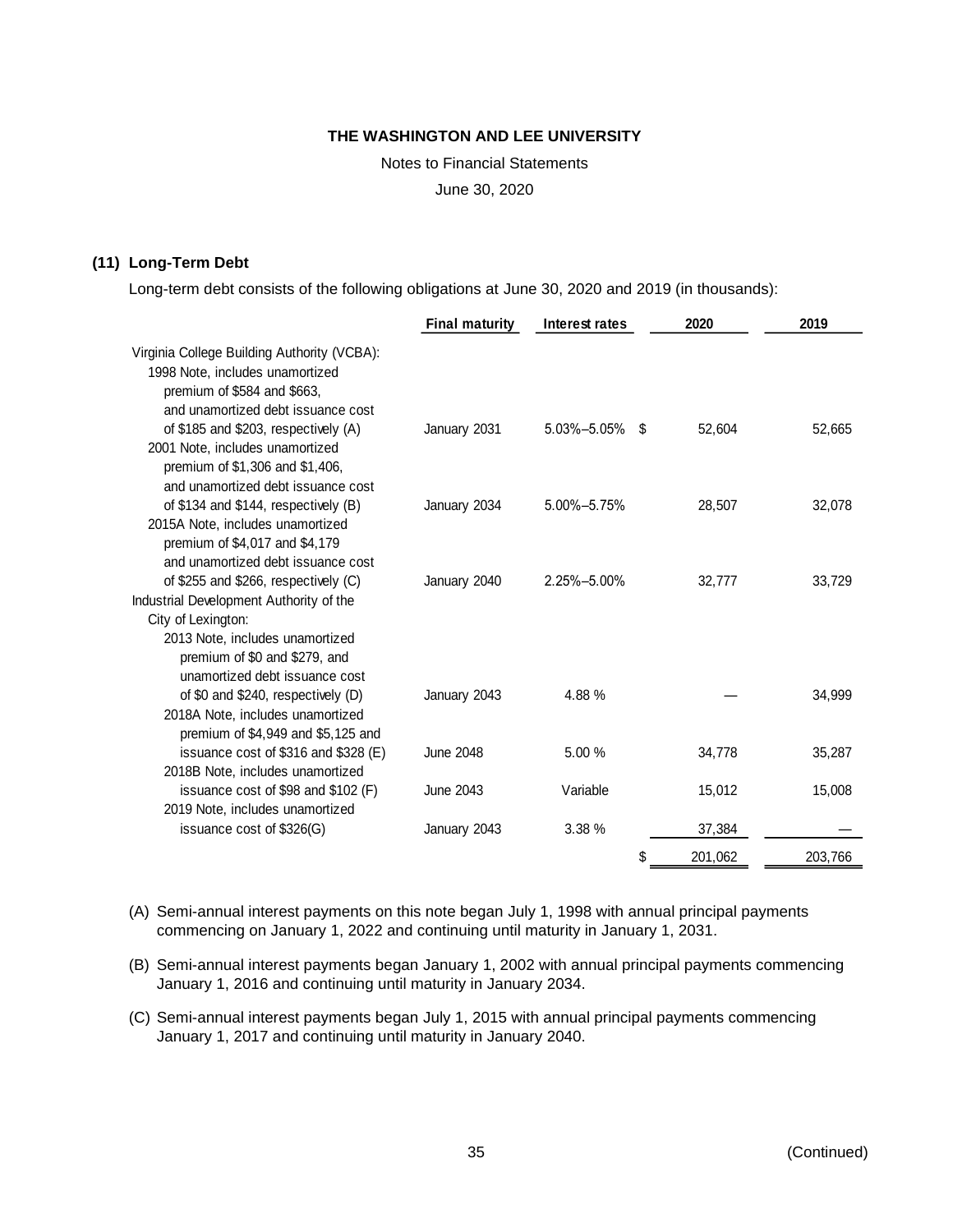Notes to Financial Statements

June 30, 2020

- (D) These bonds were refunded from the proceeds of the 2019 series bonds in December. The refunding resulted in a \$2,363,000 loss on redemption as noted in the Statement of Cash Flows. This is included in nonoperating activities on the Statement of Activities.
- (E) In July 2018, the Lexington Authority issued revenue bonds in the amount of \$30,790,000 known as Series 2018A Bonds, to assist the University in (1) financing capital improvements, renovations or replacements, all located on the University's campus in the City of Lexington, Virginia, (2) refunding all or a portion of the Series 2010 Bonds, and (3) financing costs of issuance, funded interest, if any, and reserves, if any, with respect to the Bonds. Principal and interest payments are paid semi-annually in January and July, commencing January 2019 and continuing until maturity in June 2048.
- (F) In July 2018, the Lexington Authority issued revenue bonds in the amount of \$15,110,000 known as Series 2018B Bonds, (1) refunding all or a portion of the Series 2015B Bonds, (2) financing costs of issuance, funded interest, if any, and reserves, if any, with respect to the Bonds. Monthly interest payments began July 2018 with annual principal payments commencing June 30, 2036 and continuing until maturity in June 2043. The interest rates for the year ended June 30, 2020 ranged from 0.73% to 2.49%.
- (G) In December 2019, the Lexington Authority issued revenue bonds in the amount of \$37,710,000 known as Series 2019 Bonds, (1) refunding all of the Series 2013 Bonds, and (2) financing costs of issuance, funded interest, if any, and reserves, if any, with respect to the Bonds. Principal and interest payments are paid semi-annually in January and July, commencing July 2020 and continuing until maturity in January 2043.

Aggregate principal payments due for the next five fiscal years are: 2021 – \$5,235,000; 2022 – \$5,420,000; 2023 – \$5,685,000; 2024 – \$5,965,000; 2025 – \$6,285,000; and thereafter – \$162,930,000.

#### *Revolving Credit Agreement*

The University has a Revolving Credit agreement with Branch Banking and Trust Company that permits the University to borrow through April 20, 2022 up to \$15,000,000, bearing interest at an adjusted LIBOR rate by adding 30-day LIBOR plus one and one-quarter of one percent (1.25%) per annum, which shall be adjusted monthly on the first day of each month. The University paid an origination fee of \$1,500 for access to this liquidity. At June 30, 2020, the University had \$15,000,000 available under this facility.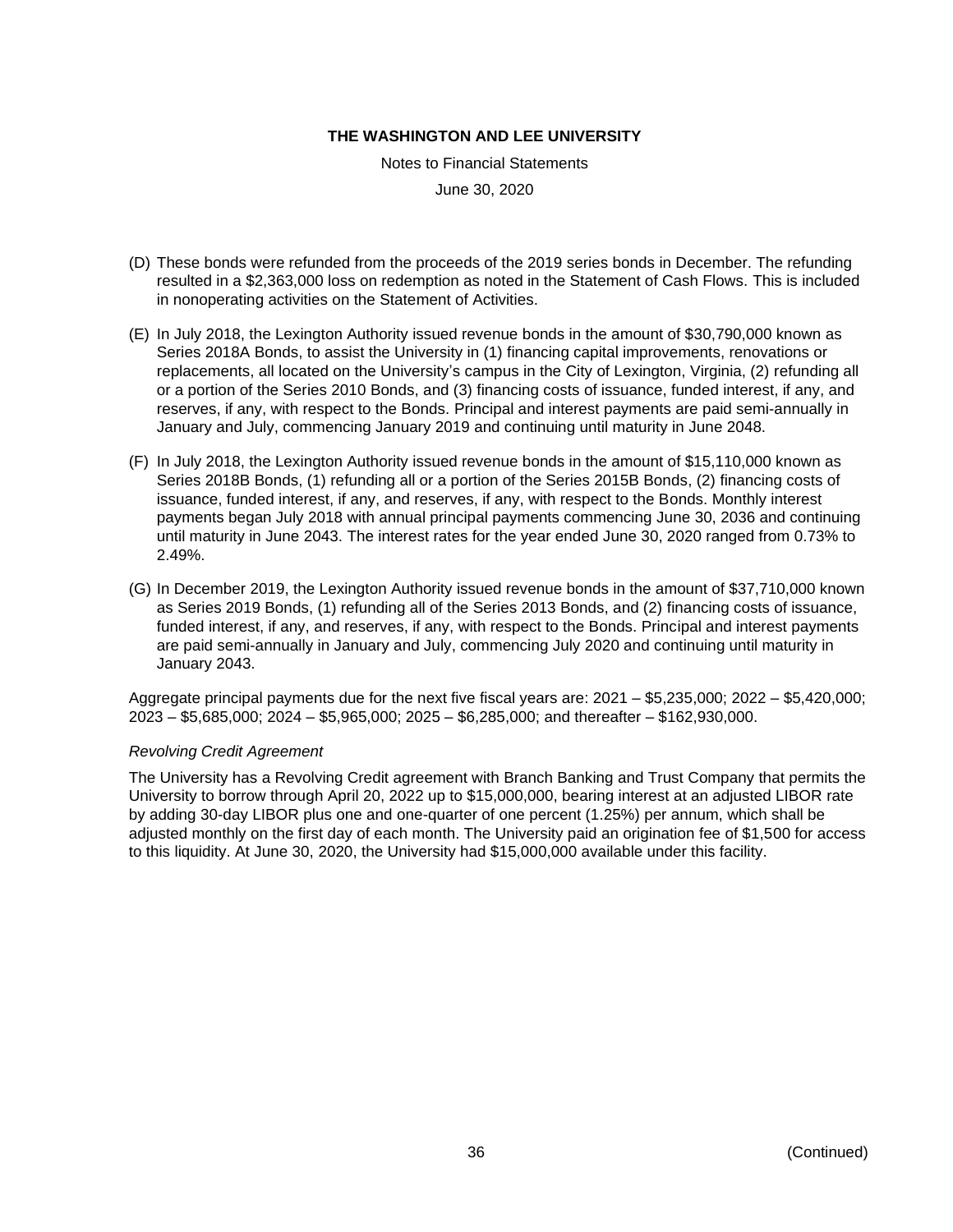Notes to Financial Statements

June 30, 2020

# **(12) Net Assets**

(a) Net assets at June 30, 2020 were as follows (in thousands):

|                             | <b>Without donor</b><br>restrictions | <b>With donor</b><br>restrictions | <b>Total</b> |
|-----------------------------|--------------------------------------|-----------------------------------|--------------|
| Operations                  | \$<br>(2,930)                        | 23,754                            | 20,824       |
| Student Ioan funds          |                                      | 5,797                             | 5,797        |
| Net investment in plant     | 134,401                              |                                   | 134,401      |
| Physical plant acquisitions |                                      | 91                                | 91           |
| Quasi endowment funds       | 260,827                              |                                   | 260,827      |
| Donor restricted endowment  |                                      | 889,923                           | 889,923      |
| Contributions receivable    | 411                                  | 38,969                            | 39,380       |
| Split-interest agreements   | 571                                  | 18,622                            | 19.193       |
| Trust held by others        |                                      | 479.413                           | 479.413      |
| Post-retirement             | (23,212)                             |                                   | (23, 212)    |
| Total                       | \$<br>370,068                        | 1,456,569                         | 1,826,637    |

(b) Net Assets at June 30, 2019 were as follows (in thousands):

|                             | <b>Without donor</b><br>restrictions | <b>With donor</b><br>restrictions | Total     |
|-----------------------------|--------------------------------------|-----------------------------------|-----------|
| Operations                  | \$<br>11,083                         | 21,402                            | 32,485    |
| Student Ioan funds          | 1,156                                | 4,418                             | 5.574     |
| Net investment in plant     | 126,699                              |                                   | 126,699   |
| Physical plant acquisitions |                                      | 546                               | 546       |
| Quasi endowment funds       | 256,542                              |                                   | 256,542   |
| Donor restricted endowment  |                                      | 885,808                           | 885,808   |
| Contributions receivable    | 214                                  | 42.164                            | 42.378    |
| Split-interest agreements   | 599                                  | 20.231                            | 20,830    |
| Trust held by others        |                                      | 533.958                           | 533,958   |
| Post-retirement             | (22,080)                             |                                   | (22,080)  |
| Total                       | \$<br>374,213                        | 1,508,527                         | 1,882,740 |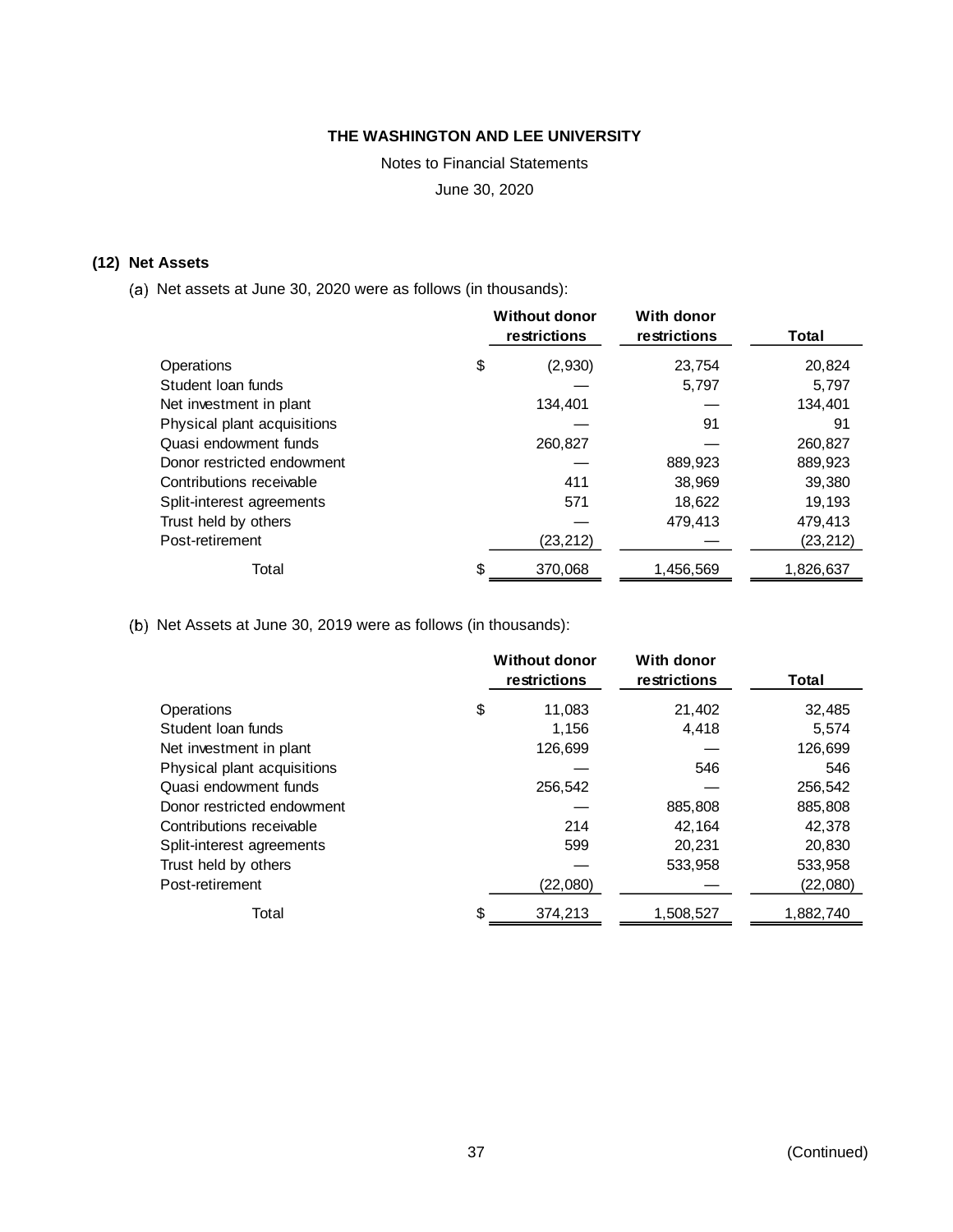Notes to Financial Statements

June 30, 2020

#### *(a) Net Assets Released from Restrictions*

Net assets are released from donor restrictions when expenses are incurred to satisfy the restricted purposes or by occurrence of other events as specified by donors. Purpose restrictions accomplished during the year ended June 30, 2020 were as follows (in thousands):

| Operations:                         |    |        |
|-------------------------------------|----|--------|
| Financial aid                       | \$ | 3,142  |
| Program support                     |    | 4,681  |
| Other                               |    | 665    |
| Net investment in plant             |    | 5,544  |
|                                     |    | 14,032 |
| Nonoperations:                      |    |        |
| Net assets released for fixed asset |    |        |
| acquisitions                        |    | 584    |
| Total                               | S  | 14,616 |

# **(13) Expenses**

Expenses for the year ended June 30, 2020 were incurred for the following (in thousands):

|                             | Salaries,<br>wages and<br>benefits | <b>Supplies</b><br>and<br>services | Cost of<br>sales | Deprecation<br>and<br>amortization | <b>Interest</b> | Total<br>operating<br>expenses | Net periodic<br>postretirement<br>benefit cost<br>excluding<br>service cost | <b>Total</b><br>expenses<br>by function |
|-----------------------------|------------------------------------|------------------------------------|------------------|------------------------------------|-----------------|--------------------------------|-----------------------------------------------------------------------------|-----------------------------------------|
| Instruction and research \$ | 58.875                             | 8.704                              |                  | 8.980                              | 3.582           | 80.141                         |                                                                             | 80,141                                  |
| Academic support            | 14.369                             | 11.176                             |                  | 2.003                              | 347             | 27,895                         |                                                                             | 27,895                                  |
| Student services            | 9.771                              | 3.968                              | 19               | 730                                | 506             | 14.994                         |                                                                             | 14.994                                  |
| Institutional support       | 16.035                             | 6.927                              |                  | 789                                | 141             | 23.893                         | 1.151                                                                       | 25.044                                  |
| Auxiliary enterprises       | 9,345                              | 4,088                              | 4,572            | 6,269                              | 3,224           | 27,498                         |                                                                             | 27,498                                  |
| Total<br>\$                 | 108,395                            | 34,863                             | 4,592            | 18,771                             | 7,800           | 174.421                        | 1.151                                                                       | 175,572                                 |

Expenses for the year ended June 30, 2019 were incurred for the following (in thousands):

|                             |                                    |                                    |                  |                                    |                 | Net periodic<br>postretirement |                                           |                                  |
|-----------------------------|------------------------------------|------------------------------------|------------------|------------------------------------|-----------------|--------------------------------|-------------------------------------------|----------------------------------|
|                             | Salaries.<br>wages and<br>benefits | <b>Supplies</b><br>and<br>services | Cost of<br>sales | Deprecation<br>and<br>amortization | <b>Interest</b> | Total<br>operating<br>expenses | benefit cost<br>excludina<br>service cost | Total<br>expenses<br>by function |
| Instruction and research \$ | 57,355                             | 10.670                             |                  | 8.961                              | 3,393           | 80,380                         |                                           | 80,380                           |
| Academic support            | 13.730                             | 9.732                              |                  | 1,998                              | 299             | 25.759                         |                                           | 25,759                           |
| Student services            | 9.441                              | 4.652                              | 12               | 729                                | 582             | 15.416                         |                                           | 15,416                           |
| Institutional support       | 14.618                             | 6.623                              |                  | 787                                | 185             | 22.213                         | 1,233                                     | 23,446                           |
| Auxiliary enterprises       | 9,400                              | 4,118                              | 5,300            | 6,256                              | 4,218           | 29,292                         |                                           | 29,292                           |
| Total<br>\$                 | 104.544                            | 35.795                             | 5.313            | 18.731                             | 8.677           | 173.060                        | 1.233                                     | 174.293                          |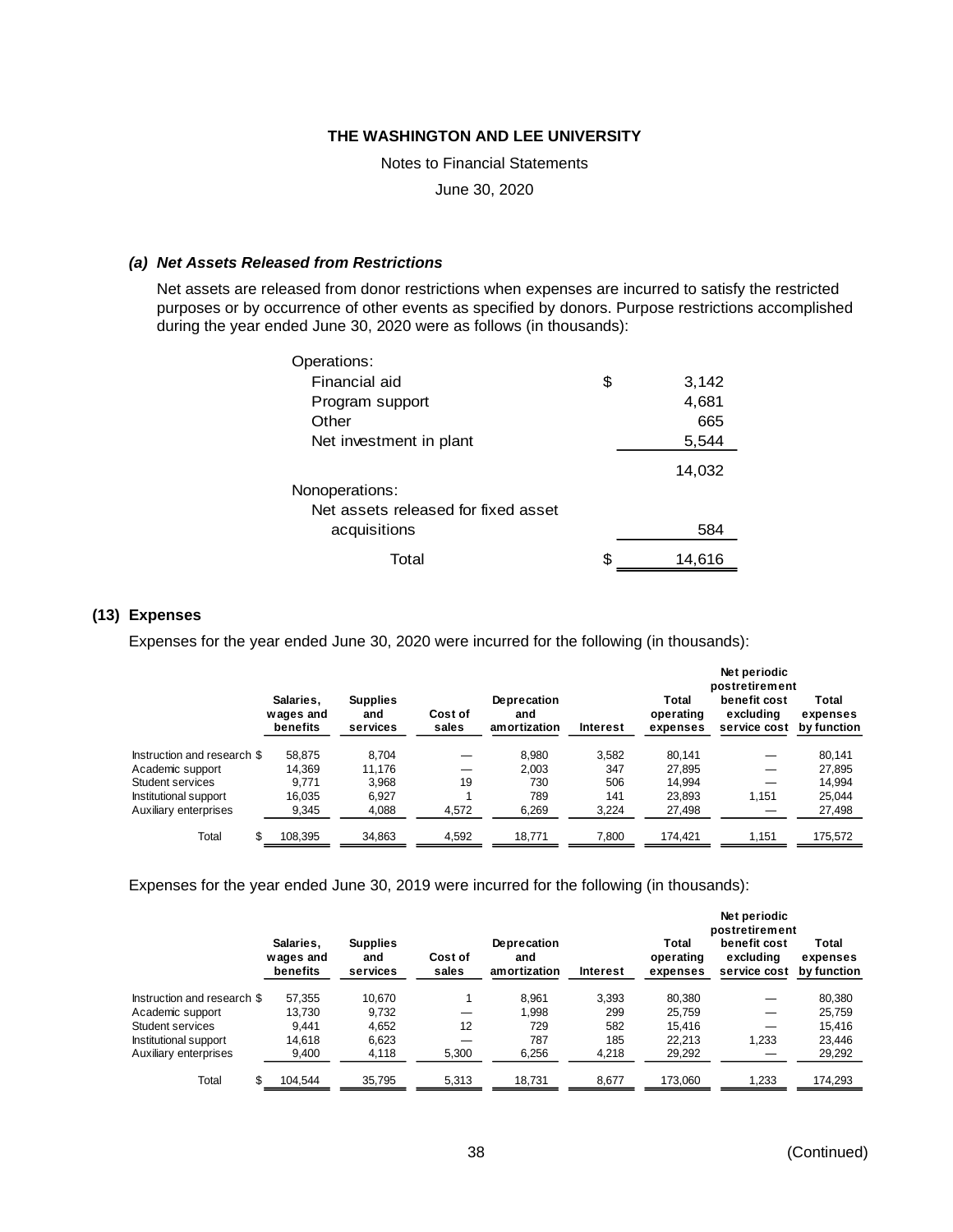Notes to Financial Statements

June 30, 2020

#### **(14) Retirement Plans**

Academic and nonacademic personnel of the University are included in the 403(b) contributory retirement plans of the Teachers Insurance and Annuity Association (TIAA) and Fidelity Management Trust Company (Fidelity). The University matches optional employee contributions up to 5% of their annual salary. In addition, the University makes a mandatory contribution of 5% of the employee's annual salary. Contributions are paid currently to TIAA or Fidelity. The University's cost under this plan amounted to \$6,594,000 and \$6,503,000 for the years ended June 30, 2020 and 2019, respectively.

The University also maintains a discretionary defined contribution retirement plan through TIAA. The Washington and Lee Retiree Health Plan (the Plan) exists for the purpose of providing postretirement medical benefits to eligible academic and nonacademic personnel of the University. Employer contributions for the years ended June 30, 2020 and 2019 totaled \$150,000 and \$131,000, respectively.

#### **(15) Postretirement Benefits**

The University currently provides health insurance in the form of a retiree medical benefit (the Plan) to certain retired employees and their dependents. The costs of postretirement benefits are accrued during the service lives of employees. Employees of record prior to April 1, 2003 are eligible to qualify for this benefit. Those hired on or after April 1, 2003 cannot participate in the Plan. The Plan is unfunded.

The components of net periodic postretirement benefit cost for the years ended June 30, 2020 and 2019 were as follows (in thousands):

|                                                                | 2020  | 2019  |
|----------------------------------------------------------------|-------|-------|
| Service cost (benefits attributed to employee service during   |       |       |
| the year)                                                      | 615   | 536   |
| Interest cost on accumulated postretirement benefit obligation | 721   | 803   |
| Amortization of prior service cost                             | 430   | 430   |
| Net periodic postretirement benefit cost                       | 1.766 | 1.769 |

The amortized actuarial loss results from changes in certain assumptions and will be amortized over a period based on the average future service of participants expected to receive plan benefits.

The discount rates used in determining the accumulated postretirement benefit obligation (APBO) as of June 30, 2020 and 2019 was 2.50% and 3.25%, respectively. The assumed health care cost trend used in measuring the accumulated postretirement benefit obligation was 7.5% in 2020, decreasing to 4.5% over the next ten years.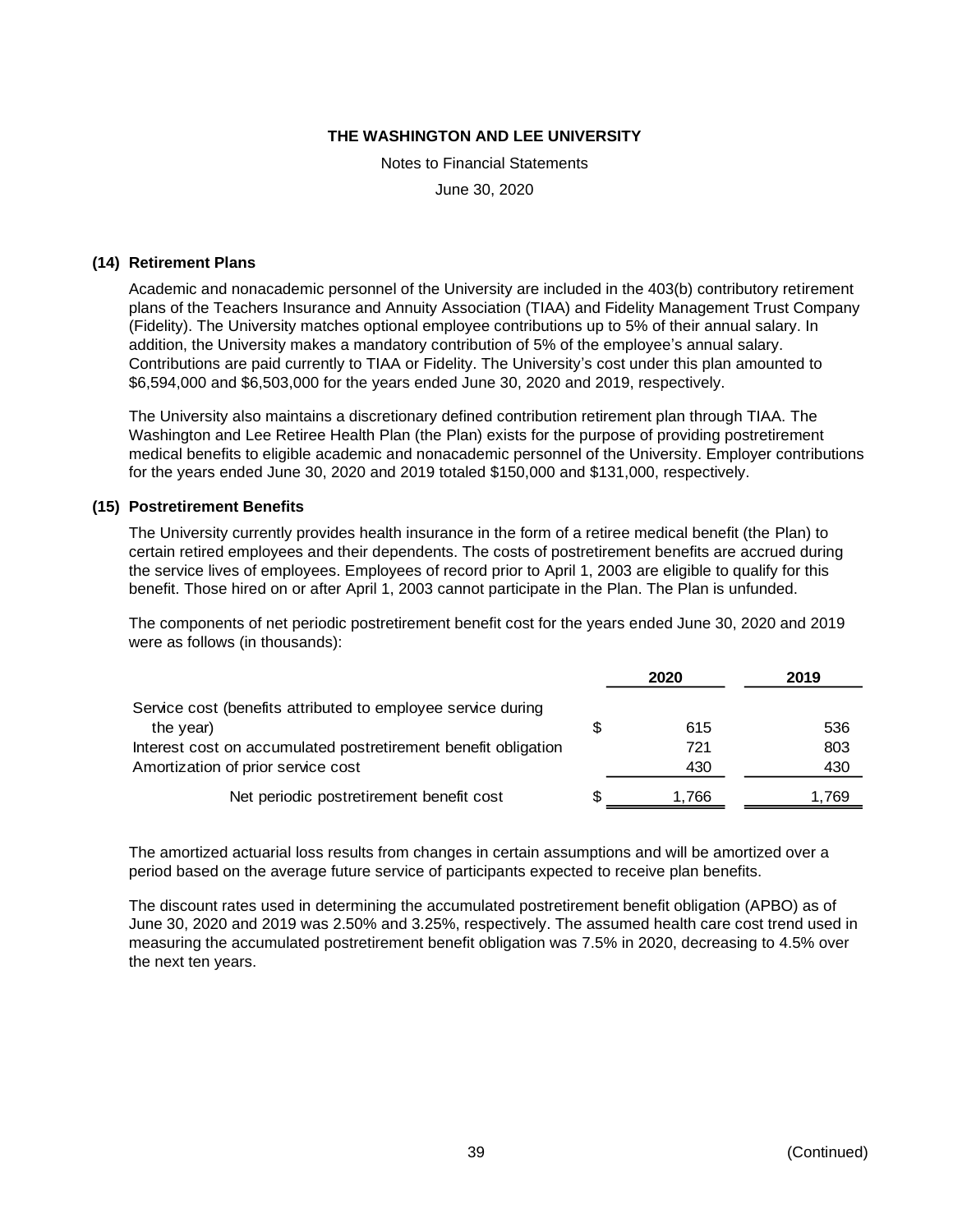Notes to Financial Statements

June 30, 2020

The following information summarizes activity in the unfunded postretirement benefit plan for the years ended June 30, 2020 and 2019 (in thousands):

|                                                                                                                  |    | 2020     | 2019    |
|------------------------------------------------------------------------------------------------------------------|----|----------|---------|
| Change in benefit obligation:                                                                                    |    |          |         |
| Accumulated benefit obligation, beginning of year                                                                | \$ | 22,080   | 20,050  |
| Service cost                                                                                                     |    | 615      | 536     |
| Interest cost                                                                                                    |    | 721      | 803     |
| Actuarial loss                                                                                                   |    | 935      | 1,695   |
| Net benefits paid                                                                                                |    | (1, 139) | (1,004) |
| Accumulated benefit obligation, end of year                                                                      | \$ | 23,212   | 22,080  |
| Amount not yet recognized in net periodic benefit cost and<br>included in net assets without donor restrictions: |    |          |         |
| Net actuarial loss                                                                                               | \$ | 1,326    | 391     |
| Prior service cost                                                                                               |    | 1,262    | 1,691   |
|                                                                                                                  | ፍ  | 2,588    | 2,082   |

Projected postretirement health benefits expected to be paid in each of the next five fiscal years are: 2021 – \$1,402,000; 2022 – \$1,541,000; 2023 – \$1,687,000; 2024 – \$1,795,000; and 2025 – \$1,794,000. An additional \$9,885,000 is expected to be paid for the fiscal years 2026 through 2030.

Total employer and participant contributions are \$1,139,000 and \$107,000, respectively, for the year ended June 30, 2020. Total benefits paid for the year ended June 30, 2020 are \$1,246,000. Total employer and participant contributions are \$1,004,000 and \$67,000, respectively, for the year ended June 30, 2019. Total benefits paid for the year ended June 30, 2019 are \$1,071,000. The expense discount rate for the years ended June 30, 2020 and 2019 were 3.25% and 4.00%, respectively.

#### **(16) Commitments**

The University's contractual commitments for capital expenditures totaled approximately \$8,390,000 at June 30, 2020, and were comprised of the following (in thousands):

| Athletic facilities upgrades         | \$. | 3.693 |
|--------------------------------------|-----|-------|
| Williams School expansion            |     | 2.886 |
| Facilities maintenance and utilities |     | 1.013 |
| Other                                |     | 798   |
|                                      | S.  | 8.390 |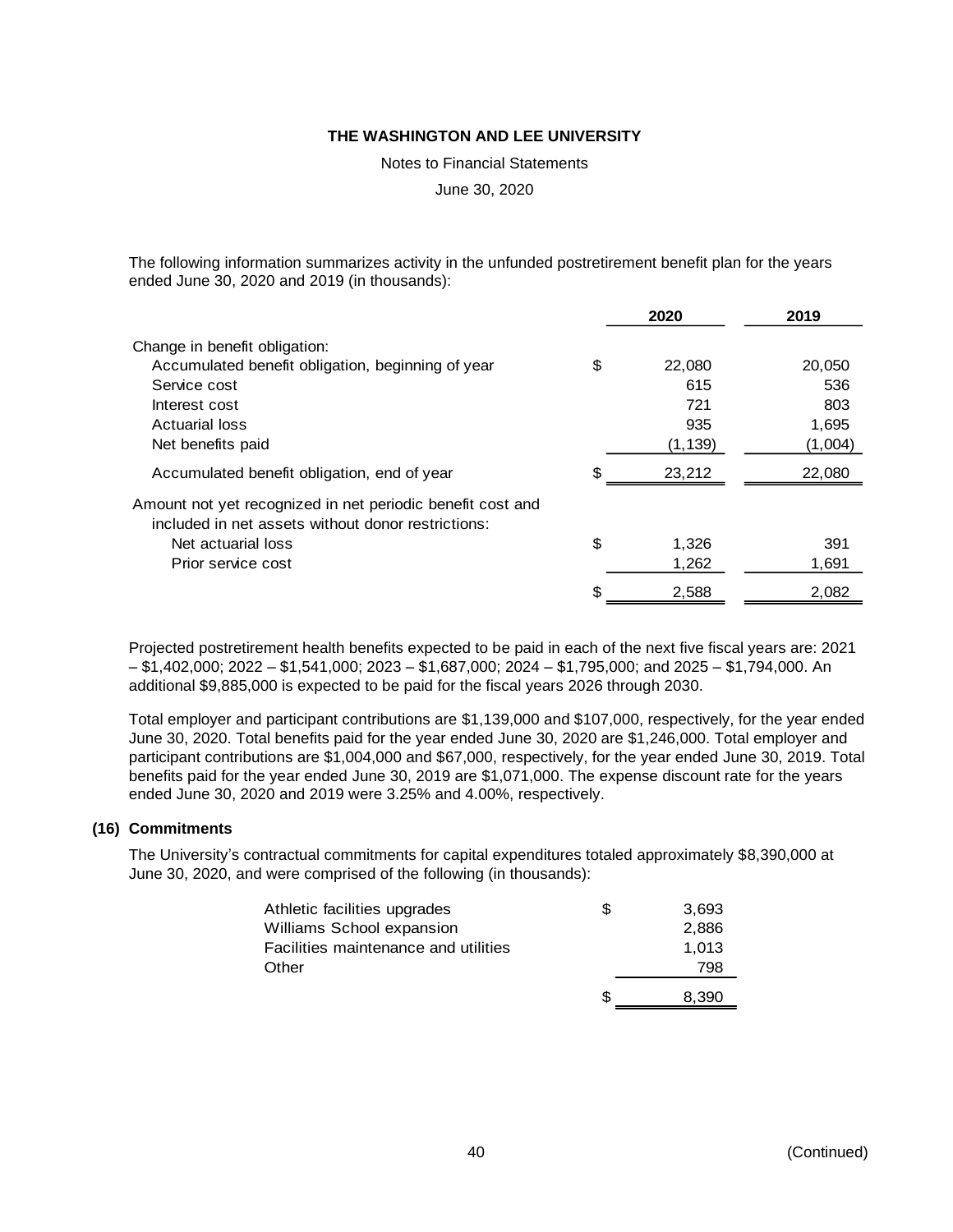Notes to Financial Statements

June 30, 2020

#### **(17) Concentration Risk**

Financial instruments that potentially subject the University to concentration of risk consist primarily of an equity investment in a large U.S. company. This investment comprised 72% and 76% of total funds held in trust by others for the periods ended June 30, 2020 and 2019, respectively.

#### **(18) Contingencies**

The University receives revenues under U.S. Government grants and contracts. The ultimate determination of amounts received under these programs generally is based upon allowable costs, which are subject to audit, and are reported to the U.S. Government. Recovery of indirect costs is based on predetermined rates negotiated with the government. The University is of the opinion that adjustments, if any, arising from such audits will not have a material effect on the financial statements.

From time to time, the University is involved in various legal proceedings which are in the normal course of operations. In management's opinion, the University is not currently involved in any legal proceedings which individually or in the aggregate could have a material effect on the financial condition, change in net assets and/or liquidity of the University.

#### **(19) COVID-19 Pandemic**

In March 2020, the World Health Organization declared the spread of Coronavirus Disease (COVID-19 or Pandemic) a worldwide pandemic. As a result of the Pandemic, the University decided to close the campus effective March 13, 2020. Due to this closure, the University issued refunds to students in an amount representing 30% of room and board charges for the winter and spring terms. These refunds amounted to \$4,977,000 and resulted in a reduction of room and dining revenue for the fiscal year ended June 30, 2020. COVID-19 impacted various parts of the University's fiscal year 2020 operations and financial results, including the loss of auxiliary revenues and costs for increased use of technology. Management believes the University has taken appropriate actions to mitigate the negative impact.

In fiscal year 2020 the University was awarded \$523,000 from the Higher Education Emergency Relief Fund (HEERF). The funds were used for emergency financial aid grants to students under the 18004(a)(1) Coronavirus Aid, Relief, and Economic Security Act (CARES Act). The University disbursed \$438,000 of the total received to students to assist in their transition to remote learning, with the remaining \$85,000 to be disbursed in fiscal year 2021.

Also, as a part of the CARES Act, the University was eligible for the employee retention credit. The employee retention credit is a refundable payroll credit of 50% of qualified wages and healthcare paid for employees not required to work. Qualified wages are limited to \$10,000 per effected employee. The University received \$1,061,000 in a refundable payroll credit for the calendar quarter ended June 30, 2020.

The University is committed to the health and safety of its students, faculty, staff and local community. As a result, it has allocated significant resources to COVID-19 testing, personal protective equipment and education to reduce the transmission of the virus and provide a safe environment in which the University's students can live and learn in a residential setting.